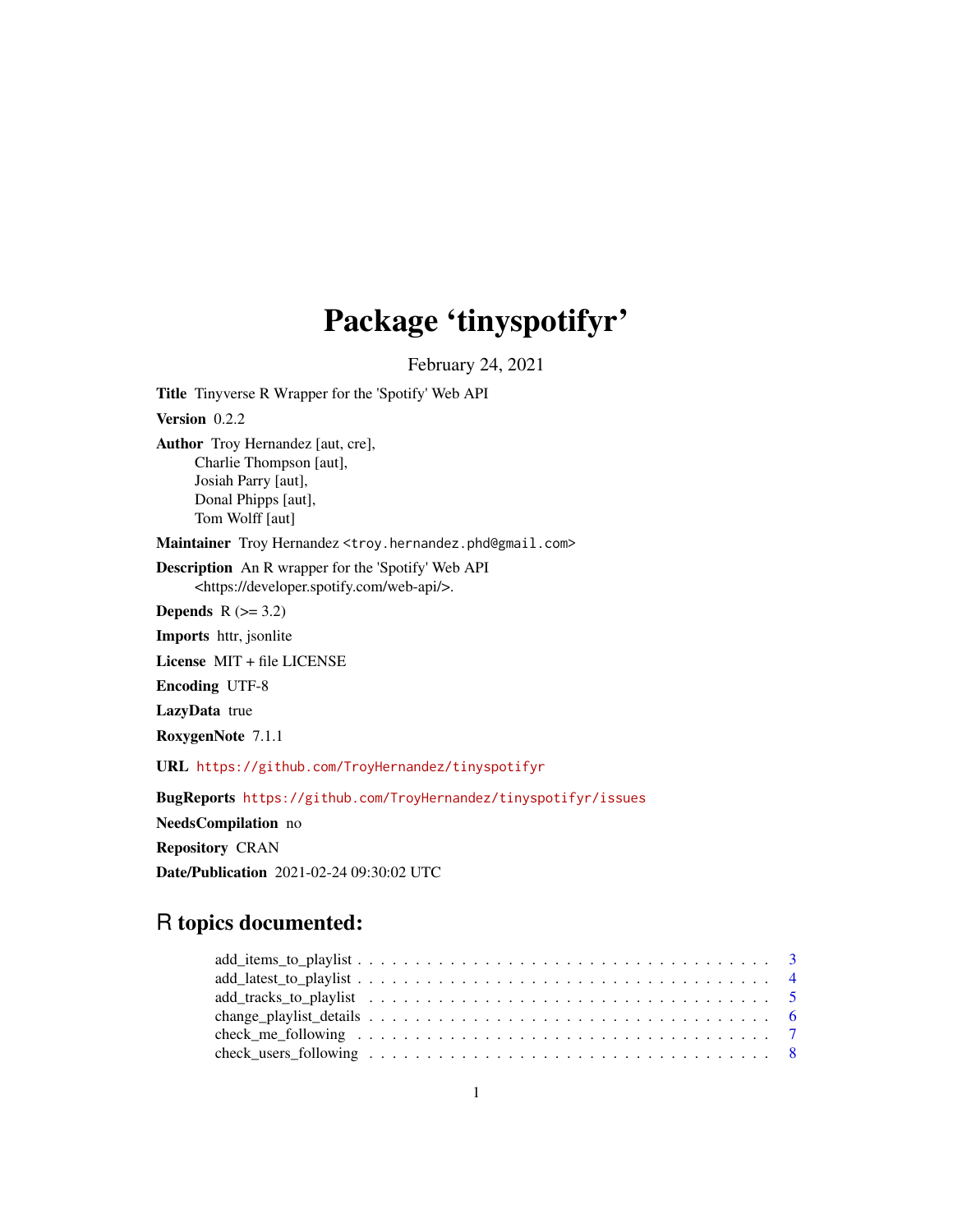|           | 8         |
|-----------|-----------|
|           | 9         |
|           | 10        |
|           | 11        |
|           | 12        |
|           | 12        |
|           | 13        |
|           | 14        |
|           | 15        |
|           | <b>16</b> |
|           | 17        |
|           | 17        |
|           | 18        |
|           | 19        |
|           | 21        |
|           | 21        |
|           |           |
|           |           |
|           |           |
|           |           |
|           |           |
|           |           |
|           |           |
|           |           |
|           |           |
|           |           |
|           |           |
|           |           |
|           |           |
|           |           |
|           |           |
|           |           |
|           |           |
|           |           |
|           |           |
|           |           |
|           |           |
|           |           |
| get_track | 44        |
|           | 45        |
|           | 46        |
|           | 46        |
|           | 47        |
|           | 48        |
| is uri    | 48        |
|           | 49        |
|           | 49        |
|           | 50        |
|           | 50        |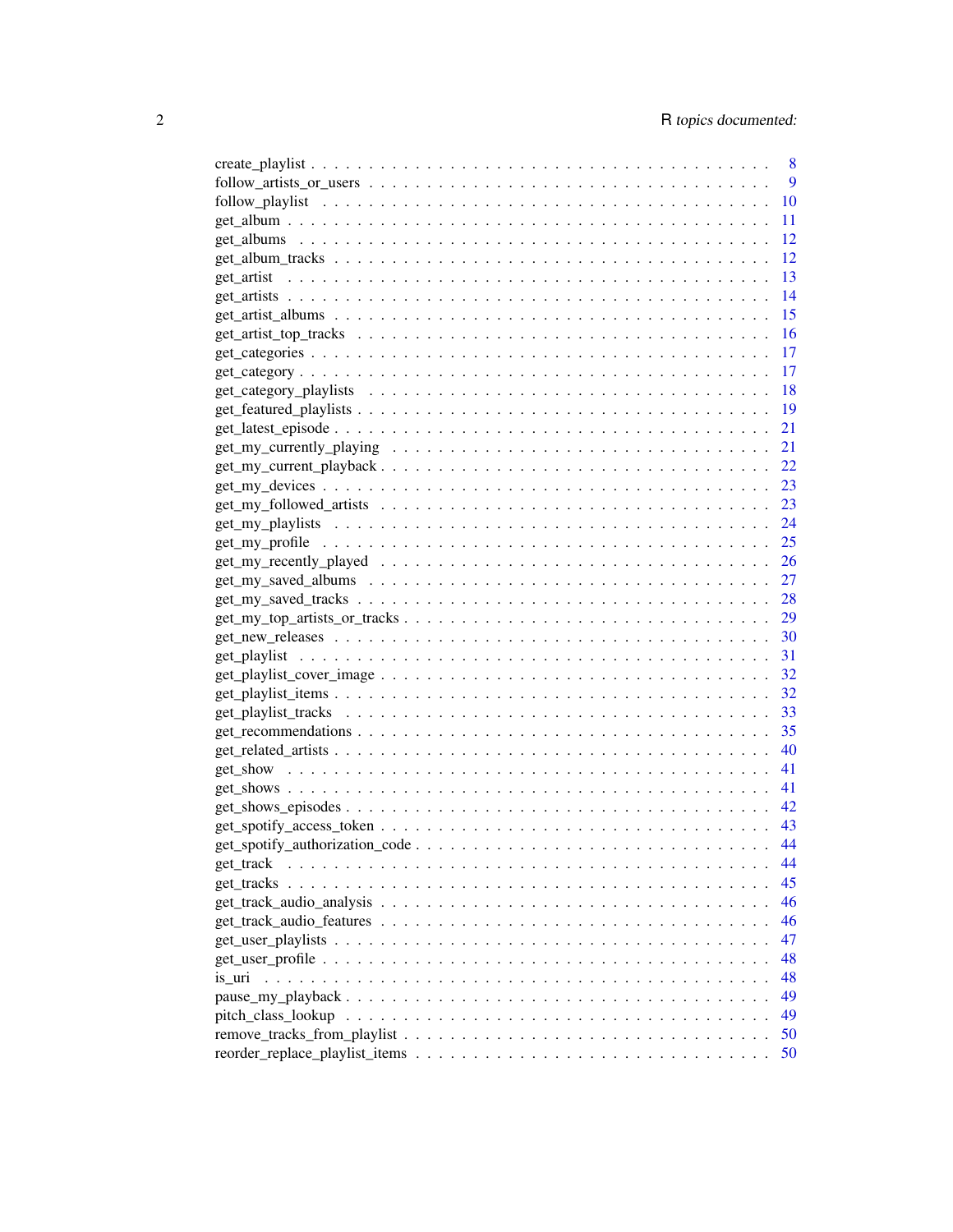<span id="page-2-0"></span>

| Index | 61 |
|-------|----|

add\_items\_to\_playlist *Add one or more tracks to a user's playlist.*

# Description

Add one or more tracks to a user's playlist.

# Usage

```
add_items_to_playlist(
 playlist_id,
 uris,
 position = NULL,
 market = "US",authorization = get_spotify_authorization_code()
)
```

| playlist_id | Required. The Spotify ID for the playlist.                                                                                                                                                                                                                                                                                                                                         |
|-------------|------------------------------------------------------------------------------------------------------------------------------------------------------------------------------------------------------------------------------------------------------------------------------------------------------------------------------------------------------------------------------------|
| uris        | Optional. A character vector of Spotify track URIs to add. For example<br>uris = "spotify:track:4iV5W9uYEdYUVa79Axb7Rh","spotify:track:1301WleyT98MSxVHPZCA6M"<br>A maximum of 100 tracks can be added in one request.                                                                                                                                                             |
| position    | Optional. Integer indicating the position to insert the tracks, a zero-based index.<br>For example, to insert the tracks in the first position: position = $0$ ; to insert<br>the tracks in the third position: $position = 2$ . If omitted, the tracks will be<br>appended to the playlist. Tracks are added in the order they are listed in the<br>query string or request body. |
| market      | Optional for music. Required for podcasts episodes.<br>An ISO 3166-1 alpha-2 country code or the string "from_token". Provide this<br>parameter if you want to apply Track Relinking                                                                                                                                                                                               |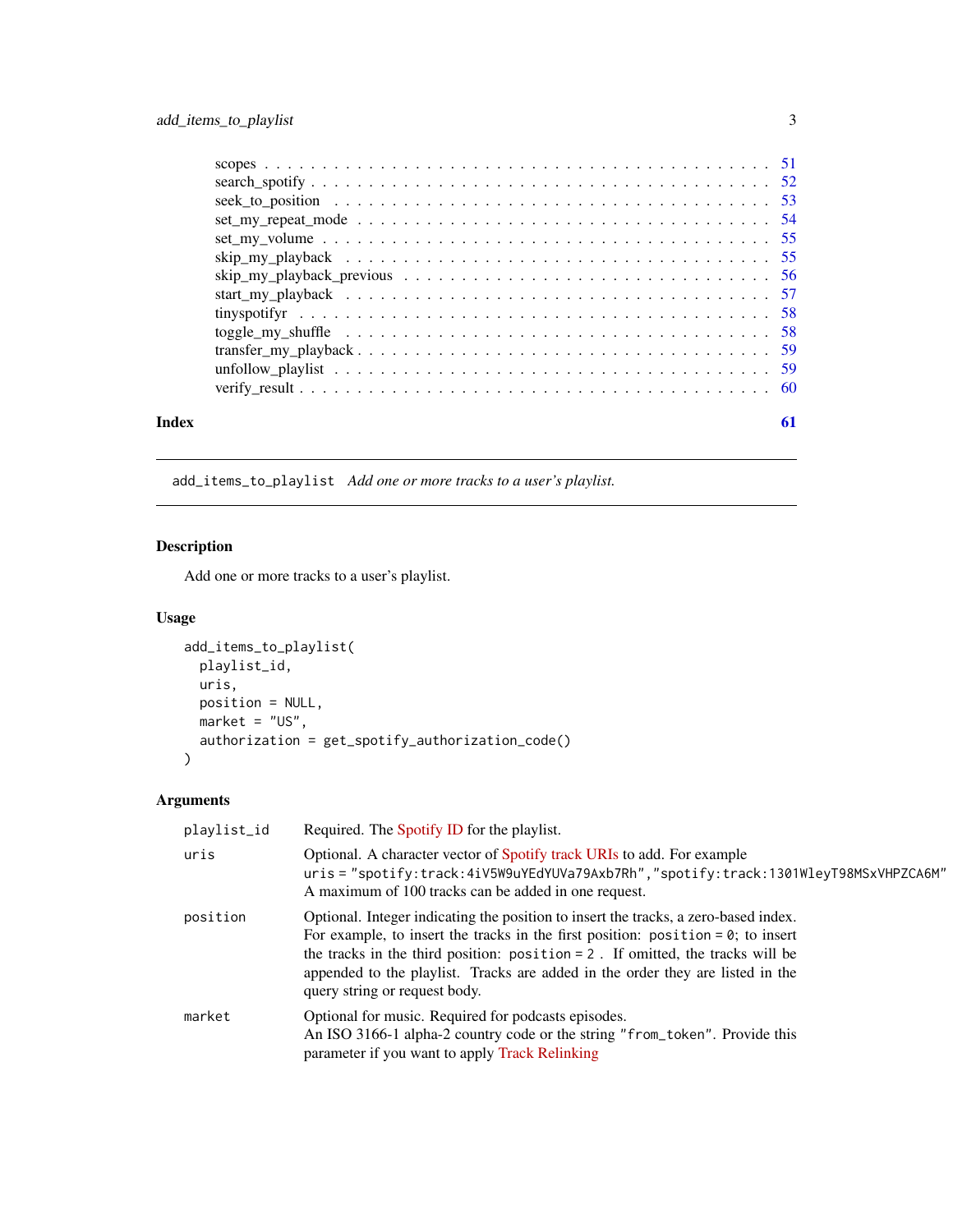<span id="page-3-0"></span>

|  | authorization Required. A valid access token from the Spotify Accounts service. See the Web       |
|--|---------------------------------------------------------------------------------------------------|
|  | API authorization Guide for more details. Defaults to spotifyr::get_spotify_authorization_code(1) |
|  | The access token must have been issued on behalf of the current user.                             |
|  | Adding tracks to the current user's public playlists requires authorization of the                |
|  | playlist-modify-public scope; adding tracks to the current user's private                         |
|  | playlist (including collaborative playlists) requires the playlist-modify-private                 |
|  | scope. See Using Scopes.                                                                          |

No return value. Items added to playlist.

add\_latest\_to\_playlist

*Add the latest episode of a podcast to a user's playlist.*

# Description

Add the latest episode of a podcast to a user's playlist.

# Usage

```
add_latest_to_playlist(
 playlist_id,
 uri,
 position = NULL,
 market = "US",authorization = get_spotify_authorization_code()
)
```

| playlist_id | Required. The Spotify ID for the playlist.                                                                                                                                                                                                                                                                                                                                         |
|-------------|------------------------------------------------------------------------------------------------------------------------------------------------------------------------------------------------------------------------------------------------------------------------------------------------------------------------------------------------------------------------------------|
| uri         | The show Spotify URIs to add. For example<br>uris = "spotify:show:6BRSvIBNQnB68GuoXJRCnQ","spotify:show:1x1n9iWJLYNXYdDgLk5yQu"                                                                                                                                                                                                                                                    |
| position    | Optional. Integer indicating the position to insert the tracks, a zero-based index.<br>For example, to insert the tracks in the first position: position = $0$ ; to insert<br>the tracks in the third position: $position = 2$ . If omitted, the tracks will be<br>appended to the playlist. Tracks are added in the order they are listed in the<br>query string or request body. |
| market      | Required.<br>An ISO 3166-1 alpha-2 country code or the string "from_token". Provide this<br>parameter if you want to apply Track Relinking                                                                                                                                                                                                                                         |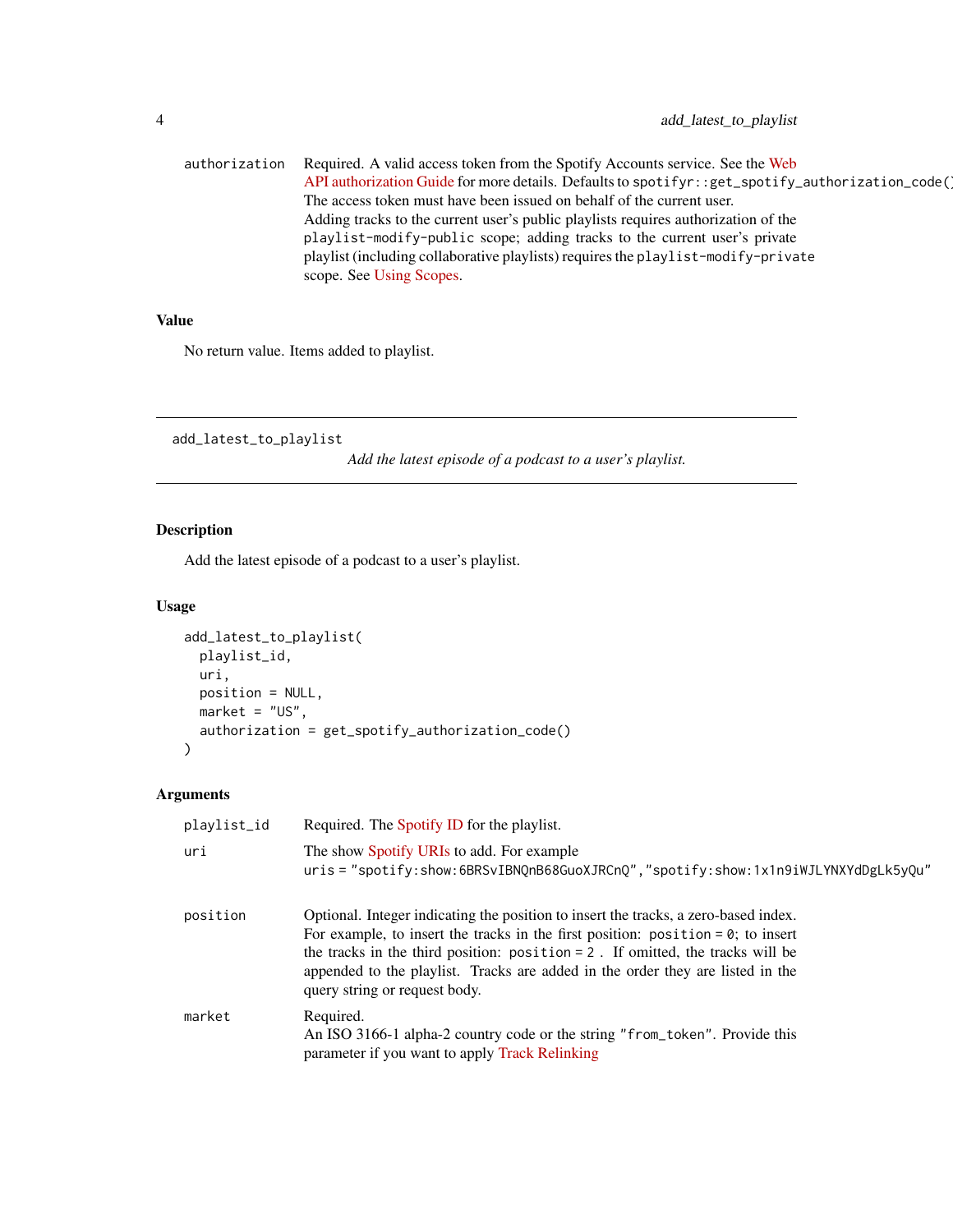<span id="page-4-0"></span>authorization Required. A valid access token from the Spotify Accounts service. See the [Web](https://developer.spotify.com/documentation/general/guides/authorization-guide/) [API authorization Guide](https://developer.spotify.com/documentation/general/guides/authorization-guide/) for more details. Defaults to spotifyr::get\_spotify\_authorization\_code( The access token must have been issued on behalf of the current user. Adding tracks to the current user's public playlists requires authorization of the playlist-modify-public scope; adding tracks to the current user's private playlist (including collaborative playlists) requires the playlist-modify-private scope. See [Using Scopes.](https://developer.spotify.com/documentation/general/guides/authorization-guide/#list-of-scopes)

# Value

No return value. Tracks are added to playlist.

add\_tracks\_to\_playlist

*Add one or more tracks to a user's playlist.*

# Description

Add one or more tracks to a user's playlist.

### Usage

```
add_tracks_to_playlist(
 playlist_id,
 uris,
 position = NULL,
 market = NULL,authorization = get_spotify_authorization_code()
)
```

| playlist_id | Required. The Spotify ID for the playlist.                                                                                                                                                                                                                                                                                                                                              |
|-------------|-----------------------------------------------------------------------------------------------------------------------------------------------------------------------------------------------------------------------------------------------------------------------------------------------------------------------------------------------------------------------------------------|
| uris        | Optional. A character vector of Spotify track URIs to add. For example<br>uris = "spotify:track:4iV5W9uYEdYUVa79Axb7Rh","spotify:track:1301WleyT98MSxVHPZCA6M"<br>A maximum of 100 tracks can be added in one request.                                                                                                                                                                  |
| position    | Optional. Integer indicating the position to insert the tracks, a zero-based index.<br>For example, to insert the tracks in the first position: position = $\theta$ ; to insert<br>the tracks in the third position: $position = 2$ . If omitted, the tracks will be<br>appended to the playlist. Tracks are added in the order they are listed in the<br>query string or request body. |
| market      | Optional for music. Required for podcasts episodes.<br>An ISO 3166-1 alpha-2 country code or the string "from_token". Provide this<br>parameter if you want to apply Track Relinking                                                                                                                                                                                                    |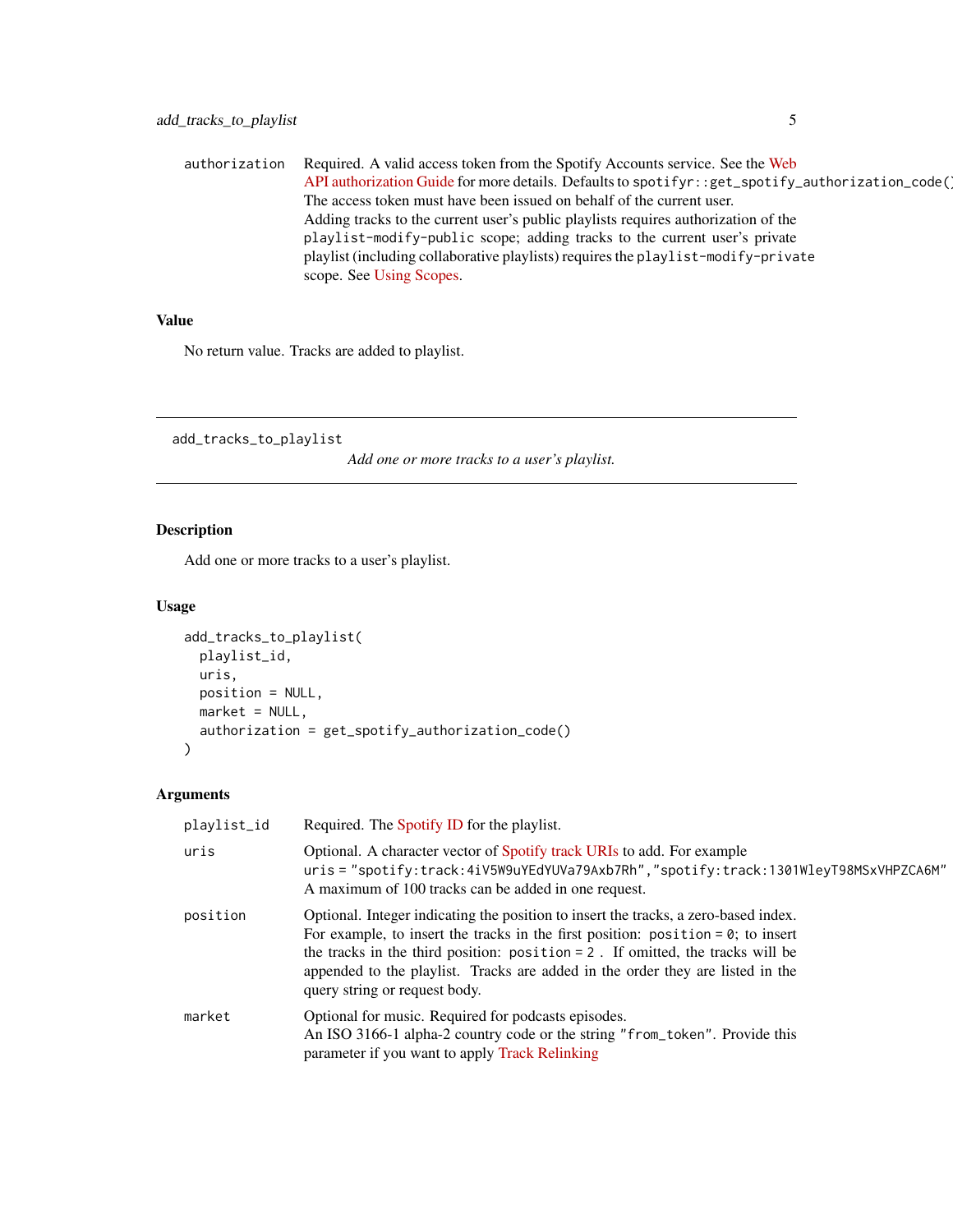<span id="page-5-0"></span>

|                                                                       | authorization Required. A valid access token from the Spotify Accounts service. See the Web       |  |  |
|-----------------------------------------------------------------------|---------------------------------------------------------------------------------------------------|--|--|
|                                                                       | API authorization Guide for more details. Defaults to spotifyr::get_spotify_authorization_code(1) |  |  |
| The access token must have been issued on behalf of the current user. |                                                                                                   |  |  |
|                                                                       | Adding tracks to the current user's public playlists requires authorization of the                |  |  |
|                                                                       | playlist-modify-public scope; adding tracks to the current user's private                         |  |  |
|                                                                       | playlist (including collaborative playlists) requires the playlist-modify-private                 |  |  |
|                                                                       | scope. See Using Scopes.                                                                          |  |  |

No return value. Tracks added to playlist.

change\_playlist\_details

*Change a playlist's name and public/private state. (The user must, of course, own the playlist.)*

# Description

Change a playlist's name and public/private state. (The user must, of course, own the playlist.)

# Usage

```
change_playlist_details(
 playlist_id,
 name = NULL,public = NULL,
  collaborative = NULL,
  description = NULL,
  authorization = get_spotify_authorization_code()
\mathcal{L}
```

| playlist_id   | Required. The Spotify ID for the playlist.                                                                                                                                                                                 |
|---------------|----------------------------------------------------------------------------------------------------------------------------------------------------------------------------------------------------------------------------|
| name          | Optional String containing the name for the new playlist, for example "Your<br>Coolest Playlist". This name does not need to be unique; a user may have<br>several playlists with the same name.                           |
| public        | Optional. Boolean. If TRUE the playlist will be public. If FALSE it will be private.                                                                                                                                       |
| collaborative | Optional. Boolean. If TRUE the playlist will become collaborative and other<br>users will be able to modify the playlist in their Spotify client. Note: you can<br>only set collaborative to TRUE on non-public playlists. |
| description   | Optional. String containing the playlist description as displayed in Spotify<br>Clients and in the Web API.                                                                                                                |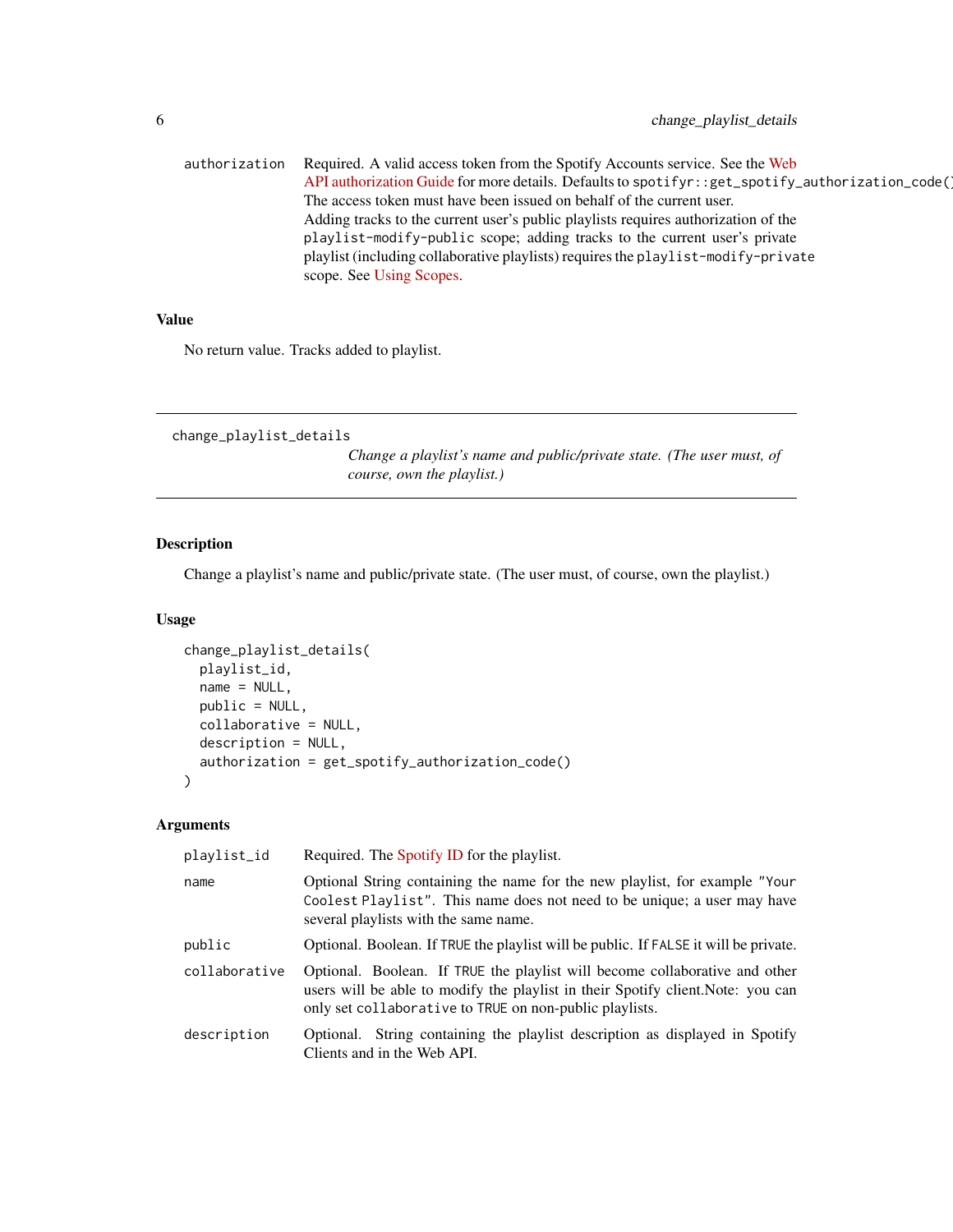<span id="page-6-0"></span>authorization Required. A valid access token from the Spotify Accounts service. See the [Web](https://developer.spotify.com/documentation/general/guides/authorization-guide/) [API authorization Guide](https://developer.spotify.com/documentation/general/guides/authorization-guide/) for more details. Defaults to spotifyr::get\_spotify\_authorization\_code( The access token must have been issued on behalf of the current user. Changing a public playlist for a user requires authorization of the playlist-modify-public scope; changing a private playlist requires the playlist-modify-private scope. See [Using Scopes.](https://developer.spotify.com/documentation/general/guides/authorization-guide/#list-of-scopes)

# Value

No return value. Playlist details changed.

check\_me\_following *Check if Current User Follows Artists or Users*

# Description

Check if Current User Follows Artists or Users

#### Usage

```
check_me_following(type, ids, authorization = get_spotify_authorization_code())
```
# Arguments

| type          | Required. String of the ID type: either "artist" or "user".                                                                                                                                                                                                                                                                                                                                              |
|---------------|----------------------------------------------------------------------------------------------------------------------------------------------------------------------------------------------------------------------------------------------------------------------------------------------------------------------------------------------------------------------------------------------------------|
| ids           | Required. A character vector of the artist or the user Spotify IDs to check. For<br>example: ids = c("74ASZWbe41XaubB36ztrGX", "08td7MxkoHQkXnWAYD8d6Q").<br>A maximum of 50 IDs can be sent in one request.                                                                                                                                                                                             |
| authorization | Required. A valid access token from the Spotify Accounts service. See the Web<br>API authorization Guide for more details. Defaults to spotifyr::get_spotify_authorization_code(<br>The access token must have been issued on behalf of the current user. Getting<br>details of the artists or users the current user follows requires authorization of<br>the user-follow-read scope. See Using Scopes. |

### Value

Returns a list of results containing user following status.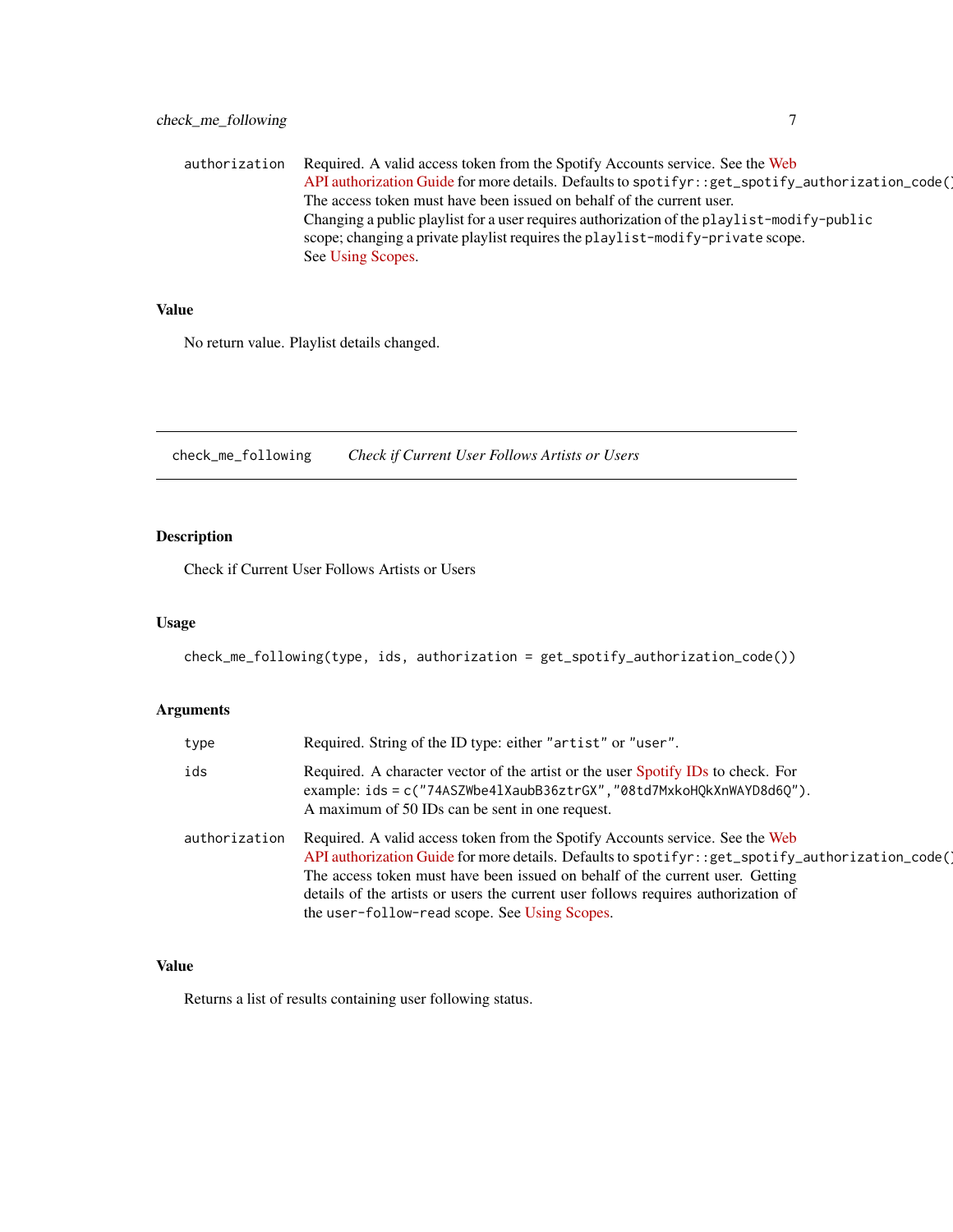<span id="page-7-0"></span>check\_users\_following *Check if Users Follow a Playlist*

# Description

Check if Users Follow a Playlist

# Usage

```
check_users_following(
  playlist_id,
  ids,
  authorization = get_spotify_authorization_code()
)
```
# Arguments

| playlist_id   | Required. The Spotify ID of the playlist.                                                                                                                                                                                                                                                                                                                                                                                                                                                                                                            |
|---------------|------------------------------------------------------------------------------------------------------------------------------------------------------------------------------------------------------------------------------------------------------------------------------------------------------------------------------------------------------------------------------------------------------------------------------------------------------------------------------------------------------------------------------------------------------|
| ids           | Required. Spotify User IDs; the ids of the users that you want to check to see if<br>they follow the playlist. Maximum: 5 ids.                                                                                                                                                                                                                                                                                                                                                                                                                       |
| authorization | Required. A valid access token from the Spotify Accounts service. See the Web<br>API authorization Guide for more details.<br>Following a playlist can be done publicly or privately. Checking if a user pub-<br>licly follows a playlist doesn't require any scopes; if the user is publicly follow-<br>ing the playlist, this endpoint returns TRUE.<br>Checking if the user is privately following a playlist is only possible for the<br>current user when that user has granted access to the playlist-read-private<br>scope. See Using Scopes. |

# Value

Returns a list of results containing user following status.

| create_playlist | Create a playlist for a Spotify user. (The playlist will be empty until |  |
|-----------------|-------------------------------------------------------------------------|--|
|                 | you add tracks.)                                                        |  |

# Description

Create a playlist for a Spotify user. (The playlist will be empty until you add tracks.)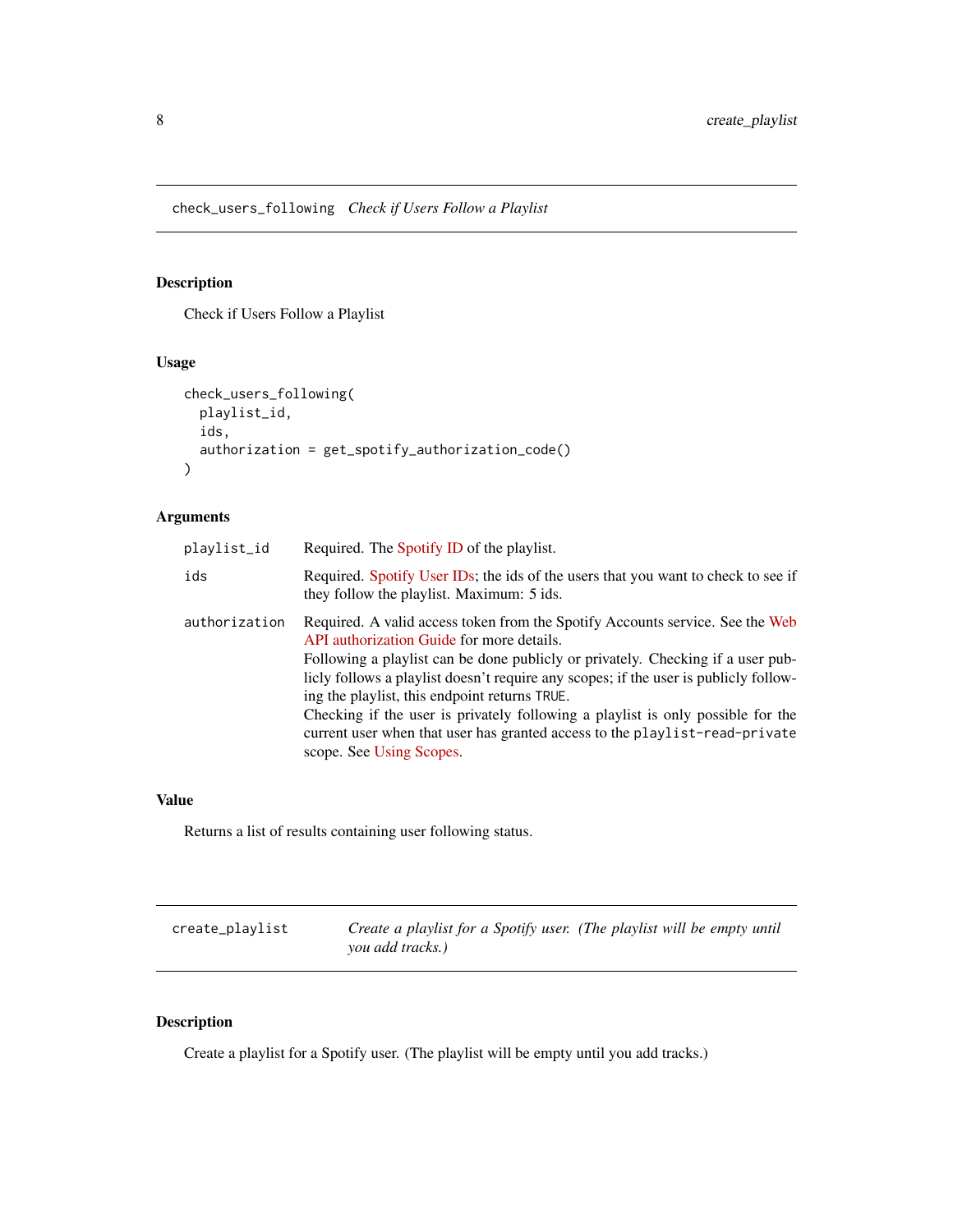<span id="page-8-0"></span>follow\_artists\_or\_users 9

# Usage

```
create_playlist(
 user_id,
 name,
 public = TRUE,collaborative = FALSE,
 description = NULL,
  authorization = get_spotify_authorization_code()
)
```
# Arguments

| user_id       | Required. The user's Spotify user ID.                                                                                                                                                                                                                                                                                                                                                                                                                             |
|---------------|-------------------------------------------------------------------------------------------------------------------------------------------------------------------------------------------------------------------------------------------------------------------------------------------------------------------------------------------------------------------------------------------------------------------------------------------------------------------|
| name          | Required. String containing the name for the new playlist, for example "Your<br>Coolest Playlist". This name does not need to be unique; a user may have<br>several playlists with the same name.                                                                                                                                                                                                                                                                 |
| public        | Optional. Boolean. Defaults to TRUE. If TRUE the playlist will be public. If<br>FALSE it will be private. To be able to create private playlists, the user must have<br>granted the playlist-modify-private scope                                                                                                                                                                                                                                                 |
| collaborative | Optional. Boolean. Defaults to FALSE. If TRUE the playlist will be collaborative.<br>Note that to create a collaborative playlist you must also set public to FALES. To<br>create collaborative playlists you must have granted playlist-modify-private<br>and playlist-modify-public scopes.                                                                                                                                                                     |
| description   | Optional. String containing the playlist description as displayed in Spotify<br>Clients and in the Web API.                                                                                                                                                                                                                                                                                                                                                       |
| authorization | Required. A valid access token from the Spotify Accounts service. See the Web<br>API authorization Guide for more details. Defaults to spotifyr: : get_spotify_authorization_code()<br>The access token must have been issued on behalf of the current user.<br>Creating a public playlist for a user requires authorization of the playlist-modify-public<br>scope; creating a private playlist requires the playlist-modify-private scope.<br>See Using Scopes. |

#### Value

Returns a list containing playlist information.

follow\_artists\_or\_users

*Add the current user as a follower of one or more artists or other Spotify users.*

# Description

Add the current user as a follower of one or more artists or other Spotify users.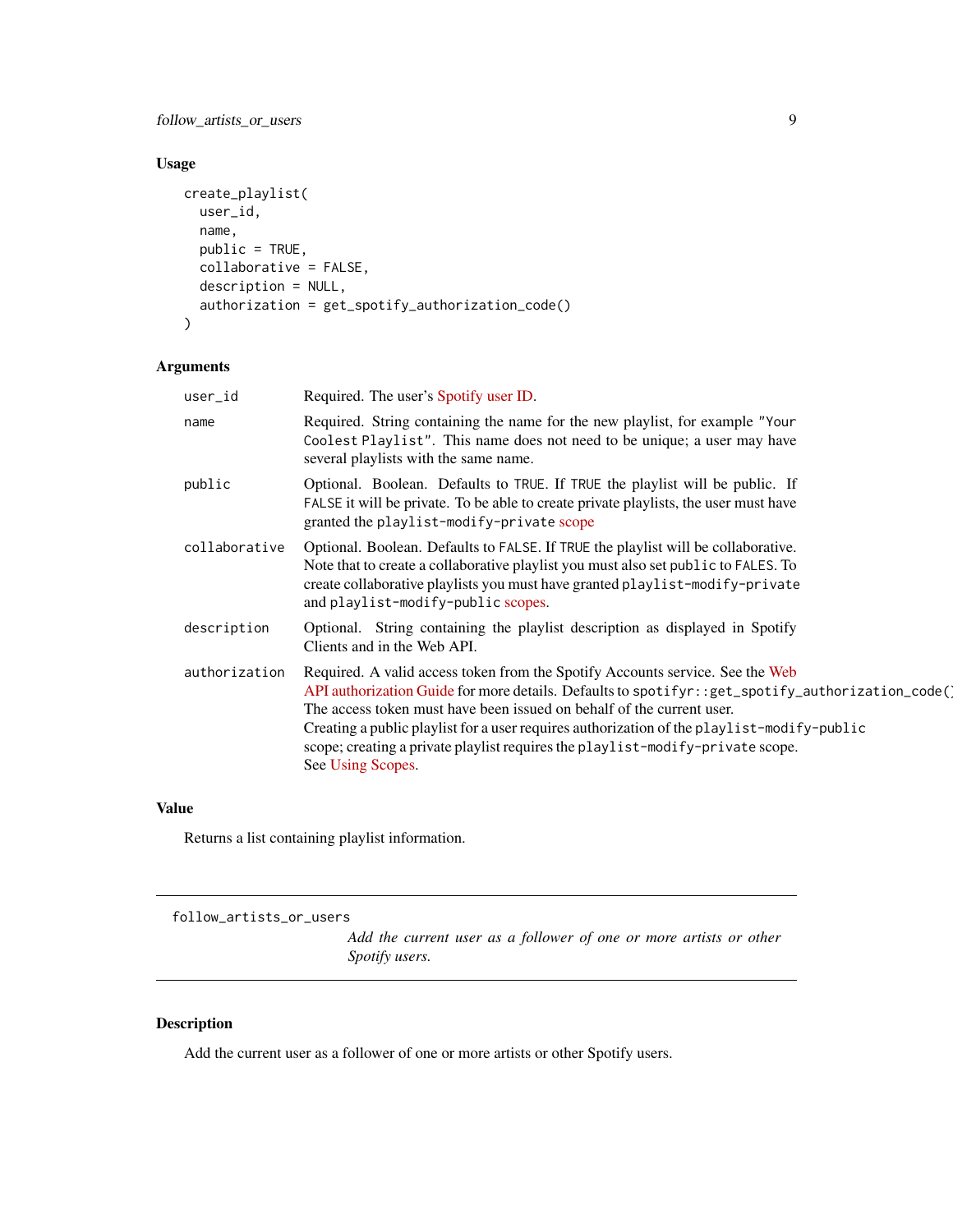### Usage

```
follow_artists_or_users(
  type,
  ids,
  authorization = get_spotify_authorization_code()
)
```
### Arguments

| type          | Required. The ID type: either "artist" or "user".                                                                                                                                                                                                                                                                                                                                                            |
|---------------|--------------------------------------------------------------------------------------------------------------------------------------------------------------------------------------------------------------------------------------------------------------------------------------------------------------------------------------------------------------------------------------------------------------|
| ids           | Optional. A character vector of the artist or the user Spotify IDs. For exam-<br>ple: ids = c("74ASZWbe41XaubB36ztrGX", "08td7MxkoHQkXnWAYD8d6Q"). A<br>maximum of 50 IDs can be sent in one request.                                                                                                                                                                                                        |
| authorization | Required. A valid access token from the Spotify Accounts service. See the Web<br>API authorization Guide for more details. Defaults to spotifyr: : get_spotify_authorization_code()<br>The access token must have been issued on behalf of the current user. Modifying<br>the list of artists or users the current user follows requires authorization of the<br>user-follow-modify scope. See Using Scopes. |

#### Value

No return value. User's account follows another on Spotify.

follow\_playlist *Add the current user as a follower of a playlist.*

# Description

Add the current user as a follower of a playlist.

# Usage

```
follow_playlist(
 playlist_id,
 public = FALSE,
 authorization = get_spotify_authorization_code()
)
```

| plavlist_id | Required. The Spotify ID of the playlist. Any playlist can be followed, regard-<br>less of its <i>public/private status</i> , as long as you know its <i>playlist ID</i> . |
|-------------|----------------------------------------------------------------------------------------------------------------------------------------------------------------------------|
| public      | Optional. Defaults to TRUE. If TRUE the playlist will be included in the user's<br>public playlists, if FALSE it will remain private. o be able to follow playlists        |
|             | privately, the user must have granted the playlist-modify-private scope.                                                                                                   |

<span id="page-9-0"></span>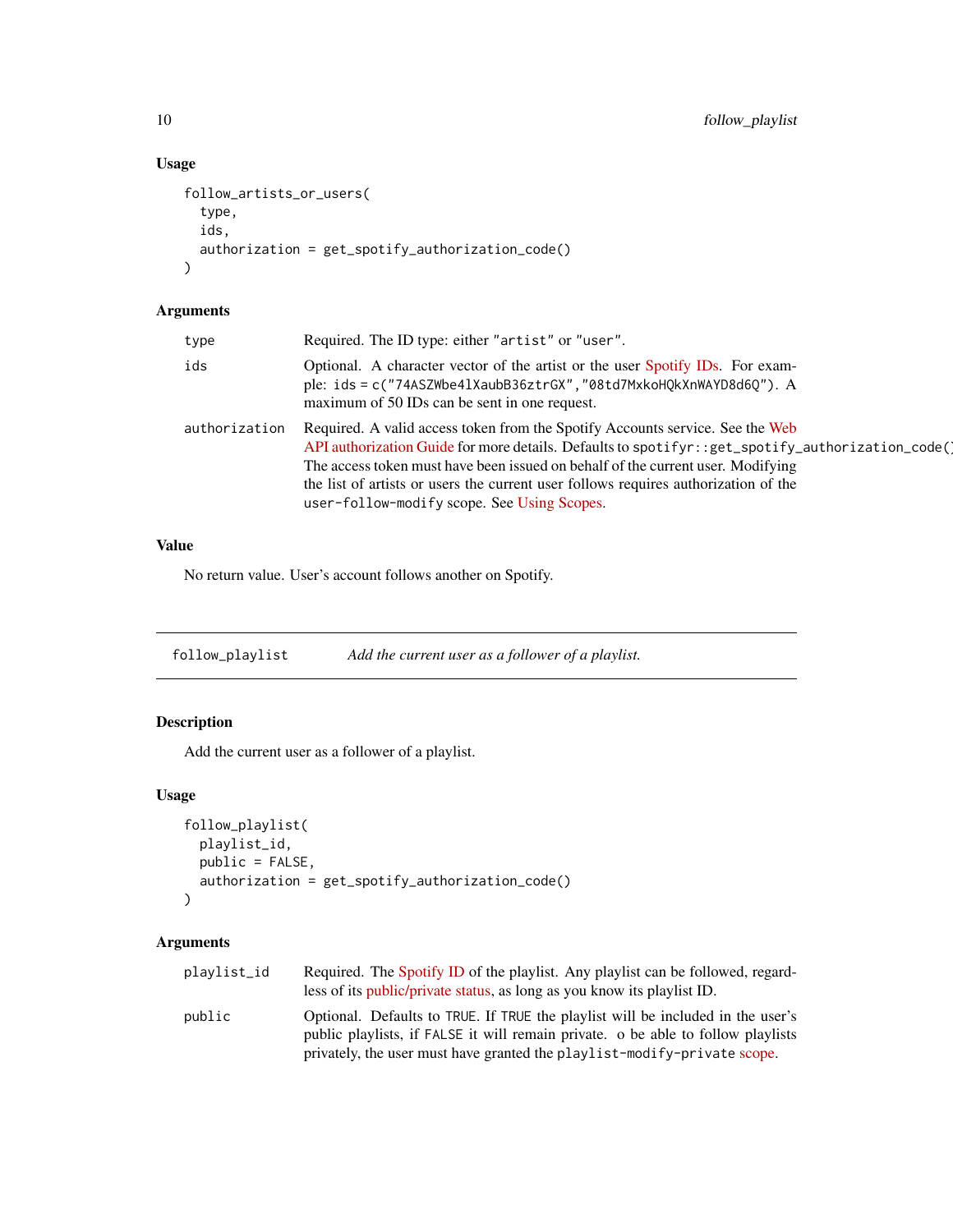# <span id="page-10-0"></span>get\_album 11

| authorization | Required. A valid access token from the Spotify Accounts service. See the Web                      |
|---------------|----------------------------------------------------------------------------------------------------|
|               | API authorization Guide for more details. Defaults to spotifyr: : get_spotify_authorization_code() |
|               | The access token must have been issued on behalf of the current user.                              |
|               | Following a publicly followed playlist for a user requires authorization of the                    |
|               | playlist-modify-public scope; following a privately followed playlist re-                          |
|               | quires the playlist-modify-private scope. See See Using Scopes.                                    |
|               | Note that the scopes you provide relate only to whether the current user is fol-                   |
|               | lowing the playlist publicly or privately (i.e. showing others what they are fol-                  |
|               | lowing), not whether the playlist itself is public or private.                                     |

# Value

No return value.

get\_album *Get Spotify catalog information for a single album.*

# Description

Get Spotify catalog information for a single album.

#### Usage

```
get_album(id, market = NULL, authorization = get_spotify_access_token())
```
# Arguments

| id            | The Spotify ID for the album.                                                                                                                                                     |
|---------------|-----------------------------------------------------------------------------------------------------------------------------------------------------------------------------------|
| market        | Optional.<br>An ISO 3166-1 alpha-2 country code or the string "from_token". Provide this<br>parameter if you want to apply Track Relinking                                        |
| authorization | Required. A valid access token from the Spotify Accounts service. See the Web<br>API authorization Guide for more details. Defaults to spotifyr: : $get\_spotify_access\_token()$ |

# Value

Returns a data frame of results containing album data. See the [official documentation](https://developer.spotify.com/documentation/web-api/reference/albums/get-album/) for more information.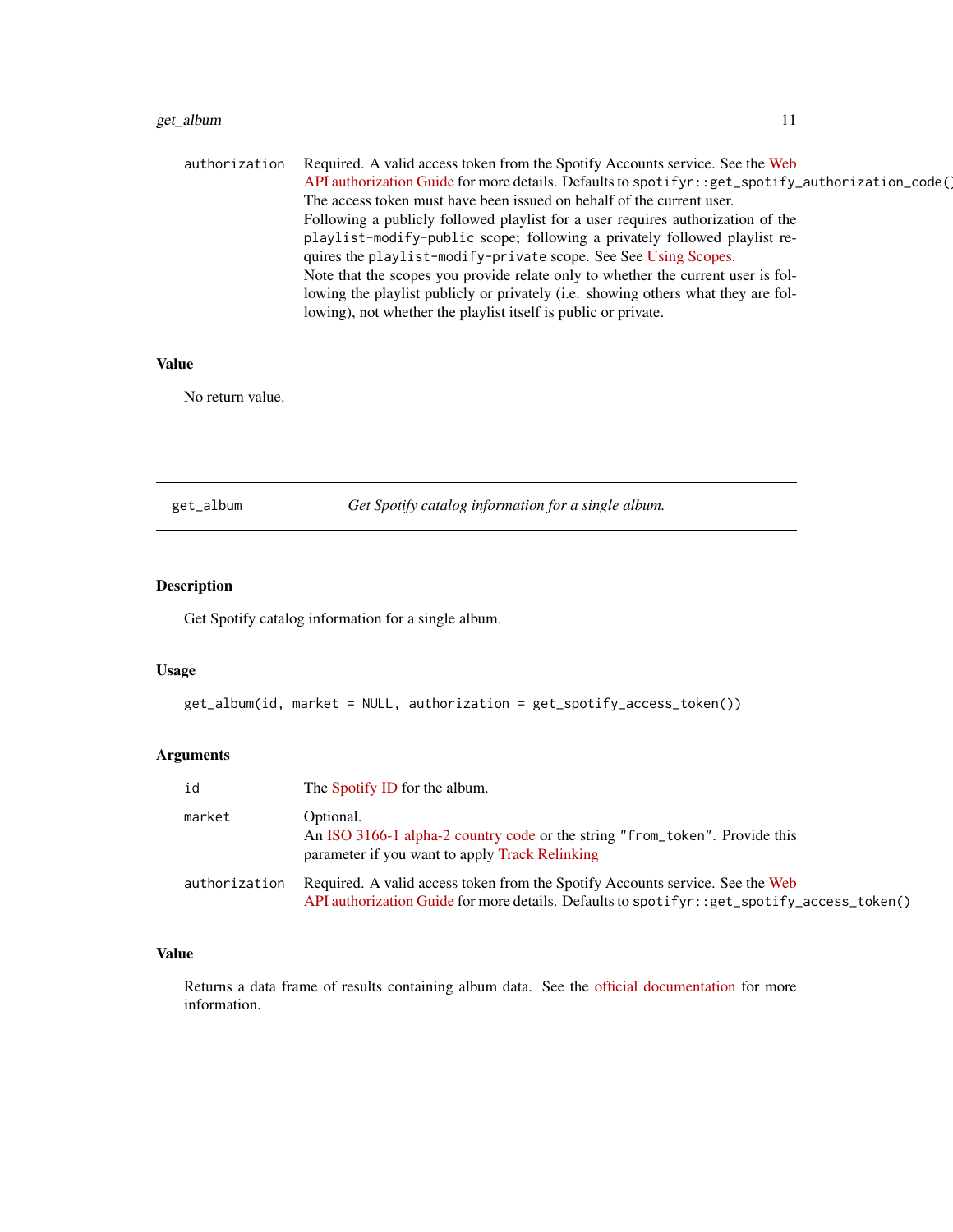<span id="page-11-0"></span>

# Description

Get Spotify catalog information for multiple albums identified by their Spotify IDs.

#### Usage

```
get_albums(
  ids,
 market = NULL,authorization = get_spotify_access_token(),
  include_meta_info = FALSE
)
```
# Arguments

|                   | ids           | Required. A character vector of the Spotify IDs for the albums. Maximum: 20<br>IDs.                                                                                           |
|-------------------|---------------|-------------------------------------------------------------------------------------------------------------------------------------------------------------------------------|
|                   | market        | Optional.<br>An ISO 3166-1 alpha-2 country code or the string "from_token". Provide this<br>parameter if you want to apply Track Relinking                                    |
|                   | authorization | Required. A valid access token from the Spotify Accounts service. See the Web<br>API authorization Guide for more details. Defaults to spotifyr: : get_spotify_access_token() |
| include_meta_info |               |                                                                                                                                                                               |
|                   |               | Optional. Boolean indicating whether to include full result, with meta informa-<br>tion such as "total", and "limit". Defaults to FALSE.                                      |

#### Value

Returns a data frame of results containing album data. See [https://developer.spotify.com/](https://developer.spotify.com/documentation/web-api/reference/albums/get-album/) [documentation/web-api/reference/albums/get-album/](https://developer.spotify.com/documentation/web-api/reference/albums/get-album/) for more information.

| get_album_tracks | Get Spotify catalog information about an album's tracks. Optional |
|------------------|-------------------------------------------------------------------|
|                  | parameters can be used to limit the number of tracks returned.    |

# Description

Get Spotify catalog information about an album's tracks. Optional parameters can be used to limit the number of tracks returned.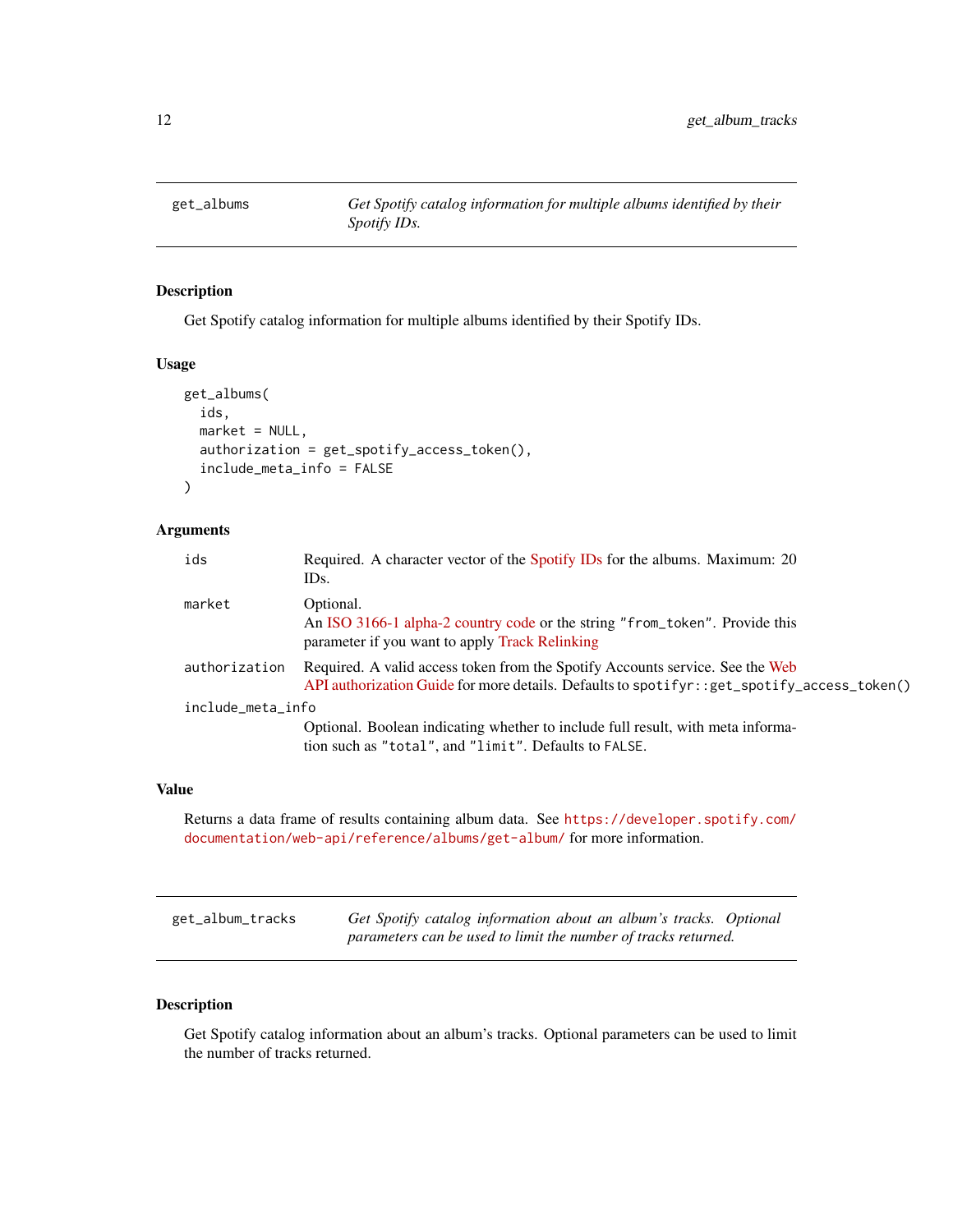#### <span id="page-12-0"></span>get\_artist 13

# Usage

```
get_album_tracks(
  id,
 limit = 20,
 offset = 0,
 market = NULL,
 authorization = get_spotify_access_token(),
 include_meta_info = FALSE
)
```
# Arguments

| id                | Required. The Spotify ID for the album.                                                                                                                                                                                                                                                                   |
|-------------------|-----------------------------------------------------------------------------------------------------------------------------------------------------------------------------------------------------------------------------------------------------------------------------------------------------------|
| limit             | Optional.<br>Maximum number of results to return.<br>Default: 20<br>Minimum: 1<br>Maximum: 50<br>Note: The limit is applied within each type, not on the total response.<br>For example, if the limit value is 3 and the type is $c("artist", "album"),$ the<br>response contains 3 artists and 3 albums. |
| offset            | Optional.<br>The index of the first album to return.<br>Default: 0 (the first album).<br>Maximum offset (including limit): 10,000.<br>Use with limit to get the next page of albums.                                                                                                                      |
| market            | Optional.<br>An ISO 3166-1 alpha-2 country code or the string "from_token". Provide this<br>parameter if you want to apply Track Relinking                                                                                                                                                                |
| authorization     | Required. A valid access token from the Spotify Accounts service. See the Web<br>API authorization Guide for more details. Defaults to spotifyr: : get_spotify_access_token()                                                                                                                             |
| include_meta_info |                                                                                                                                                                                                                                                                                                           |
|                   | Optional. Boolean indicating whether to include full result, with meta informa-<br>tion such as "total", and "limit". Defaults to FALSE.                                                                                                                                                                  |

# Value

Returns a data frame of results containing album data. See the official API [documentation](https://developer.spotify.com/documentation/web-api/reference/albums/get-several-albums/) for more information.

get\_artist *Get Spotify catalog information for a single artist identified by their unique Spotify ID.*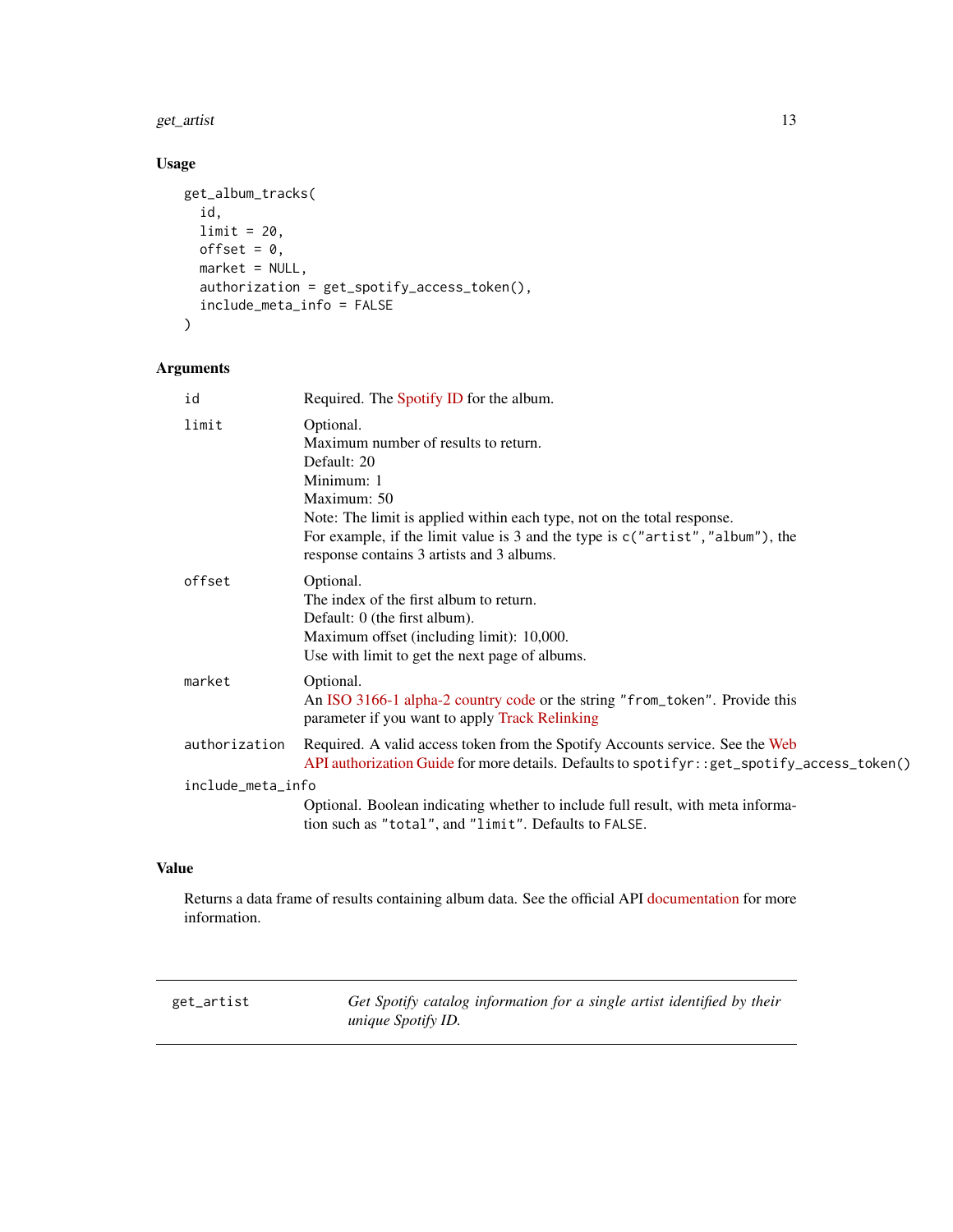### <span id="page-13-0"></span>Description

Get Spotify catalog information for a single artist identified by their unique Spotify ID.

#### Usage

```
get_artist(id, authorization = get_spotify_access_token())
```
### Arguments

| id | The Spotify ID for the artist.                                                               |
|----|----------------------------------------------------------------------------------------------|
|    | authorization Required. A valid access token from the Spotify Accounts service. See the Web  |
|    | API authorization Guide for more details. Defaults to spotifyr: : get_spotify_access_token() |

# Value

Returns a data frame of results containing album data. See [https://developer.spotify.com/](https://developer.spotify.com/documentation/web-api/reference/albums/get-album/) [documentation/web-api/reference/albums/get-album/](https://developer.spotify.com/documentation/web-api/reference/albums/get-album/) for more information.

| get_artists | Get Spotify catalog information for multiple artists identified by their |
|-------------|--------------------------------------------------------------------------|
|             | <i>Spotify IDs.</i>                                                      |

### Description

Get Spotify catalog information for multiple artists identified by their Spotify IDs.

#### Usage

```
get_artists(
  ids,
  authorization = get_spotify_access_token(),
  include_meta_info = FALSE
)
```
# Arguments

| ids               | Required. A character vector of the Spotify IDs for the artists. Maximum: 50                 |  |
|-------------------|----------------------------------------------------------------------------------------------|--|
|                   | IDs.                                                                                         |  |
| authorization     | Required. A valid access token from the Spotify Accounts service. See the Web                |  |
|                   | API authorization guide for more details. Defaults to spotifyr: : get_spotify_access_token() |  |
| include_meta_info |                                                                                              |  |
|                   | Optional. Boolean indicating whether to include full result, with meta informa-              |  |
|                   | tion such as "total", and "limit". Defaults to FALSE.                                        |  |

# Value

Returns a data frame of results containing artist data. See [https://developer.spotify.com/](https://developer.spotify.com/documentation/web-api/reference/artists/get-several-artists/) [documentation/web-api/reference/artists/get-several-artists/](https://developer.spotify.com/documentation/web-api/reference/artists/get-several-artists/) for more information.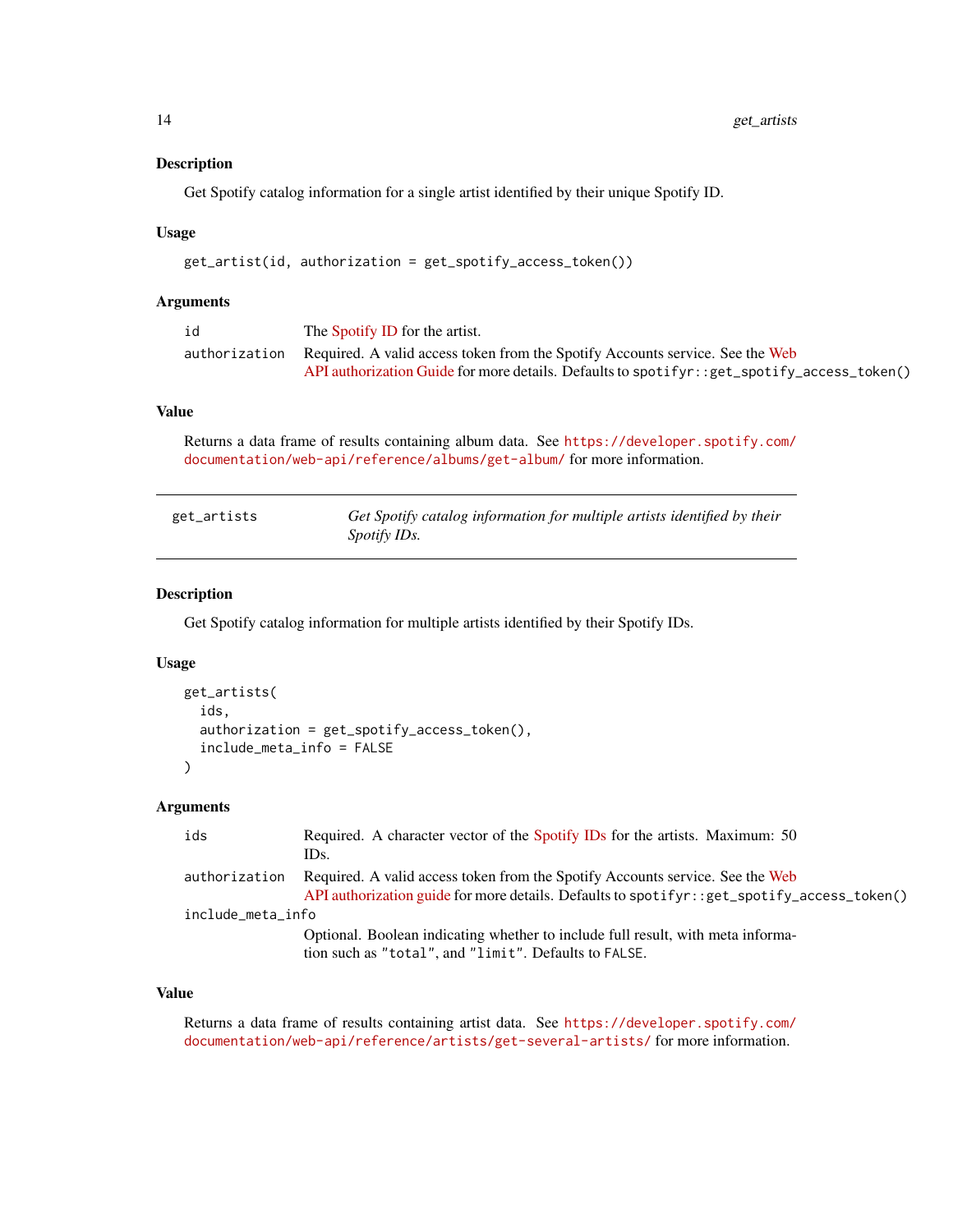<span id="page-14-0"></span>

# Description

Get Spotify catalog information for multiple artists identified by their Spotify IDs.

# Usage

```
get_artist_albums(
 id,
 include_groups = c("album", "single", "appears_on", "compilation"),
 market = NULL,limit = 20,offset = 0,authorization = get_spotify_access_token(),
  include_meta_info = FALSE
)
```

| id     | The Spotify ID for the artist.                                                                                                                                                                                                                                                                                                                                                                                |
|--------|---------------------------------------------------------------------------------------------------------------------------------------------------------------------------------------------------------------------------------------------------------------------------------------------------------------------------------------------------------------------------------------------------------------|
|        | include_groups Optional. A character vector of keywords that will be used to filter the response.<br>If not supplied, all album types will be returned. Valid values are:<br>"album"<br>"single"<br>"appears_on"<br>"compilation"<br>For example: $include\_groups = c("album", "single")$                                                                                                                    |
| market | Optional.<br>An ISO 3166-1 alpha-2 country code or the string "from_token".<br>Supply this parameter to limit the response to one particular geographical mar-<br>ket. For example, for albums available in Sweden: market = "SE".<br>If not given, results will be returned for all markets and you are likely to get du-<br>plicate results per album, one for each market in which the album is available! |
| limit  | Optional.<br>Maximum number of results to return.<br>Default: 20<br>Minimum: 1<br>Maximum: 50                                                                                                                                                                                                                                                                                                                 |
| offset | Optional.<br>The index of the first album to return.<br>Default: 0 (i.e., the first album).<br>Use with limit to get the next set of albums.                                                                                                                                                                                                                                                                  |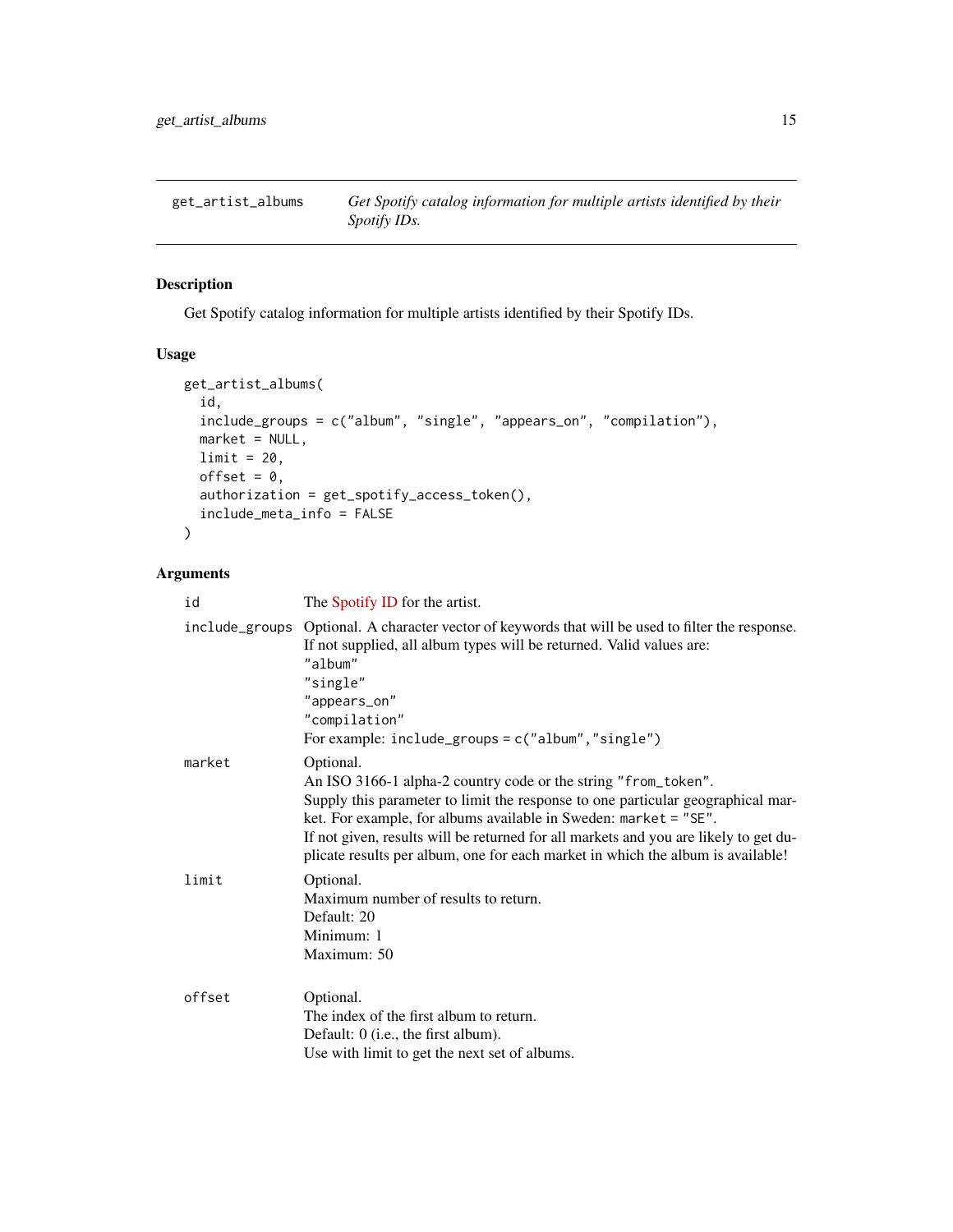<span id="page-15-0"></span>

| authorization     | Required. A valid access token from the Spotify Accounts service. See the Web<br>API authorization guide for more details. Defaults to spotify:: get_spotify_access_token() |  |
|-------------------|-----------------------------------------------------------------------------------------------------------------------------------------------------------------------------|--|
| include_meta_info |                                                                                                                                                                             |  |
|                   | Optional. Boolean indicating whether to include full result, with meta informa-<br>tion such as "total", and "limit". Defaults to FALSE.                                    |  |

Returns a data frame of results containing artist data. See [https://developer.spotify.com/](https://developer.spotify.com/documentation/web-api/reference/artists/get-several-artists/) [documentation/web-api/reference/artists/get-several-artists/](https://developer.spotify.com/documentation/web-api/reference/artists/get-several-artists/) for more information.

get\_artist\_top\_tracks *Get Spotify catalog information about an artist's top tracks by country.*

# Description

Get Spotify catalog information about an artist's top tracks by country.

#### Usage

```
get_artist_top_tracks(
  id,
 market = "US",authorization = get_spotify_access_token(),
  include_meta_info = FALSE
)
```
# Arguments

| id                | The Spotify ID for the artist.                                                                                                                                                |
|-------------------|-------------------------------------------------------------------------------------------------------------------------------------------------------------------------------|
| market            | Required.<br>An ISO 3166-1 alpha-2 country code or the string "from_token". Defaults to<br>"US".                                                                              |
| authorization     | Required. A valid access token from the Spotify Accounts service. See the Web<br>API authorization guide for more details. Defaults to spotifyr: : get_spotify_access_token() |
| include_meta_info |                                                                                                                                                                               |
|                   | Optional. Boolean indicating whether to include full result, with meta informa-<br>tion such as "total", and "limit". Defaults to FALSE.                                      |

# Value

Returns a data frame of results containing artist data. See [https://developer.spotify.com/](https://developer.spotify.com/documentation/web-api/reference/artists/get-several-artists/) [documentation/web-api/reference/artists/get-several-artists/](https://developer.spotify.com/documentation/web-api/reference/artists/get-several-artists/) for more information.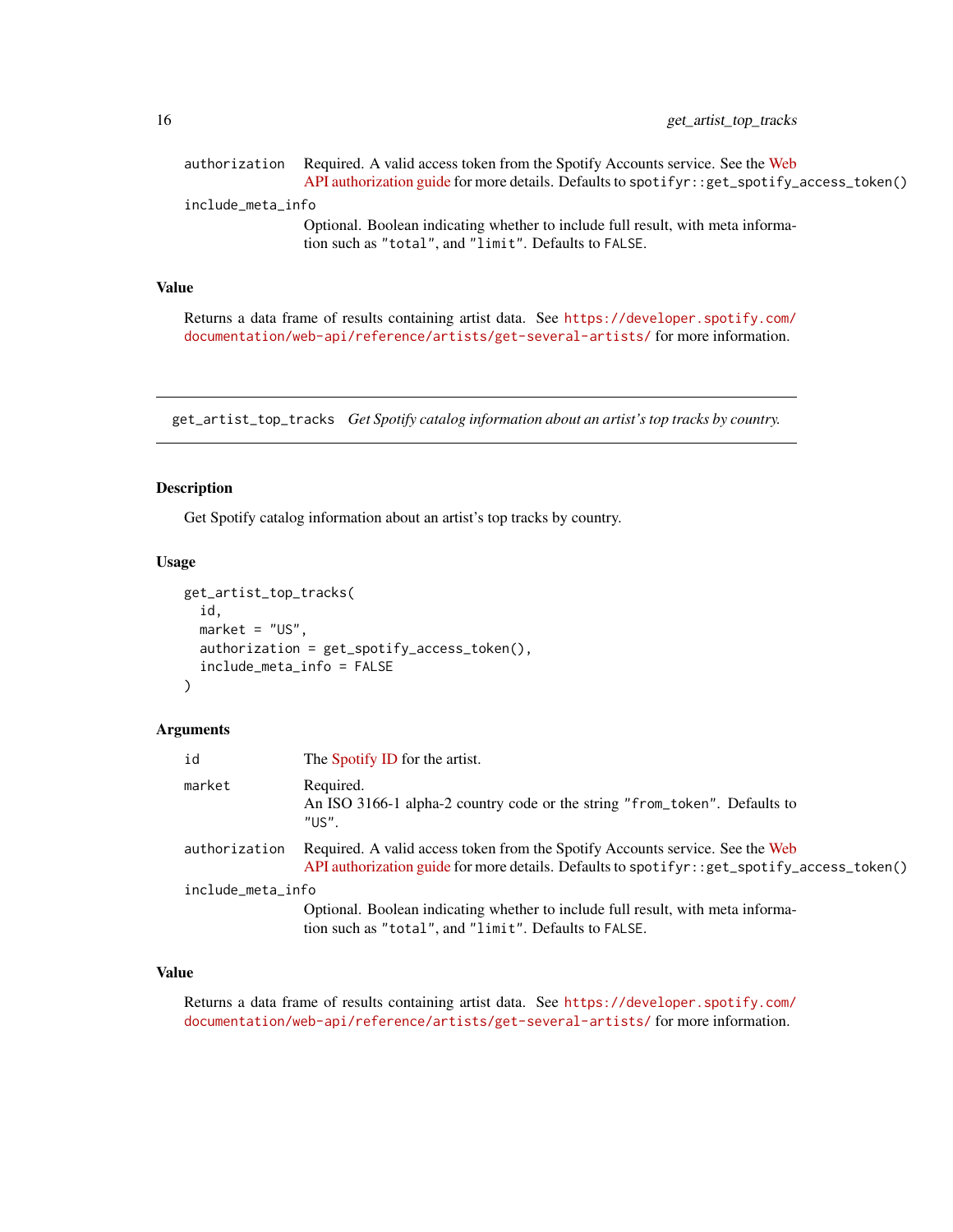<span id="page-16-0"></span>get\_categories *Get a list of Spotify categories*

### Description

Get a list of Spotify categories

#### Usage

```
get_categories(authorization = get_spotify_access_token(), df = TRUE)
```
#### Arguments

|    | authorization Required. A valid access token from the Spotify Accounts service. See the Web<br>API authorization Guide for more details. Defaults to spotifyr: : get_spotify_access_token() |
|----|---------------------------------------------------------------------------------------------------------------------------------------------------------------------------------------------|
| df | (default TRUE). Should the results be formatted as a data frame? If FALSE, the<br>full response JSON will be returned as a list.                                                            |

### Value

Returns a data frame of results containing album data. See [https://developer.spotify.com/](https://developer.spotify.com/documentation/web-api/reference/browse/get-list-categories/) [documentation/web-api/reference/browse/get-list-categories/](https://developer.spotify.com/documentation/web-api/reference/browse/get-list-categories/) for more information.

| get_category | Get a single category used to tag items in Spotify (on, for example, the |
|--------------|--------------------------------------------------------------------------|
|              | Spotify player's "Browse" tab).                                          |

# Description

Get a single category used to tag items in Spotify (on, for example, the Spotify player's "Browse" tab).

### Usage

```
get_category(
  category_id,
  country = NULL,
  locale = NULL,
  authorization = get_spotify_access_token()
\mathcal{E}
```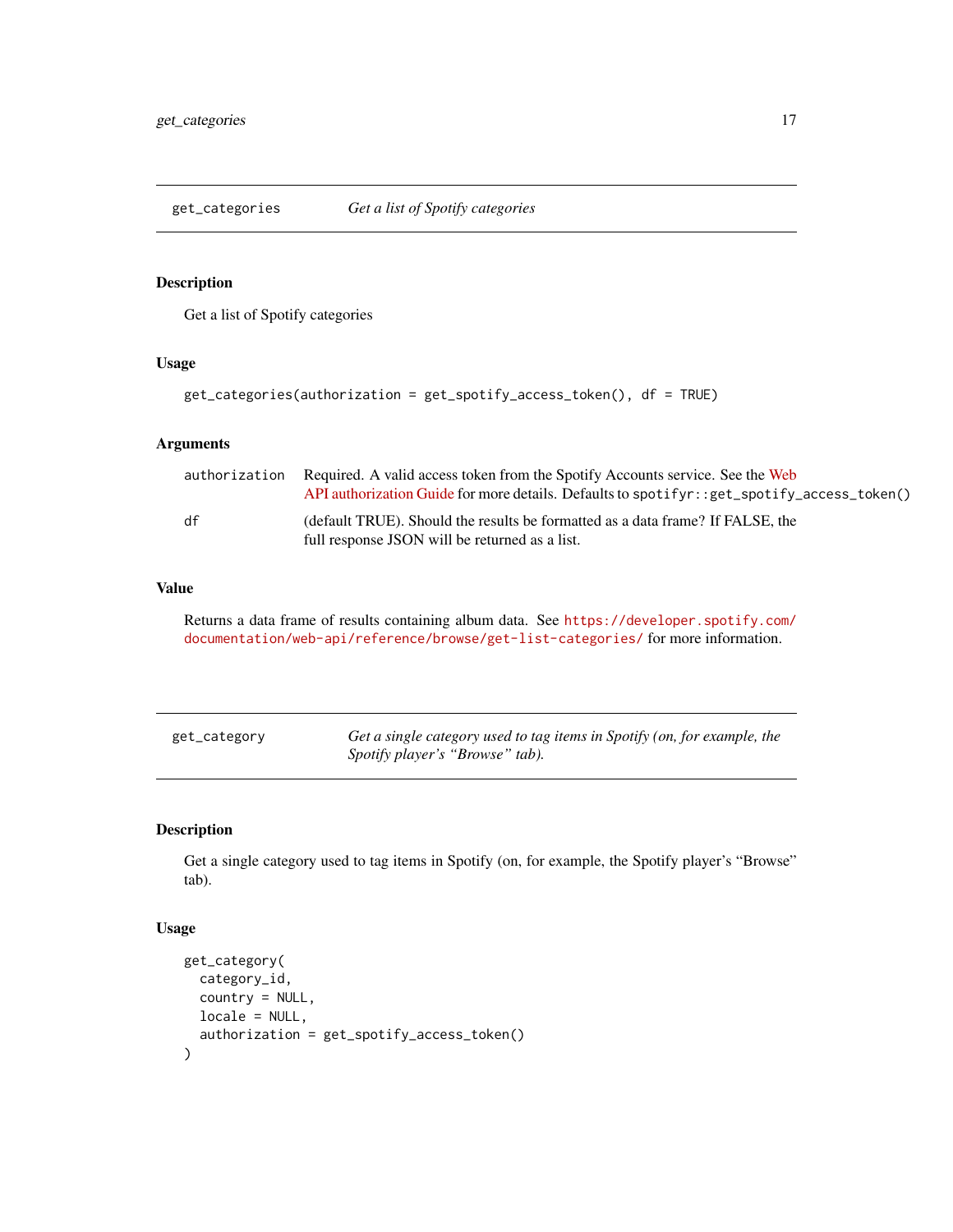### <span id="page-17-0"></span>Arguments

| category_id   | Required. The Spotify ID for the category.                                                                                                                                                                                                                                                                                                                                                                                                                                           |  |
|---------------|--------------------------------------------------------------------------------------------------------------------------------------------------------------------------------------------------------------------------------------------------------------------------------------------------------------------------------------------------------------------------------------------------------------------------------------------------------------------------------------|--|
| country       | Optional. A country: an ISO 3166-1 alpha-2 country code. Provide this param-<br>eter to ensure that the category exists for a particular country.                                                                                                                                                                                                                                                                                                                                    |  |
| locale        | Optional. The desired language, consisting of an ISO 639-1 language code and<br>an ISO 3166-1 alpha-2 country code, joined by an underscore. For example:<br>es_MX, meaning "Spanish (Mexico)". Provide this parameter if you want the<br>category strings returned in a particular language. Note that, if locale is not<br>supplied, or if the specified language is not available, the category strings re-<br>turned will be in the Spotify default language (American English). |  |
| authorization | Required. A valid access token from the Spotify Accounts service. See the Web<br>API authorization guide for more details. Defaults to spotifyr: : get_spotify_access_token()                                                                                                                                                                                                                                                                                                        |  |

# Value

Returns a list of results containing category information. See [https://developer.spotify.com/](https://developer.spotify.com/documentation/web-api/reference/users-profile/get-current-users-profile/) [documentation/web-api/reference/users-profile/get-current-users-profile/](https://developer.spotify.com/documentation/web-api/reference/users-profile/get-current-users-profile/) for more information.

get\_category\_playlists

*Get a list of Spotify playlists tagged with a particular category.*

### Description

Get a list of Spotify playlists tagged with a particular category.

#### Usage

```
get_category_playlists(
 category_id,
 market = NULL,
 limit = 20,offset = 0,
 authorization = get_spotify_access_token(),
  include_meta_info = FALSE
)
```

| category_id | Required. The Spotify ID for the category.                                                |
|-------------|-------------------------------------------------------------------------------------------|
| market      | Optional. A country: an ISO 3166-1 alpha-2 country code.                                  |
| limit       | Optional. The maximum number of items to return. Default: 20. Minimum: 1.<br>Maximum: 50. |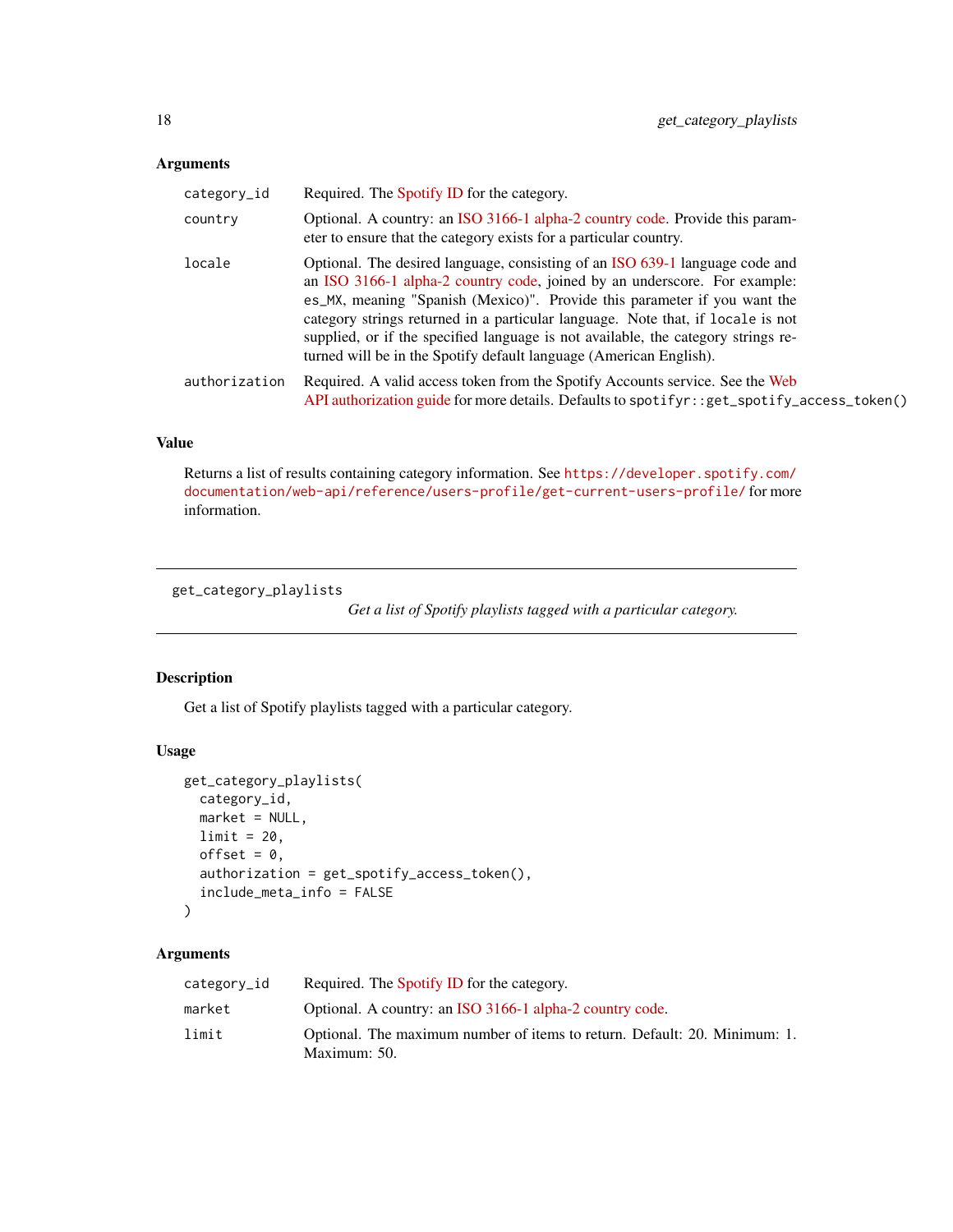<span id="page-18-0"></span>

| offset            | Optional. The index of the first item to return. Default: $0$ (the first object). Use<br>with limit to get the next set of items.                                             |  |
|-------------------|-------------------------------------------------------------------------------------------------------------------------------------------------------------------------------|--|
| authorization     | Required. A valid access token from the Spotify Accounts service. See the Web<br>API authorization guide for more details. Defaults to spotifyr: : get_spotify_access_token() |  |
| include_meta_info |                                                                                                                                                                               |  |
|                   | Optional. Boolean indicating whether to include full result, with meta informa-<br>tion such as "total", and "limit". Defaults to FALSE.                                      |  |

Returns a data frame of results containing category playlists. See [https://developer.spotify.](https://developer.spotify.com/documentation/web-api/reference/users-profile/get-current-users-profile/) [com/documentation/web-api/reference/users-profile/get-current-users-profile/](https://developer.spotify.com/documentation/web-api/reference/users-profile/get-current-users-profile/) for more information.

#### Examples

```
## Not run:
## Get Brazilian party playlists
get_category_playlists('party', country = 'BR')
```
## End(Not run)

get\_featured\_playlists

*Get a list of Spotify featured playlists (shown, for example, on a Spotify player's 'Browse' tab).*

# Description

Get a list of Spotify featured playlists (shown, for example, on a Spotify player's 'Browse' tab).

# Usage

```
get_featured_playlists(
  locale = NULL,country = NULL,
  timestamp = NULL,
  limit = 20,offset = 0.
  authorization = get_spotify_access_token(),
  include_meta_info = FALSE
\mathcal{E}
```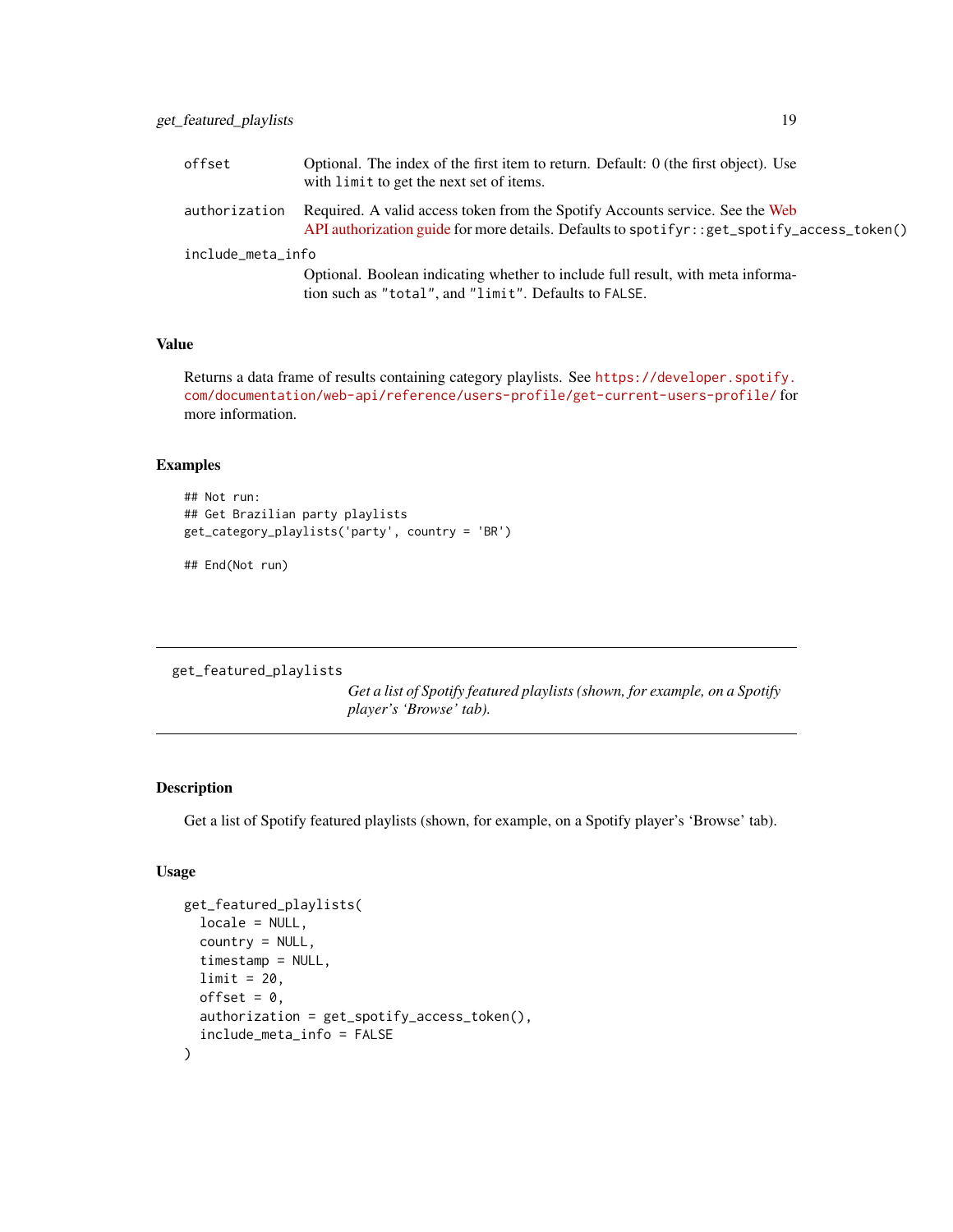# Arguments

| locale            | Optional. The desired language, consisting of an ISO 639-1 language code and<br>an ISO 3166-1 alpha-2 country code, joined by an underscore. For example:<br>es_MX, meaning "Spanish (Mexico)". Provide this parameter if you want the<br>category strings returned in a particular language. Note that, if locale is not<br>supplied, or if the specified language is not available, the category strings re-<br>turned will be in the Spotify default language (American English). The locale<br>parameter, combined with the country parameter, may give odd results if not<br>carefully matched. For example country=SE&locale=de_DE will return a list<br>of categories relevant to Sweden but as German language strings. |
|-------------------|---------------------------------------------------------------------------------------------------------------------------------------------------------------------------------------------------------------------------------------------------------------------------------------------------------------------------------------------------------------------------------------------------------------------------------------------------------------------------------------------------------------------------------------------------------------------------------------------------------------------------------------------------------------------------------------------------------------------------------|
| country           | Optional. A country: an ISO 3166-1 alpha-2 country code. Provide this param-<br>eter if you want the list of returned items to be relevant to a particular country.<br>If omitted, the returned items will be relevant to all countries.                                                                                                                                                                                                                                                                                                                                                                                                                                                                                        |
| timestamp         | Optional. A timestamp in ISO 8601 format: yyyy-MM-ddTHH:mm:ss. Use this<br>parameter to specify the user's local time to get results tailored for that specific<br>date and time in the day. If not provided, the response defaults to the current<br>UTC time. Example: "2014-10-23T09:00:00" for a user whose local time is<br>9AM. If there were no featured playlists (or there is no data) at the specified<br>time, the response will revert to the current UTC time.                                                                                                                                                                                                                                                     |
| limit             | Optional. The maximum number of items to return. Default: 20. Minimum: 1.<br>Maximum: 50.                                                                                                                                                                                                                                                                                                                                                                                                                                                                                                                                                                                                                                       |
| offset            | Optional. The index of the first item to return. Default: 0 (the first object). Use<br>with limit to get the next set of items.                                                                                                                                                                                                                                                                                                                                                                                                                                                                                                                                                                                                 |
| authorization     | Required. A valid access token from the Spotify Accounts service. See the Web<br>API authorization guide for more details. Defaults to spotifyr::get_spotify_access_token()                                                                                                                                                                                                                                                                                                                                                                                                                                                                                                                                                     |
| include_meta_info |                                                                                                                                                                                                                                                                                                                                                                                                                                                                                                                                                                                                                                                                                                                                 |
|                   | Optional. Boolean indicating whether to include full result, with meta informa-<br>tion such as "total", and "limit". Defaults to FALSE.                                                                                                                                                                                                                                                                                                                                                                                                                                                                                                                                                                                        |

#### Value

Returns a data frame of results containing featured playlists. See [https://developer.spotify.](https://developer.spotify.com/documentation/web-api/reference/users-profile/get-current-users-profile/) [com/documentation/web-api/reference/users-profile/get-current-users-profile/](https://developer.spotify.com/documentation/web-api/reference/users-profile/get-current-users-profile/) for more information.

# Examples

```
## Not run:
## Get new Swedish music
get_featured_playlists(country = 'SE')
```
## End(Not run)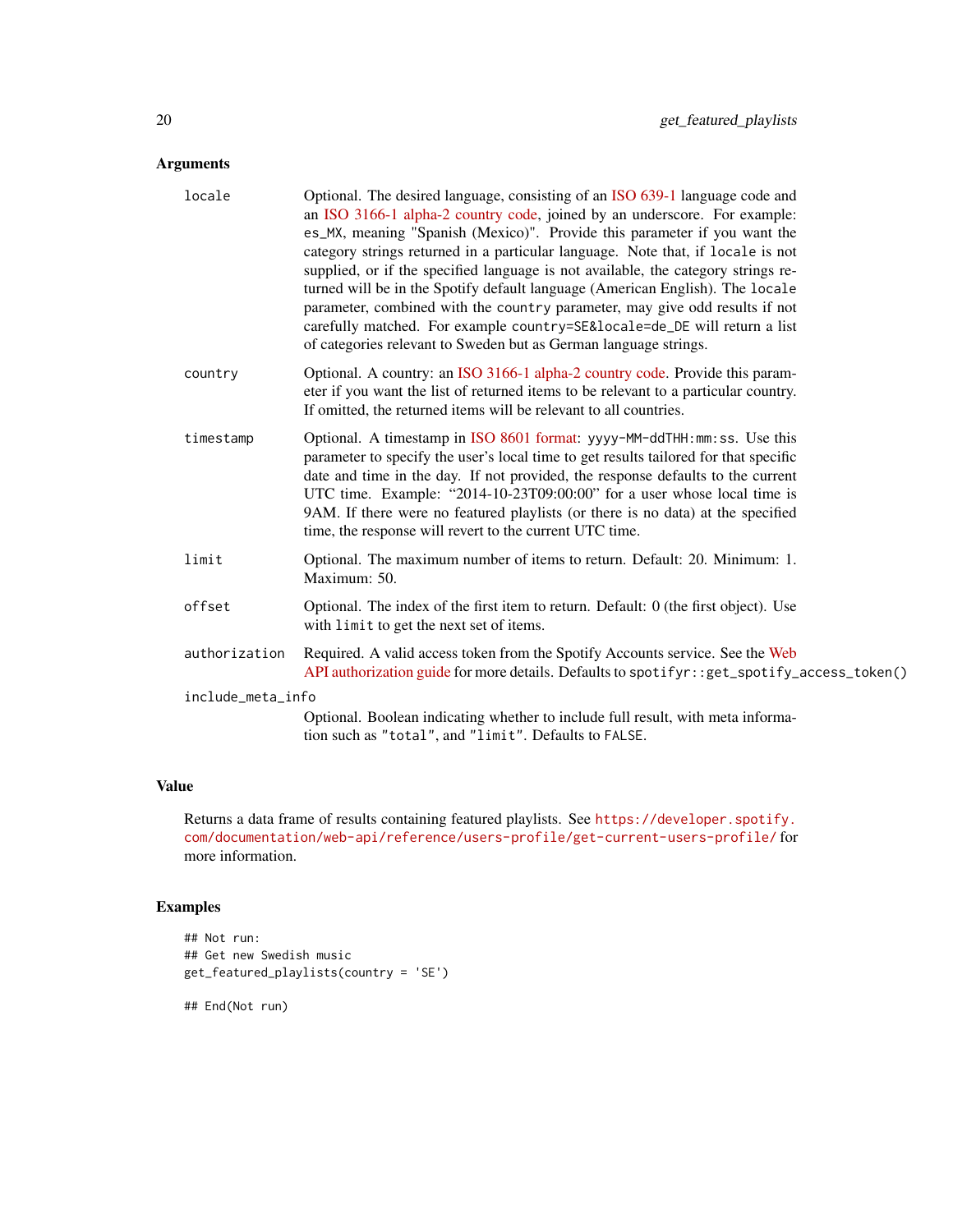<span id="page-20-0"></span>get\_latest\_episode *Get Spotify uri information for a show's latest episodes identified by their unique Spotify ID.*

### Description

Get Spotify uri information for a show's latest episodes identified by their unique Spotify ID.

#### Usage

```
get_latest_episode(
  id,
 market = "US",authorization = get_spotify_authorization_code()
\lambda
```
### Arguments

| id            | The Spotify ID for the show.                                                                                                                                                                                                                                                                                                   |
|---------------|--------------------------------------------------------------------------------------------------------------------------------------------------------------------------------------------------------------------------------------------------------------------------------------------------------------------------------|
| market        | Required.<br>An ISO 3166-1 alpha-2 country code or the string "from_token".                                                                                                                                                                                                                                                    |
|               | Supply this parameter to limit the response to one particular geographical mar-<br>ket. For example, for albums available in Sweden: market = "SE".<br>If not given, results will be returned for all markets and you are likely to get du-<br>plicate results per album, one for each market in which the album is available! |
| authorization | Required. A valid access token from the Spotify Accounts service. See the Web<br>API authorization Guide for more details. Defaults to spotifyr: : get_spotify_access_token()                                                                                                                                                  |

#### Value

Returns a string containing the latest episode data for a show. See [https://developer.spotify.](https://developer.spotify.com/documentation/web-api/reference/shows/get-shows-episodes/) [com/documentation/web-api/reference/shows/get-shows-episodes/](https://developer.spotify.com/documentation/web-api/reference/shows/get-shows-episodes/) for more information.

get\_my\_currently\_playing

*Get the object currently being played on the user's Spotify account.*

# Description

Get the object currently being played on the user's Spotify account.

### Usage

```
get_my_currently_playing(
  market = NULL,authorization = get_spotify_authorization_code()
\mathcal{E}
```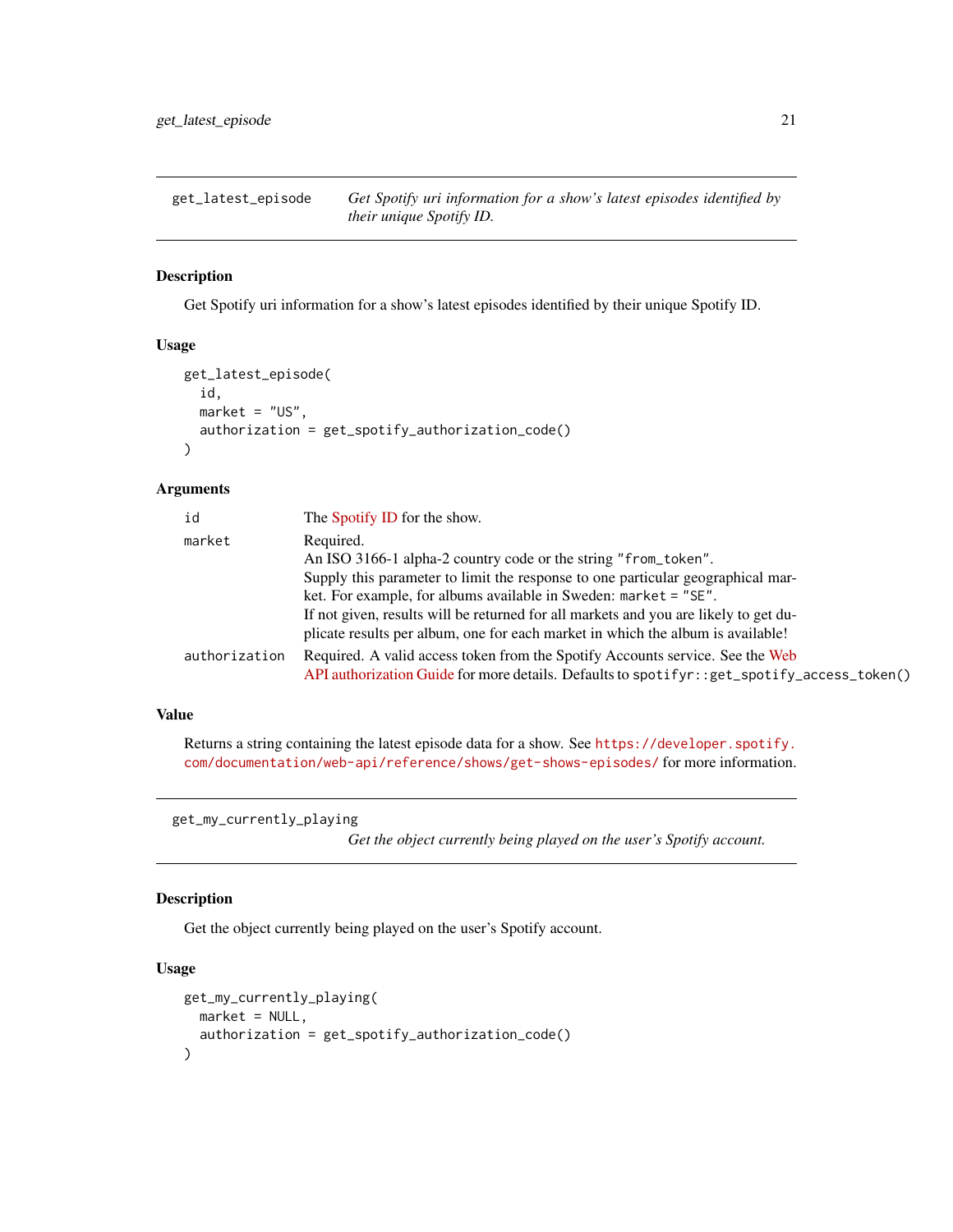# <span id="page-21-0"></span>Arguments

| market        | An ISO 3166-1 alpha-2 country code or the string "from_token". Provide this                 |
|---------------|---------------------------------------------------------------------------------------------|
|               | parameter if you want to apply Track Relinking                                              |
| authorization | Required. A valid access token from the Spotify Accounts service. See the Web               |
|               | API authorization guide for more details. Defaults to spotifyr::get_spotify_access_token(). |
|               | The access token must have been issued on behalf of the current user.                       |
|               | The access token must have the user-read-currently-playing and/or user-read-playback-state  |
|               | scope authorized in order to read information.                                              |

# Value

Returns a data frame of results containing user profile information. See [https://developer.](https://developer.spotify.com/documentation/web-api/reference/users-profile/get-current-users-profile/) [spotify.com/documentation/web-api/reference/users-profile/get-current-users-profile/](https://developer.spotify.com/documentation/web-api/reference/users-profile/get-current-users-profile/) for more information.

get\_my\_current\_playback

*Get information about the user's current playback state, including track, track progress, and active device.*

# Description

Get information about the user's current playback state, including track, track progress, and active device.

#### Usage

```
get_my_current_playback(
  market = NULL,authorization = get_spotify_authorization_code()
\mathcal{E}
```
### Arguments

| market        | An ISO 3166-1 alpha-2 country code or the string "from_token". Provide this<br>parameter if you want to apply Track Relinking                                                                                                                                                                                                                                        |
|---------------|----------------------------------------------------------------------------------------------------------------------------------------------------------------------------------------------------------------------------------------------------------------------------------------------------------------------------------------------------------------------|
| authorization | Required. A valid access token from the Spotify Accounts service. See the Web<br>API authorization Guide for more details. Defaults to spotifyr: : get_spotify_access_token().<br>The access token must have been issued on behalf of the current user.<br>The access token must have the user-read-playback-state scope authorized<br>in order to read information. |

### Value

Returns a list containing user playback information. See the official Spotify Web API [documenta](https://developer.spotify.com/documentation/web-api/reference/player/get-information-about-the-users-current-playback/)[tion](https://developer.spotify.com/documentation/web-api/reference/player/get-information-about-the-users-current-playback/) for more information.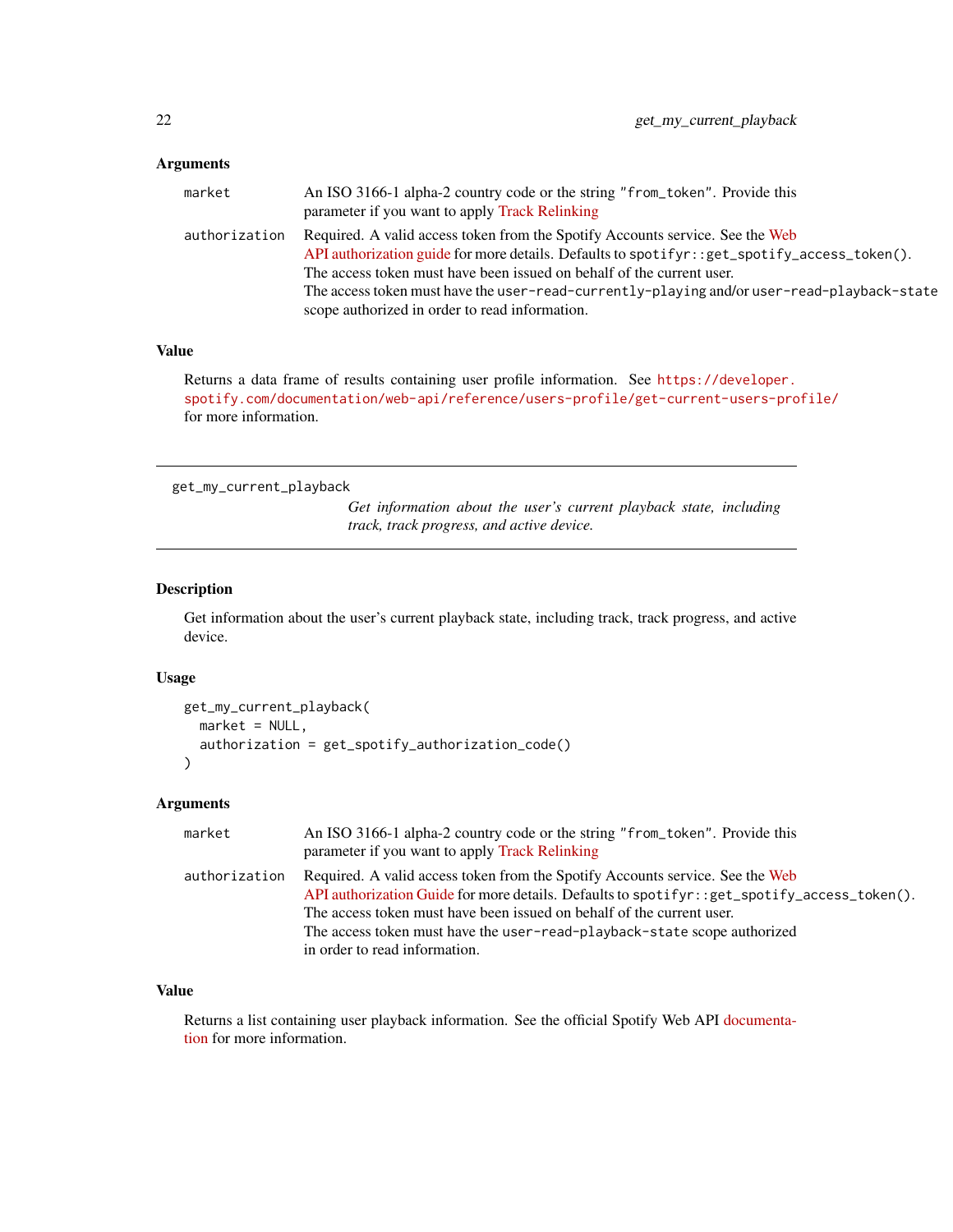<span id="page-22-0"></span>

# Description

Get information about a user's available devices.

#### Usage

```
get_my_devices(authorization = get_spotify_authorization_code())
```
### Arguments

```
authorization Required. A valid access token from the Spotify Accounts service. See the Web
                  API authorization Guide for more details. Defaults to spotifyr::get_spotify_access_token().
                  The access token must have been issued on behalf of the current user.
                  The access token must have the user-read-playback-state scope authorized
                  in order to read information.
```
# Value

Returns a data frame of results containing user device information. See the official Spotify Web API [documentation](https://developer.spotify.com/documentation/web-api/reference/player/get-a-users-available-devices/) for more information.

get\_my\_followed\_artists

*Get the current user's followed artists.*

### Description

Get the current user's followed artists.

#### Usage

```
get_my_followed_artists(
 limit = 20,after = NULL,
 authorization = get_spotify_authorization_code(),
  include_meta_info = FALSE
)
```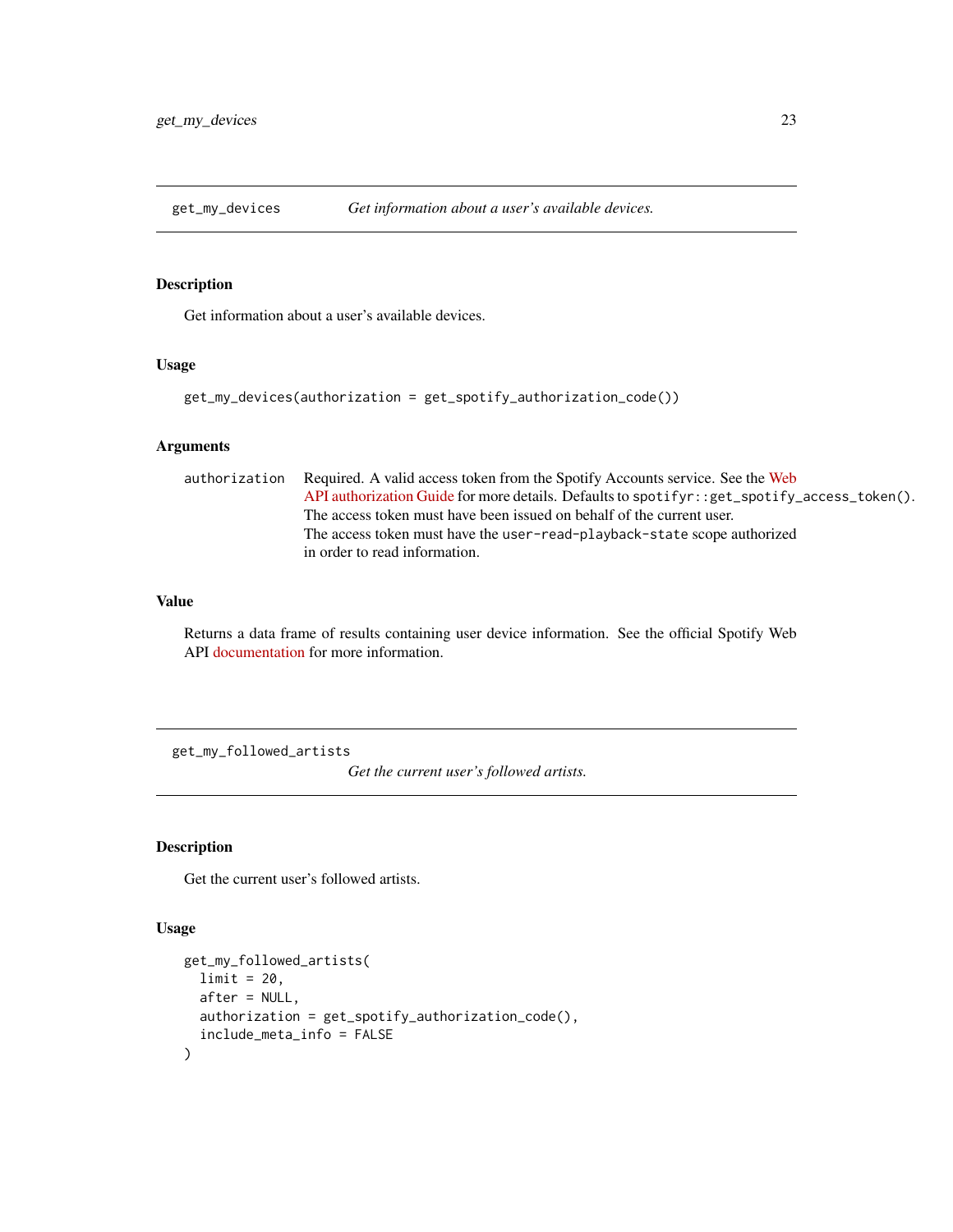# <span id="page-23-0"></span>Arguments

| limit             | Optional. The maximum number of items to return. Default: 20. Minimum: 1.<br>Maximum: 50.                                                                                                                                                                                                                                                                                                                   |
|-------------------|-------------------------------------------------------------------------------------------------------------------------------------------------------------------------------------------------------------------------------------------------------------------------------------------------------------------------------------------------------------------------------------------------------------|
| after             | Optional. The last artist ID retrieved from the previous request.                                                                                                                                                                                                                                                                                                                                           |
| authorization     | Required. A valid access token from the Spotify Accounts service. See the Web<br>API authorization Guide for more details. Defaults to spotifyr: : get_spotify_authorization_code()<br>The access token must have been issued on behalf of the current user. Getting<br>details of the artists or users the current user follows requires authorization of<br>the user-follow-read scope. See Using Scopes. |
| include_meta_info |                                                                                                                                                                                                                                                                                                                                                                                                             |
|                   | Optional. Boolean indicating whether to include full result, with meta informa-<br>tion such as "total", and "limit". Defaults to FALSE.                                                                                                                                                                                                                                                                    |

# Value

Returns a data frame of results containing user's followed artists.

get\_my\_playlists *Get a list of the playlists owned or followed by the current Spotify user.*

# Description

Get a list of the playlists owned or followed by the current Spotify user.

# Usage

```
get_my_playlists(
  limit = 20,offset = 0,
  authorization = get_spotify_authorization_code(),
  include_meta_info = FALSE
\mathcal{L}
```

| limit  | Optional.                                                                     |
|--------|-------------------------------------------------------------------------------|
|        | Maximum number of playlists to return.                                        |
|        | Default: 20                                                                   |
|        | Minimum: 1                                                                    |
|        | Maximum: 50                                                                   |
|        |                                                                               |
| offset | Optional.                                                                     |
|        | The index of the first playlist to return.                                    |
|        | Default: 0 (the first object). Maximum offset: 100,000. Use with limit to get |
|        | the next set of playlists.                                                    |
|        |                                                                               |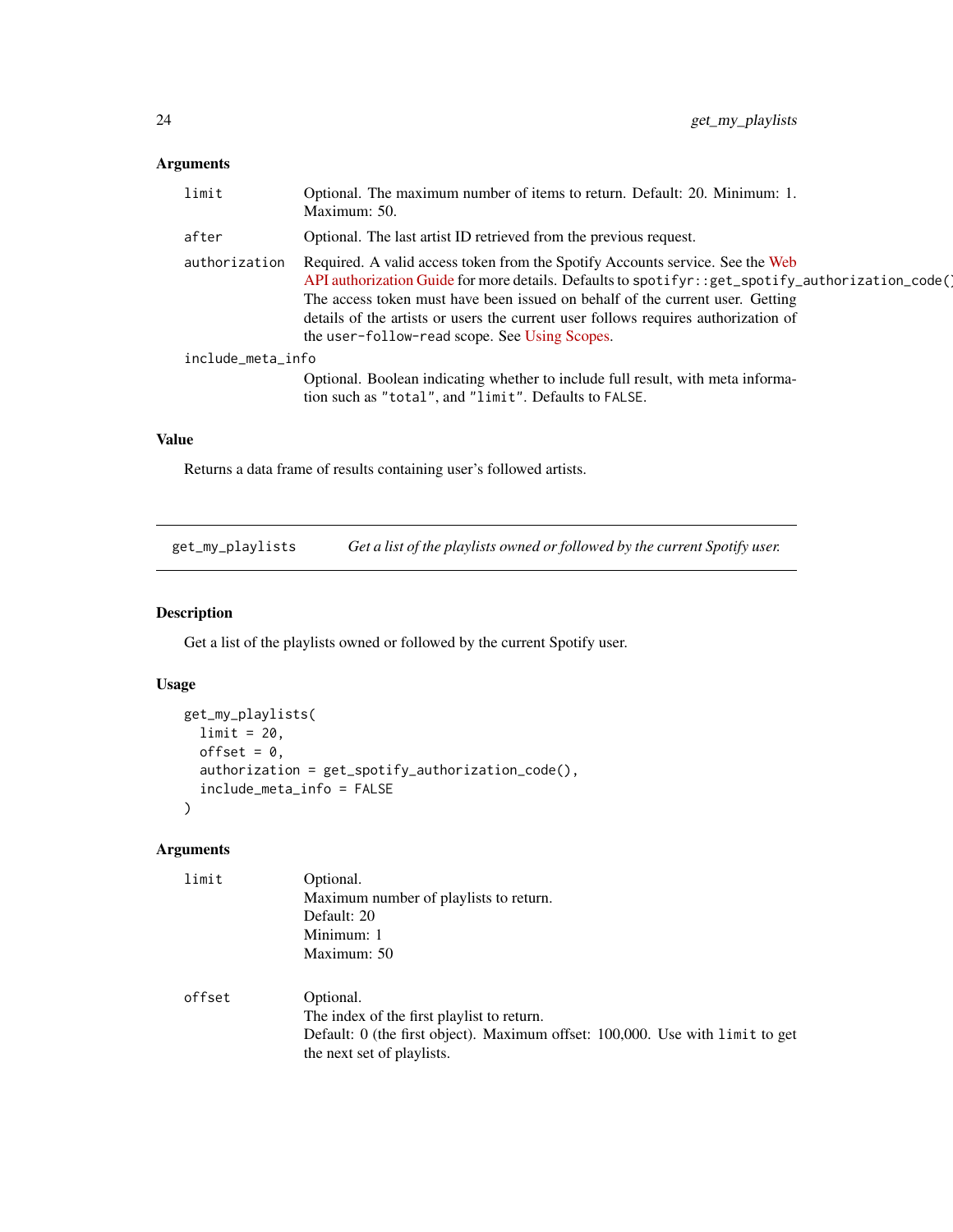<span id="page-24-0"></span>

| authorization     | Required. A valid access token from the Spotify Accounts service. See the Web                                                            |  |
|-------------------|------------------------------------------------------------------------------------------------------------------------------------------|--|
|                   | API authorization Guide for more details. Defaults to spotifyr:: get_spotify_authorization_code()                                        |  |
|                   | The access token must have been issued on behalf of the current user.                                                                    |  |
|                   | Private playlists are only retrievable for the current user and requires the playlist-read-private                                       |  |
|                   | scope to have been authorized by the user. Note that this scope alone will not                                                           |  |
|                   | return collaborative playlists, even though they are always private.                                                                     |  |
|                   | Collaborative playlists are only retrievable for the current user and requires the                                                       |  |
|                   | playlist-read-collaborative scope to have been authorized by the user.                                                                   |  |
| include_meta_info |                                                                                                                                          |  |
|                   | Optional. Boolean indicating whether to include full result, with meta informa-<br>tion such as "total", and "limit". Defaults to FALSE. |  |

Returns a data frame of results containing user profile information. See [https://developer.](https://developer.spotify.com/documentation/web-api/reference/users-profile/get-current-users-profile/) [spotify.com/documentation/web-api/reference/users-profile/get-current-users-profile/](https://developer.spotify.com/documentation/web-api/reference/users-profile/get-current-users-profile/) for more information.

get\_my\_profile *Get detailed profile information about the current user (including the current user's username).*

#### Description

Get detailed profile information about the current user (including the current user's username).

#### Usage

```
get_my_profile(authorization = get_spotify_authorization_code())
```
#### Arguments

authorization Required. A valid access token from the Spotify Accounts service. See the [Web](https://developer.spotify.com/documentation/general/guides/authorization-guide/) [API authorization Guide](https://developer.spotify.com/documentation/general/guides/authorization-guide/) for more details. Defaults to spotifyr::get\_spotify\_authorization\_code( The access token must have been issued on behalf of the current user. Reading the user's email address requires the user-read-email scope; reading country and product subscription level requires the user-read-private scope. See [Using Scopes.](https://developer.spotify.com/documentation/general/guides/authorization-guide/#list-of-scopes)

# Value

Returns a data frame of results containing user profile information. See [https://developer.](https://developer.spotify.com/documentation/web-api/reference/users-profile/get-current-users-profile/) [spotify.com/documentation/web-api/reference/users-profile/get-current-users-profile/](https://developer.spotify.com/documentation/web-api/reference/users-profile/get-current-users-profile/) for more information.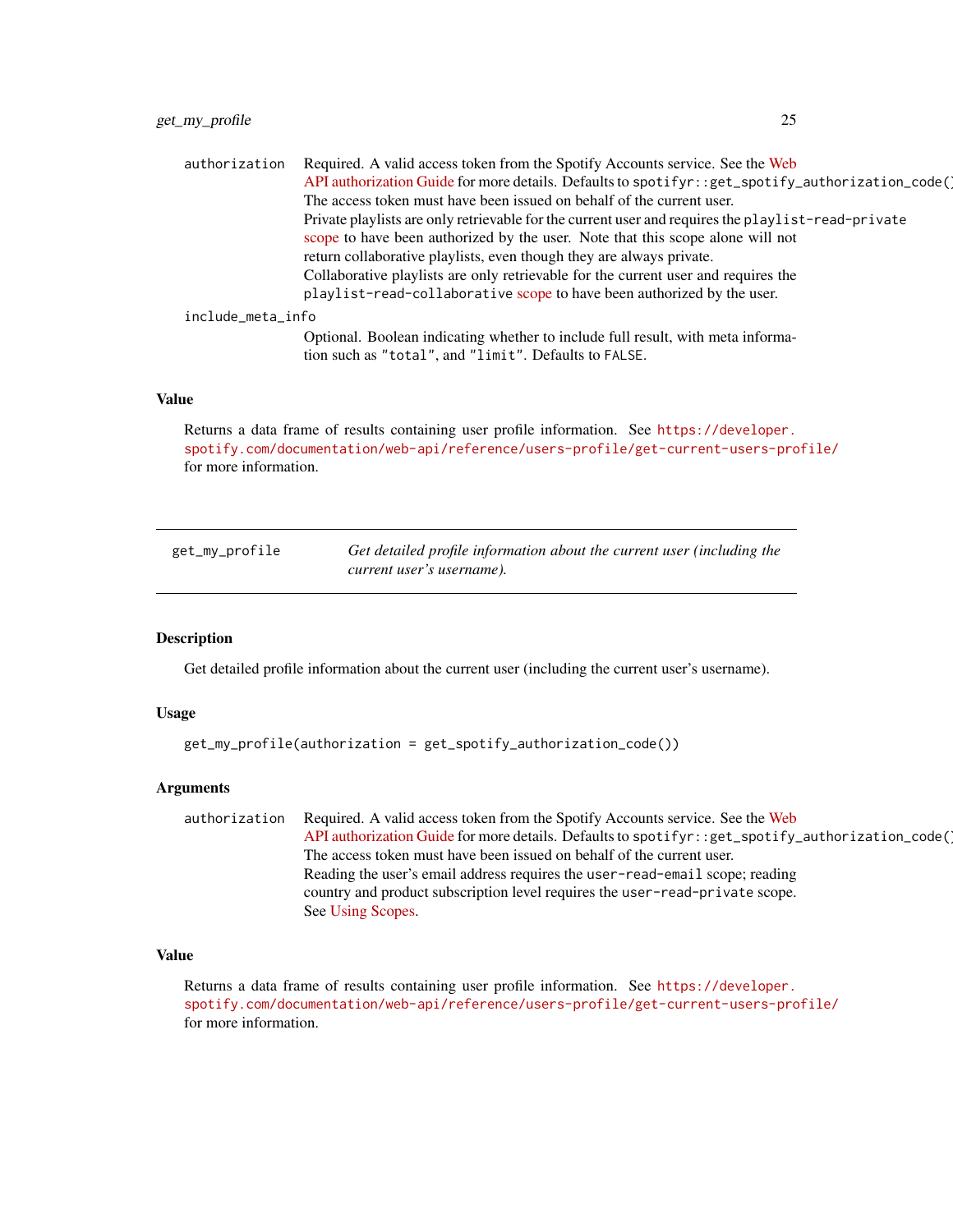<span id="page-25-0"></span>get\_my\_recently\_played

*Get Current User's Recently Played Tracks*

### Description

Get Current User's Recently Played Tracks

# Usage

```
get_my_recently_played(
 limit = 20,
 after = NULL,
 before = NULL,
 authorization = get_spotify_authorization_code(),
 include_meta_info = FALSE
)
```
# Arguments

| limit             | Optional. The maximum number of items to return. Default: 20. Minimum: 1.<br>Maximum: 50.                                                                                                                                                               |
|-------------------|---------------------------------------------------------------------------------------------------------------------------------------------------------------------------------------------------------------------------------------------------------|
| after             | Optional. A Unix timestamp in milliseconds. Returns all items after (but not<br>including) this cursor position. If after is specified, before must not be speci-<br>fied.                                                                              |
| before            | Optional. A Unix timestamp in milliseconds. Returns all items before (but<br>not including) this cursor position. If before is specified, after must not be<br>specified.                                                                               |
| authorization     | Required. A valid access token from the Spotify Accounts service. See the Web<br>API authorization guide for more details. Defaults to spotifyr: : get_spotify_access_token().<br>The access token must have been issued on behalf of the current user. |
| include_meta_info |                                                                                                                                                                                                                                                         |
|                   | Optional. Boolean indicating whether to include full result, with meta informa-<br>tion such as "before", "after", and "limit". Defaults to FALSE. The access                                                                                           |

token must have the user-read-recently-played scope authorized in order

#### Value

Returns a list or data frame of results containing the most recently played tracks for the current user.

to read the user's recently played tracks.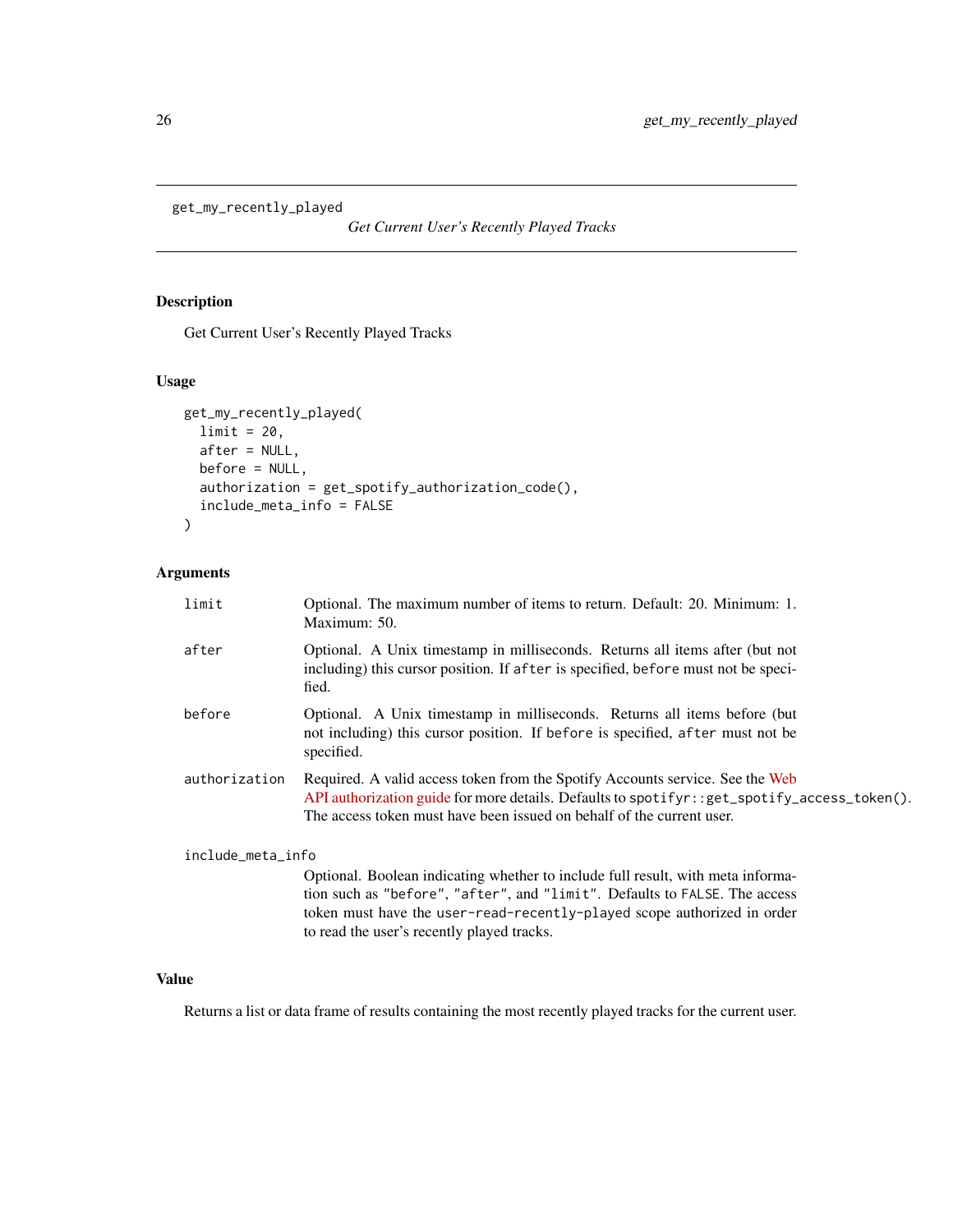<span id="page-26-0"></span>get\_my\_saved\_albums *Get Current User's Saved Albums*

# Description

Get a list of the albums saved in the current Spotify user's 'Your Music' library.

# Usage

```
get_my_saved_albums(
  limit = 20,offset = 0,
 market = NULL,
  authorization = get_spotify_authorization_code(),
  include_meta_info = FALSE
)
```
# Arguments

| limit             | Optional.                                                                                          |
|-------------------|----------------------------------------------------------------------------------------------------|
|                   | Maximum number of albums to return.                                                                |
|                   | Default: 20                                                                                        |
|                   | Minimum: 1                                                                                         |
|                   | Maximum: 50                                                                                        |
| offset            | Optional.                                                                                          |
|                   | The index of the first albums to return.                                                           |
|                   | Default: 0 (the first object). Maximum offset: 100,000. Use with limit to get                      |
|                   | the next set of albums.                                                                            |
| market            | Optional.                                                                                          |
|                   | An ISO 3166-1 alpha-2 country code or the string "from_token". Provide this                        |
|                   | parameter if you want to apply Track Relinking                                                     |
| authorization     | Required. A valid access token from the Spotify Accounts service. See the Web                      |
|                   | API authorization Guide for more details. Defaults to spotifyr: : get_spotify_authorization_code() |
|                   | The access token must have been issued on behalf of the current user.                              |
| include_meta_info |                                                                                                    |
|                   | Optional. Boolean indicating whether to include full result, with meta informa-                    |
|                   | tion such as "total", and "limit". Defaults to FALSE.                                              |
|                   |                                                                                                    |

# Value

Returns a data frame of results containing user profile information. See [https://developer.](https://developer.spotify.com/documentation/web-api/reference/library/get-users-saved-albums/) [spotify.com/documentation/web-api/reference/library/get-users-saved-albums/](https://developer.spotify.com/documentation/web-api/reference/library/get-users-saved-albums/) for more information.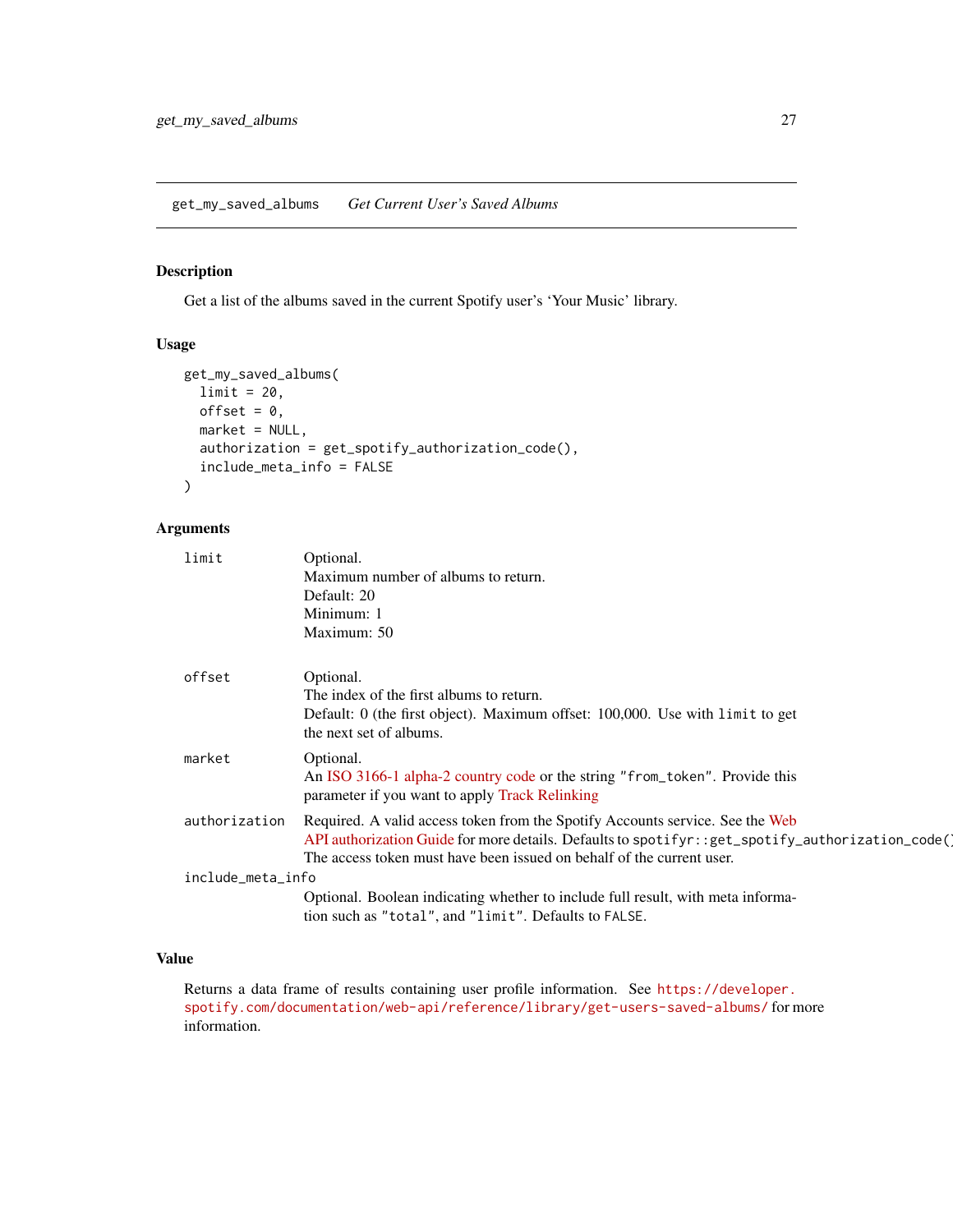<span id="page-27-0"></span>get\_my\_saved\_tracks *Get a User's Saved Tracks*

# Description

Get a list of the songs saved in the current Spotify user's 'Your Music' library.

# Usage

```
get_my_saved_tracks(
 limit = 20,offset = 0,
 market = NULL,
  authorization = get_spotify_authorization_code(),
  include_meta_info = FALSE
)
```
# Arguments

| limit             | Optional.                                                                                          |
|-------------------|----------------------------------------------------------------------------------------------------|
|                   | Maximum number of tracks to return.                                                                |
|                   | Default: 20                                                                                        |
|                   | Minimum: 1                                                                                         |
|                   | Maximum: 50                                                                                        |
| offset            | Optional.                                                                                          |
|                   | The index of the first track to return.                                                            |
|                   | Default: 0 (the first object). Maximum offset: 100,000. Use with limit to get                      |
|                   | the next set of tracks.                                                                            |
| market            | Optional.                                                                                          |
|                   | An ISO 3166-1 alpha-2 country code or the string "from_token". Provide this                        |
|                   | parameter if you want to apply Track Relinking                                                     |
| authorization     | Required. A valid access token from the Spotify Accounts service. See the Web                      |
|                   | API authorization Guide for more details. Defaults to spotifyr: : get_spotify_authorization_code() |
|                   | The access token must have been issued on behalf of the current user.                              |
| include_meta_info |                                                                                                    |
|                   | Optional. Boolean indicating whether to include full result, with meta informa-                    |
|                   | tion such as "total", and "limit". Defaults to FALSE.                                              |
|                   |                                                                                                    |

# Value

Returns a data frame of results containing user profile information. See [https://developer.](https://developer.spotify.com/documentation/web-api/reference/users-profile/get-current-users-profile/) [spotify.com/documentation/web-api/reference/users-profile/get-current-users-profile/](https://developer.spotify.com/documentation/web-api/reference/users-profile/get-current-users-profile/) for more information.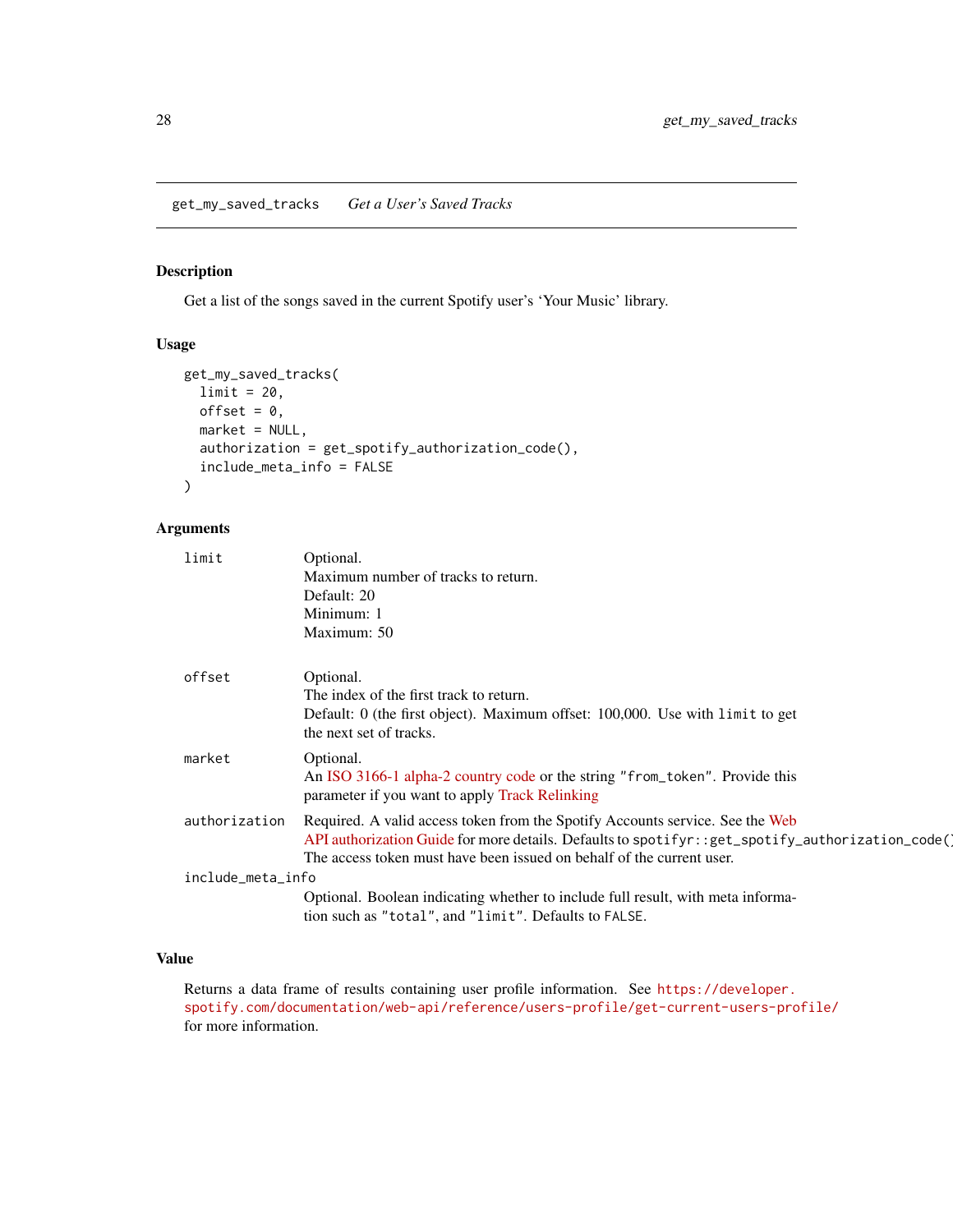<span id="page-28-0"></span>get\_my\_top\_artists\_or\_tracks

*Get the current user's top artists or tracks based on calculated affinity.*

# Description

Get the current user's top artists or tracks based on calculated affinity.

### Usage

```
get_my_top_artists_or_tracks(
  type = NULL,limit = 20,offset = 0,
  time_range = "medium_term",
  authorization = get_spotify_authorization_code(),
  include_meta_info = FALSE
)
```
### Arguments

| type              | Required. The type of entity to return. Valid values: artists or tracks.                                                                                                                                                                                                                           |
|-------------------|----------------------------------------------------------------------------------------------------------------------------------------------------------------------------------------------------------------------------------------------------------------------------------------------------|
| limit             | Optional.<br>Maximum number of results to return.<br>Default: 20<br>Minimum: 1<br>Maximum: 50                                                                                                                                                                                                      |
| offset            | Optional.<br>The index of the first entity to return.<br>Default: $0$ (i.e., the first track).<br>Use with limit to get the next set of entities.                                                                                                                                                  |
| time_range        | Optional. Over what time frame the affinities are computed. Valid values:<br>long term (calculated from several years of data and including all new data as it<br>becomes available), medium_term (approximately last 6 months), short_term<br>(approximately last 4 weeks). Default: medium_term. |
| authorization     | Required. A valid access token from the Spotify Accounts service. See the Web<br>API authorization Guide for more details. Defaults to spotifyr: : get_spotify_access_token()                                                                                                                      |
| include_meta_info |                                                                                                                                                                                                                                                                                                    |
|                   | Optional. Boolean indicating whether to include full result, with meta informa-<br>tion such as "total", and "limit". Defaults to FALSE.                                                                                                                                                           |

# Value

Returns a data frame of results containing track or album data. See the official API [documentation](https://developer.spotify.com/documentation/web-api/reference/personalization/get-users-top-artists-and-tracks/) for more information.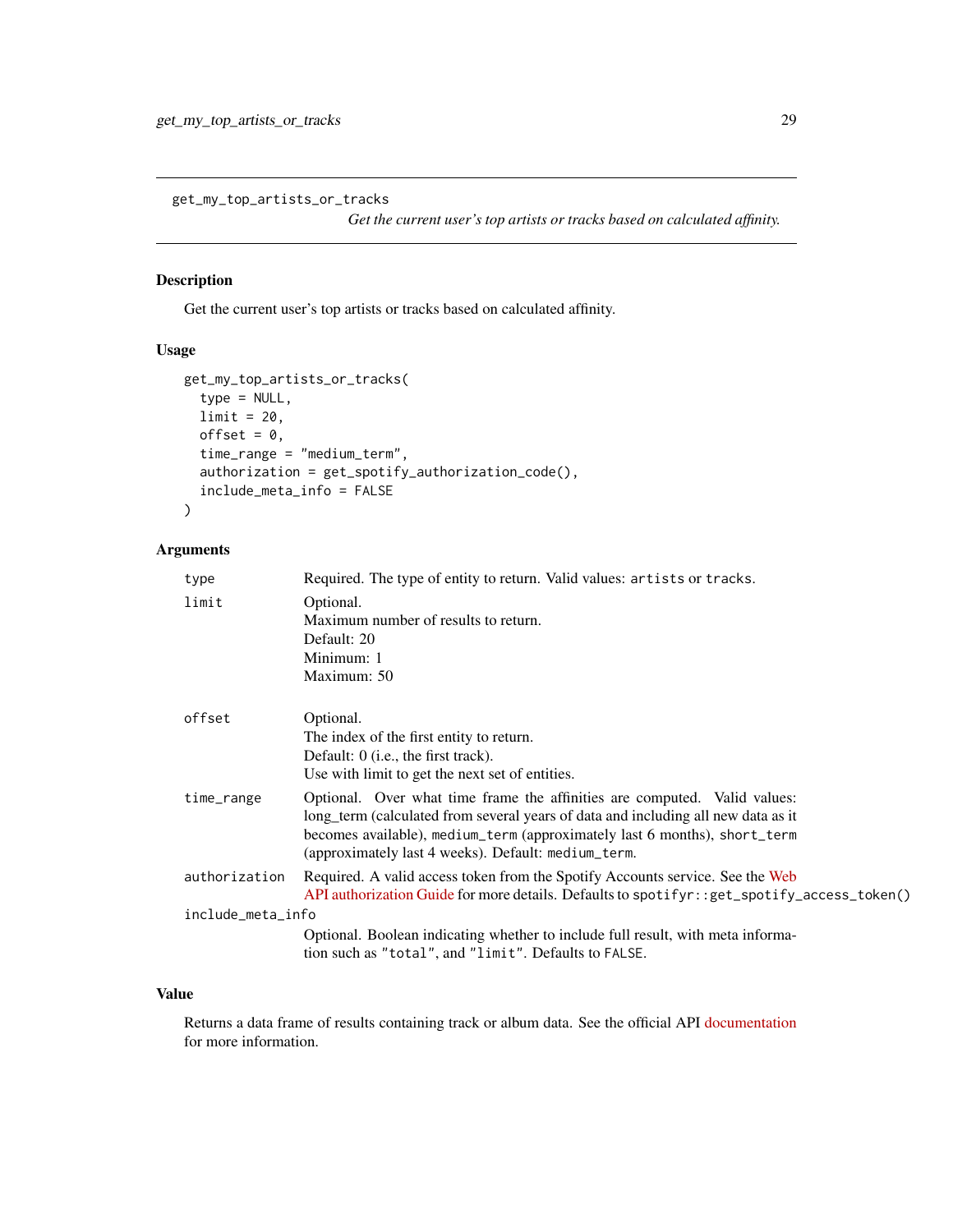<span id="page-29-0"></span>

### Description

Get a list of new album releases featured in Spotify (shown, for example, on a Spotify player's "Browse" tab).

# Usage

```
get_new_releases(
  country = NULL,
  limit = 20,
  offset = 0,
  authorization = get_spotify_access_token(),
  include_meta_info = FALSE
)
```
# Arguments

| country           | Optional. A country: an ISO 3166-1 alpha-2 country code. Provide this param-<br>eter if you want the list of returned items to be relevant to a particular country.<br>If omitted, the returned items will be relevant to all countries. |  |
|-------------------|------------------------------------------------------------------------------------------------------------------------------------------------------------------------------------------------------------------------------------------|--|
| limit             | Optional. The maximum number of items to return. Default: 20. Minimum: 1.<br>Maximum: 50.                                                                                                                                                |  |
| offset            | Optional. The index of the first item to return. Default: 0 (the first object). Use<br>with limit to get the next set of items.                                                                                                          |  |
| authorization     | Required. A valid access token from the Spotify Accounts service. See the Web<br>API authorization guide for more details. Defaults to spotifyr: : get_spotify_access_token()                                                            |  |
| include_meta_info |                                                                                                                                                                                                                                          |  |
|                   | Optional. Boolean indicating whether to include full result, with meta informa-<br>tion such as "country", "offset", and "limit". Defaults to FALSE.                                                                                     |  |

### Value

Returns a data frame of results containing new releases. See [https://developer.spotify.com/](https://developer.spotify.com/documentation/web-api/reference/users-profile/get-current-users-profile/) [documentation/web-api/reference/users-profile/get-current-users-profile/](https://developer.spotify.com/documentation/web-api/reference/users-profile/get-current-users-profile/) for more information.

### Examples

```
## Not run:
## Get new Swedish music
get_new_releases(country = 'SE')
```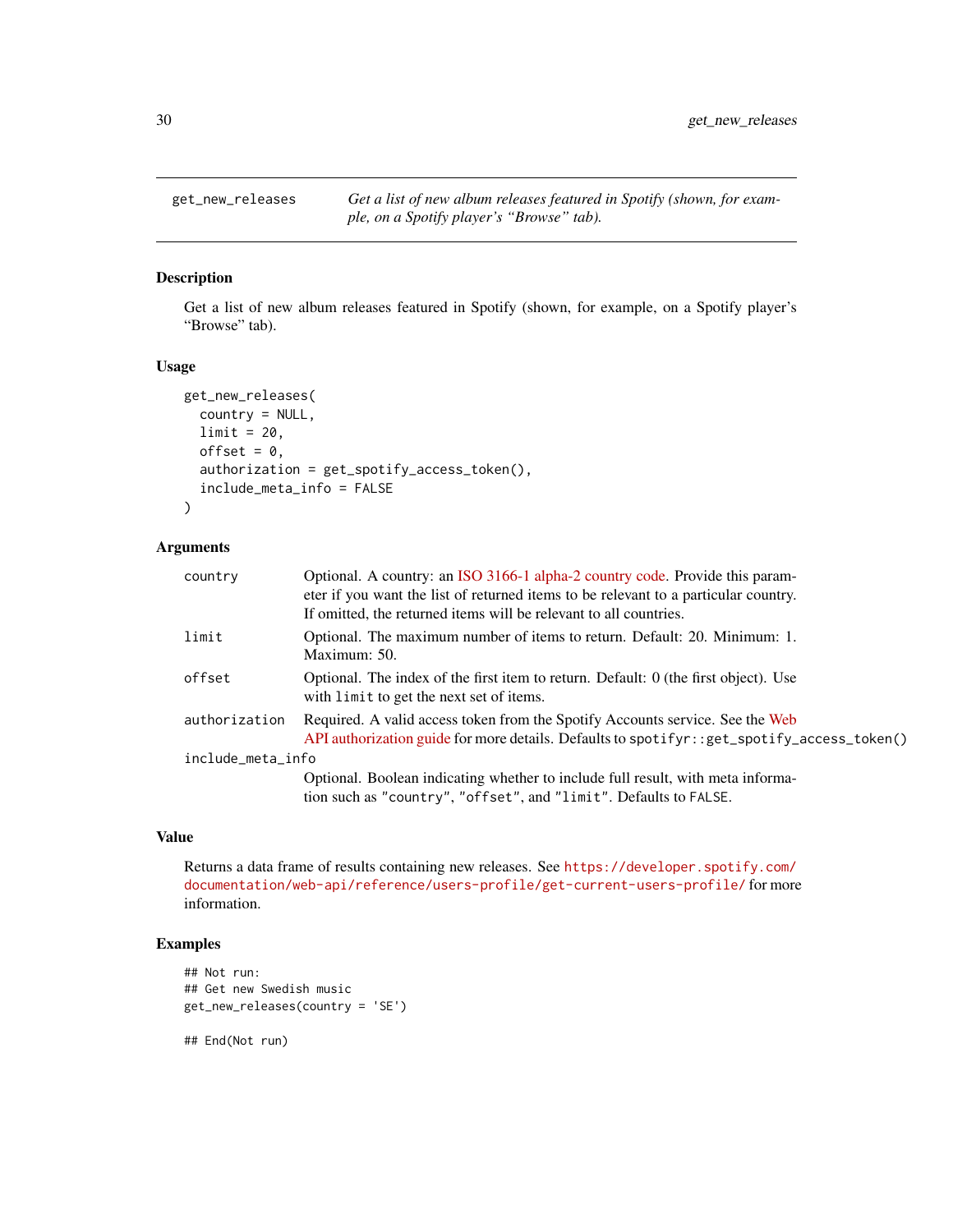<span id="page-30-0"></span>

# Description

Get a playlist owned by a Spotify user.

# Usage

```
get_playlist(
 playlist_id,
 fields = NULL,
 market = NULL,
 authorization = get_spotify_access_token()
)
```
# Arguments

| Required. The Spotify ID for the playlist.                                                                                                                                                                                                                                                        |
|---------------------------------------------------------------------------------------------------------------------------------------------------------------------------------------------------------------------------------------------------------------------------------------------------|
| Optional. Filters for the query: a comma-separated list of the fields to return. If<br>omitted, all fields are returned. For example, to get just the playlist's description<br>and URI:                                                                                                          |
| $fields = c("description", "uri")$                                                                                                                                                                                                                                                                |
| A dot separator can be used to specify non-reoccurring fields, while parentheses<br>can be used to specify reoccurring fields within objects. For example, to get just<br>the added date and user ID of the adder:                                                                                |
| fields = "tracks.items(added_at,added_by.id)"                                                                                                                                                                                                                                                     |
| Use multiple parentheses to drill down into nested objects, for example:                                                                                                                                                                                                                          |
| fields = "tracks.items(track(name,href,album(name,href)))"                                                                                                                                                                                                                                        |
| Fields can be excluded by prefixing them with an exclamation mark, for exam-<br>ple:                                                                                                                                                                                                              |
| $fields = "tracks.items(train, href, album(!name, href))"$                                                                                                                                                                                                                                        |
| Optional.                                                                                                                                                                                                                                                                                         |
| An ISO 3166-1 alpha-2 country code or the string "from_token". Provide this<br>parameter if you want to apply Track Relinking                                                                                                                                                                     |
| Required. A valid access token from the Spotify Accounts service. See the Web<br>API authorization guide for more details. Both Public and Private playlists be-<br>longing to any user are retrievable on provision of a valid access token. Defaults<br>to spotifyr::get_spotify_access_token() |
|                                                                                                                                                                                                                                                                                                   |

# Value

Returns a data frame of results containing user profile information. See [https://developer.](https://developer.spotify.com/documentation/web-api/reference/users-profile/get-current-users-profile/) [spotify.com/documentation/web-api/reference/users-profile/get-current-users-profile/](https://developer.spotify.com/documentation/web-api/reference/users-profile/get-current-users-profile/) for more information.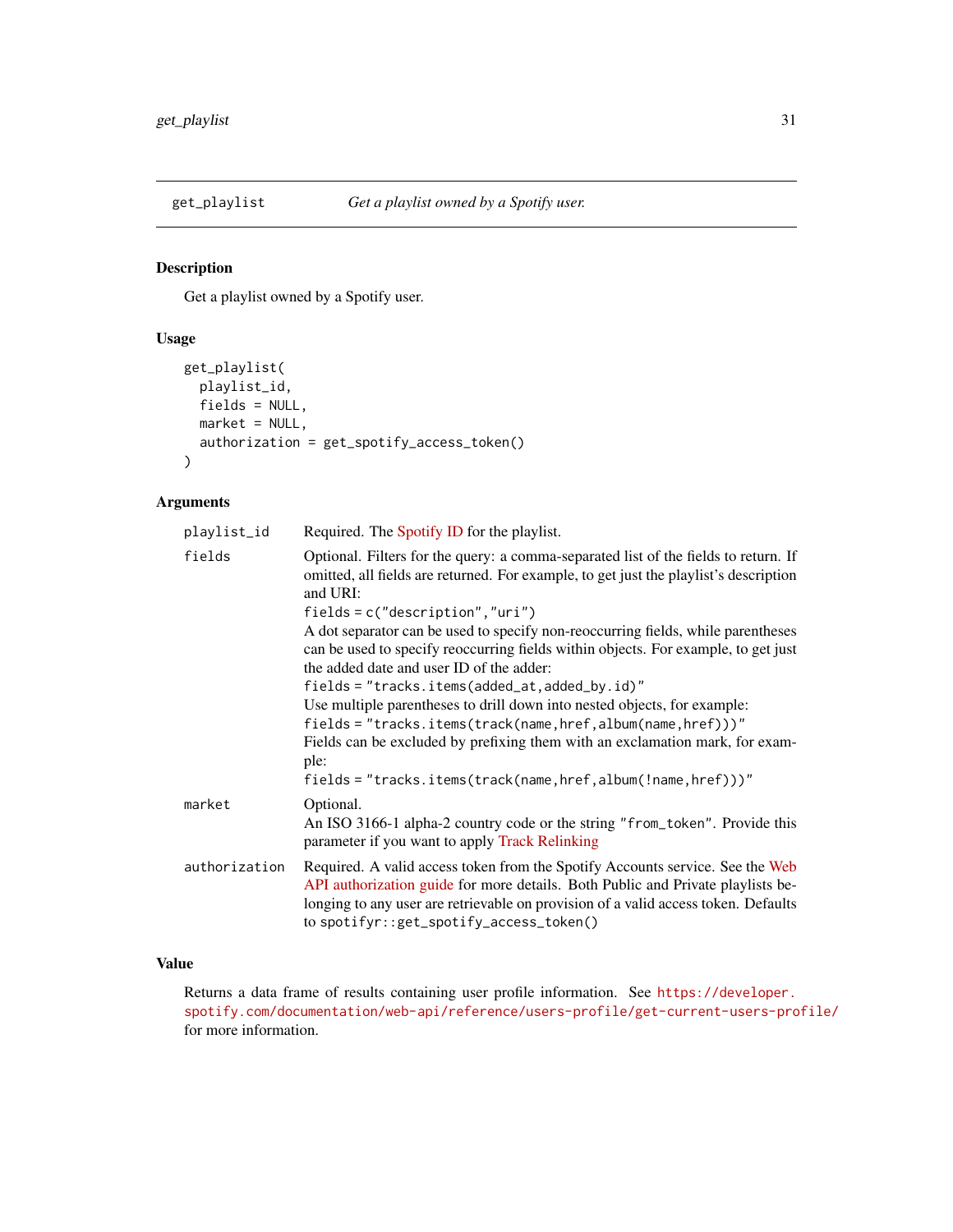```
get_playlist_cover_image
```
*Get the current image associated with a specific playlist.*

### Description

Get the current image associated with a specific playlist.

# Usage

```
get_playlist_cover_image(
 playlist_id,
  authorization = get_spotify_authorization_code()
)
```
# Arguments

| playlist_id   | Required. The Spotify ID for the playlist.                                                      |
|---------------|-------------------------------------------------------------------------------------------------|
| authorization | Required. A valid access token from the Spotify Accounts service. See the Web                   |
|               | API authorization Guide for more details. Defaults to spotifyr::get_spotify_authorization_code( |
|               | The access token must have been issued on behalf of the current user.                           |
|               | Current playlist image for both Public and Private playlists of any user are re-                |
|               | trievable on provision of a valid access token.                                                 |

### Value

Returns a data frame of results containing playlist cover image information. See the official [Spotify](https://developer.spotify.com/documentation/web-api/reference/playlists/get-playlist-cover/) [Web API Documentation](https://developer.spotify.com/documentation/web-api/reference/playlists/get-playlist-cover/) for more information.

get\_playlist\_items *Get full details of the items of a playlist owned by a Spotify user.*

# Description

Get full details of the items of a playlist owned by a Spotify user.

# Usage

```
get_playlist_items(
  playlist_id,
  fields = NULL,
  limit = 100.
  offset = 0,
 market = NULL,authorization = get_spotify_access_token(),
  include_meta_info = FALSE
\mathcal{E}
```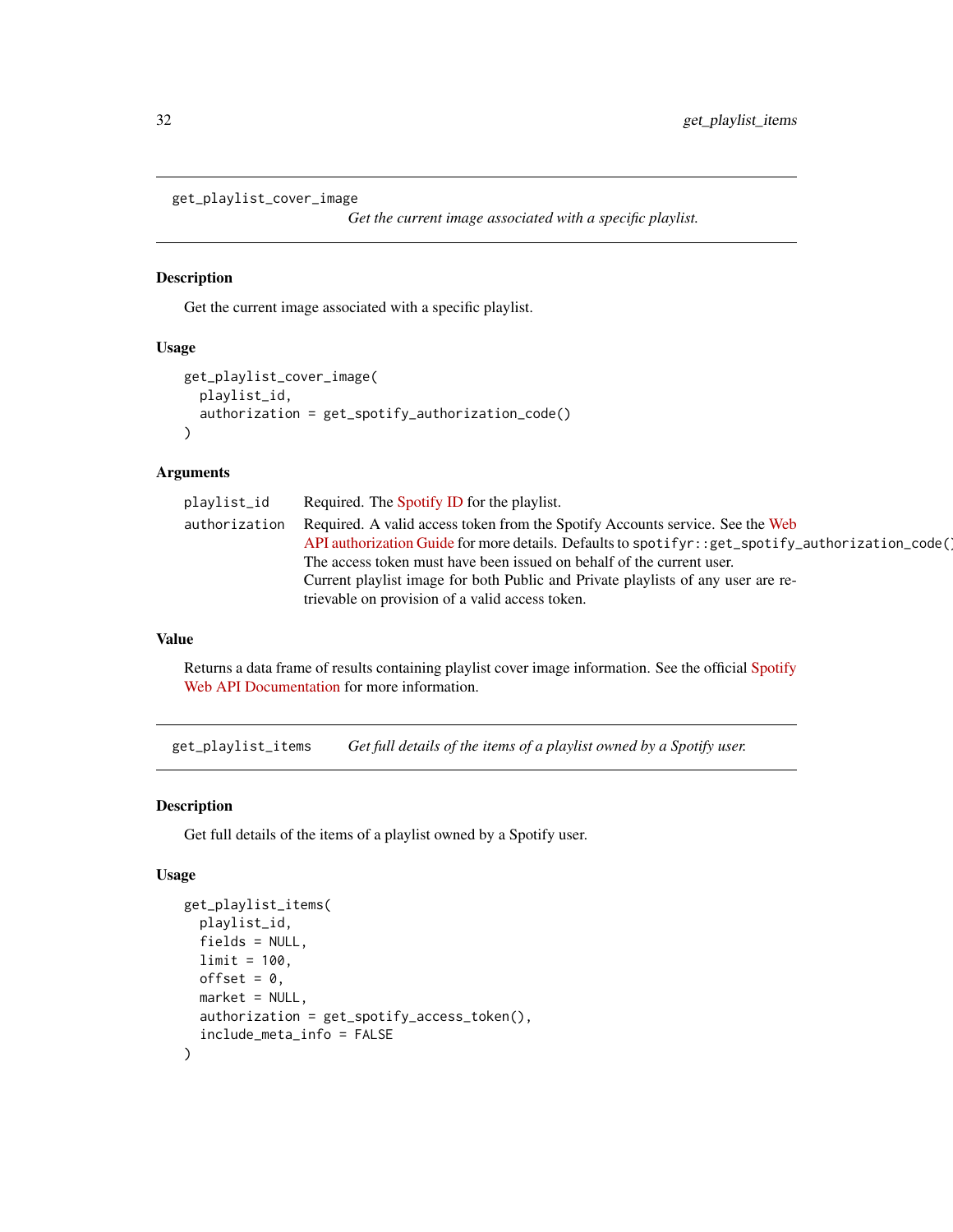# <span id="page-32-0"></span>Arguments

| playlist_id       | Required. The Spotify ID for the playlist.                                                                                                                                                                                                                                                                                                                                                                                                                                                                                                     |
|-------------------|------------------------------------------------------------------------------------------------------------------------------------------------------------------------------------------------------------------------------------------------------------------------------------------------------------------------------------------------------------------------------------------------------------------------------------------------------------------------------------------------------------------------------------------------|
| fields            | Optional. Filters for the query: a comma-separated list of the fields to return. If<br>omitted, all fields are returned. For example, to get just the playlist's creation<br>date and album information: fields = c("added_at", "track.album"). A dot<br>separator can be used to specify non-reoccurring fields, while parentheses can<br>be used to specify reoccurring fields within objects. For example, to get just the<br>added date and user ID of the adder:<br>fields = "tracks.items(added_at,added_by.id)". Use multiple parenthe- |
|                   | ses to drill down into nested objects, for example:<br>fields = "tracks.items(track(name,href,album(name,href)))". Fields<br>can be excluded by prefixing them with an exclamation mark, for example:<br>fields = "tracks.items(track(name,href,album(!name,href)))".                                                                                                                                                                                                                                                                          |
| limit             | Optional.<br>Maximum number of tracks to return.<br>Default: 100<br>Minimum: 1<br>Maximum: 100                                                                                                                                                                                                                                                                                                                                                                                                                                                 |
| offset            | Optional.<br>The index of the first track to return.<br>Default: 0 (the first object).                                                                                                                                                                                                                                                                                                                                                                                                                                                         |
| market            | Optional.<br>An ISO 3166-1 alpha-2 country code or the string "from_token". Provide this<br>parameter if you want to apply Track Relinking                                                                                                                                                                                                                                                                                                                                                                                                     |
| authorization     | Required. A valid access token from the Spotify Accounts service. See the Web<br>API authorization guide for more details. Both Public and Private playlists be-<br>longing to any user are retrievable on provision of a valid access token. Defaults<br>to spotifyr::get_spotify_access_token()                                                                                                                                                                                                                                              |
| include_meta_info |                                                                                                                                                                                                                                                                                                                                                                                                                                                                                                                                                |
|                   | Optional. Boolean indicating whether to include full result, with meta informa-<br>tion such as "total", and "limit". Defaults to FALSE.                                                                                                                                                                                                                                                                                                                                                                                                       |

### Value

Returns a data frame of results containing user profile information. See [https://developer.](https://developer.spotify.com/documentation/web-api/reference/users-profile/get-current-users-profile/) [spotify.com/documentation/web-api/reference/users-profile/get-current-users-profile/](https://developer.spotify.com/documentation/web-api/reference/users-profile/get-current-users-profile/) for more information.

get\_playlist\_tracks *Get full details of the tracks of a playlist owned by a Spotify user.*

# Description

Get full details of the tracks of a playlist owned by a Spotify user.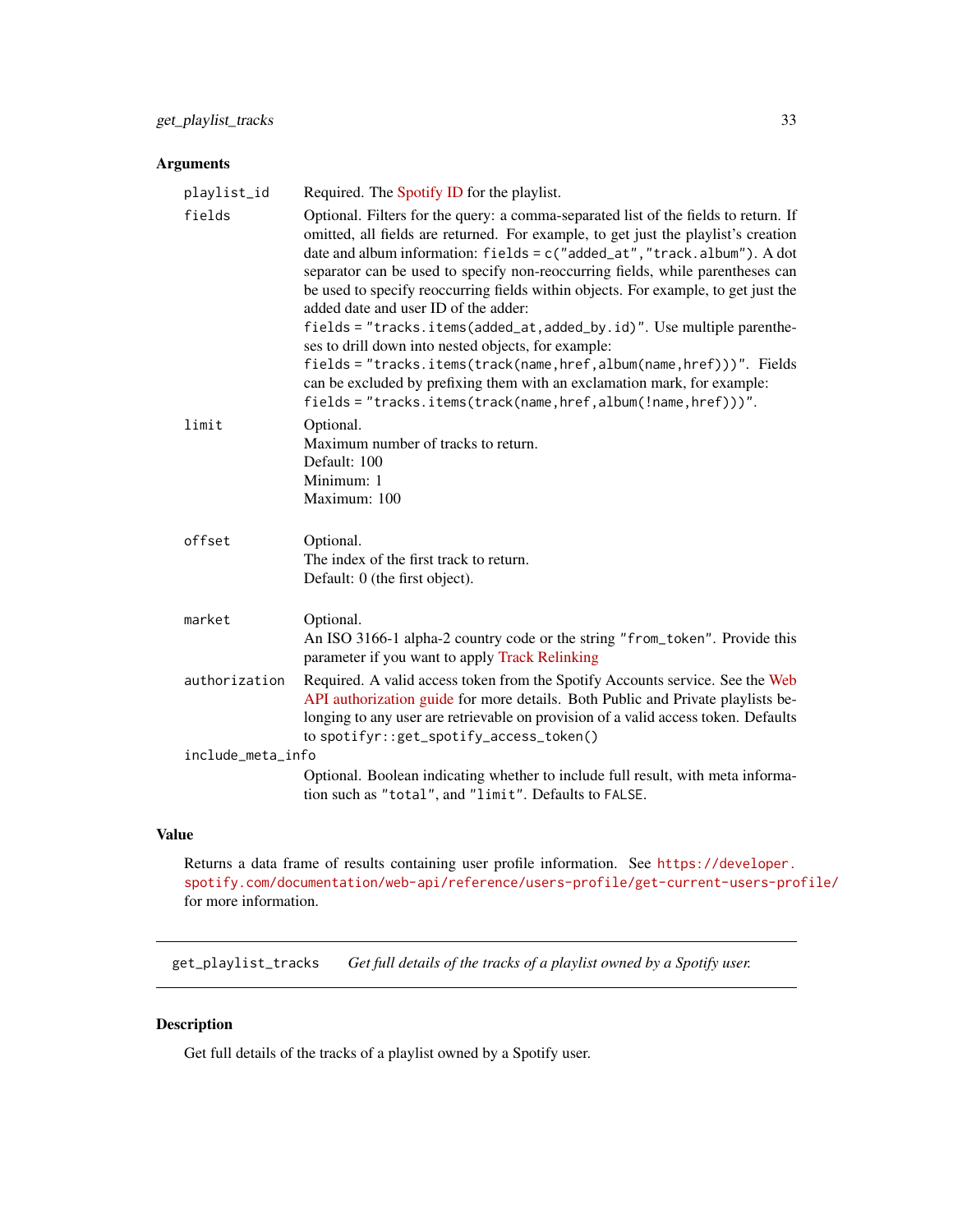# Usage

```
get_playlist_tracks(
  playlist_id,
  fields = NULL,
  limit = 100,
  offset = 0,
  market = NULL,
  authorization = get_spotify_access_token(),
  include_meta_info = FALSE
\mathcal{L}
```

| playlist_id       | Required. The Spotify ID for the playlist.                                                                                                                                                                                                                                                                                                                                                                                                                                                                                                                                                                                                                                                                                                                                                                              |
|-------------------|-------------------------------------------------------------------------------------------------------------------------------------------------------------------------------------------------------------------------------------------------------------------------------------------------------------------------------------------------------------------------------------------------------------------------------------------------------------------------------------------------------------------------------------------------------------------------------------------------------------------------------------------------------------------------------------------------------------------------------------------------------------------------------------------------------------------------|
| fields            | Optional. Filters for the query: a comma-separated list of the fields to return. If<br>omitted, all fields are returned. For example, to get just the playlist's creation<br>date and album information: fields = c("added_at", "track.album"). A dot<br>separator can be used to specify non-reoccurring fields, while parentheses can<br>be used to specify reoccurring fields within objects. For example, to get just the<br>added date and user ID of the adder:<br>fields = "tracks.items(added_at,added_by.id)". Use multiple parenthe-<br>ses to drill down into nested objects, for example:<br>fields = "tracks.items(track(name,href,album(name,href)))". Fields<br>can be excluded by prefixing them with an exclamation mark, for example:<br>fields = "tracks.items(track(name,href,album(!name,href)))". |
| limit             | Optional.<br>Maximum number of tracks to return.<br>Default: 100<br>Minimum: 1<br>Maximum: 100                                                                                                                                                                                                                                                                                                                                                                                                                                                                                                                                                                                                                                                                                                                          |
| offset            | Optional.<br>The index of the first track to return.<br>Default: 0 (the first object).                                                                                                                                                                                                                                                                                                                                                                                                                                                                                                                                                                                                                                                                                                                                  |
| market            | Optional.<br>An ISO 3166-1 alpha-2 country code or the string "from_token". Provide this<br>parameter if you want to apply Track Relinking                                                                                                                                                                                                                                                                                                                                                                                                                                                                                                                                                                                                                                                                              |
| authorization     | Required. A valid access token from the Spotify Accounts service. See the Web<br>API authorization guide for more details. Both Public and Private playlists be-<br>longing to any user are retrievable on provision of a valid access token. Defaults<br>to spotifyr::get_spotify_access_token()                                                                                                                                                                                                                                                                                                                                                                                                                                                                                                                       |
| include_meta_info |                                                                                                                                                                                                                                                                                                                                                                                                                                                                                                                                                                                                                                                                                                                                                                                                                         |
|                   | Optional. Boolean indicating whether to include full result, with meta informa-<br>tion such as "total", and "limit". Defaults to FALSE.                                                                                                                                                                                                                                                                                                                                                                                                                                                                                                                                                                                                                                                                                |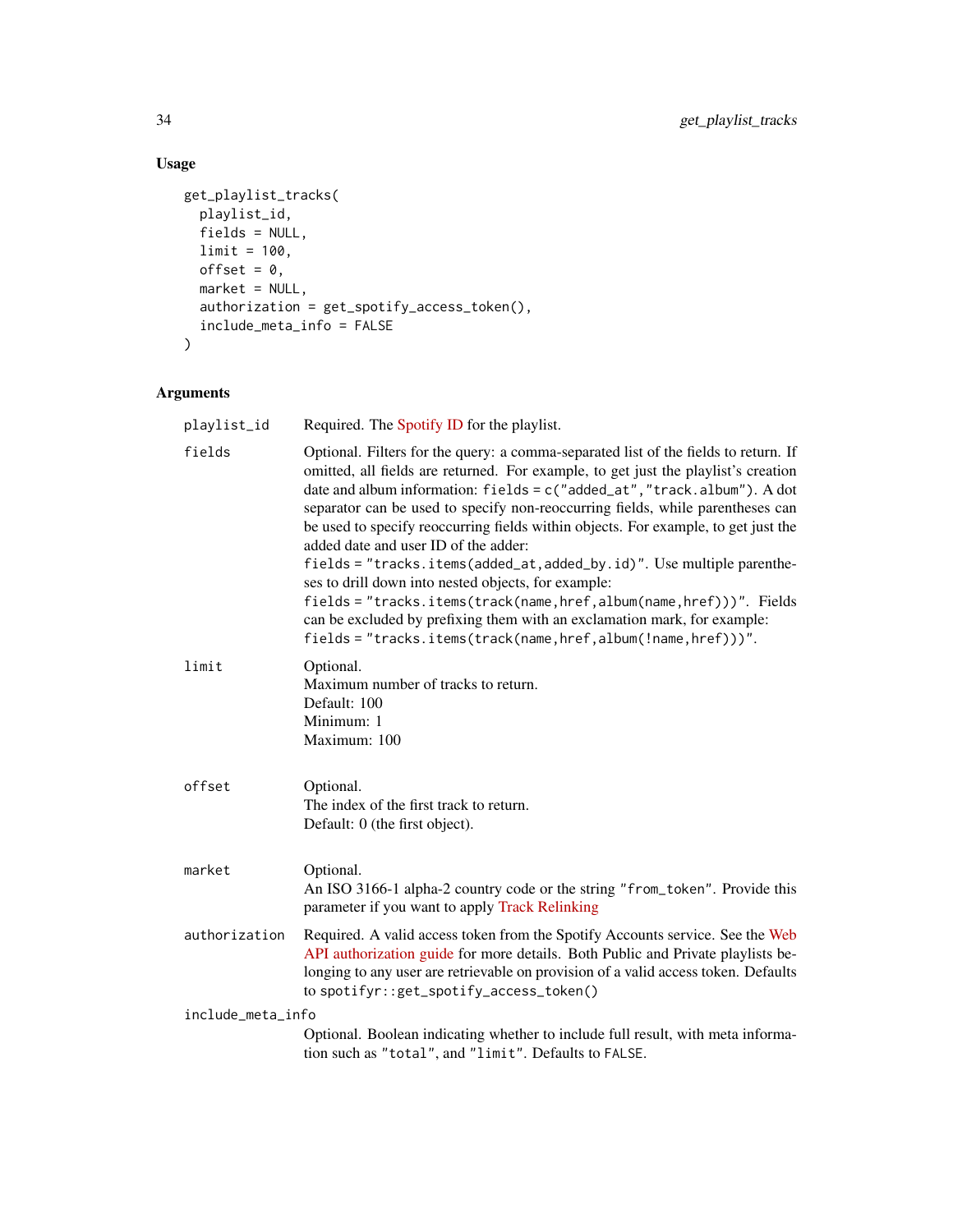<span id="page-34-0"></span>Returns a data frame of results containing user profile information. See [https://developer.](https://developer.spotify.com/documentation/web-api/reference/users-profile/get-current-users-profile/) [spotify.com/documentation/web-api/reference/users-profile/get-current-users-profile/](https://developer.spotify.com/documentation/web-api/reference/users-profile/get-current-users-profile/) for more information.

get\_recommendations *Create a playlist-style listening experience based on seed artists, tracks and genres.*

#### Description

Create a playlist-style listening experience based on seed artists, tracks and genres.

#### Usage

```
get_recommendations(
  limit = 20,market = NULL,
  seed_artists = NULL,
  seed_genres = NULL,
  seed_tracks = NULL,
  max_acousticness = NULL,
 max_danceability = NULL,
 max_duration_ms = NULL,
 max_energy = NULL,
 max_instrumentalness = NULL,
 max\_key = NULL,max_liveness = NULL,
 max_loudness = NULL,
 max_model = NULL,max_popularity = NULL,
 max_speechiness = NULL,
 max_tempo = NULL,
 max_time_signature = NULL,
 max_valence = NULL,
 min_acousticness = NULL,
 min_danceability = NULL,
 min_duration_ms = NULL,
  min_energy = NULL,
 min_instrumentalness = NULL,
 min\_key = NULL,
 min_liveness = NULL,
 min_loudness = NULL,
 min\_mode = NULL,min_popularity = NULL,
 min_speechiness = NULL,
```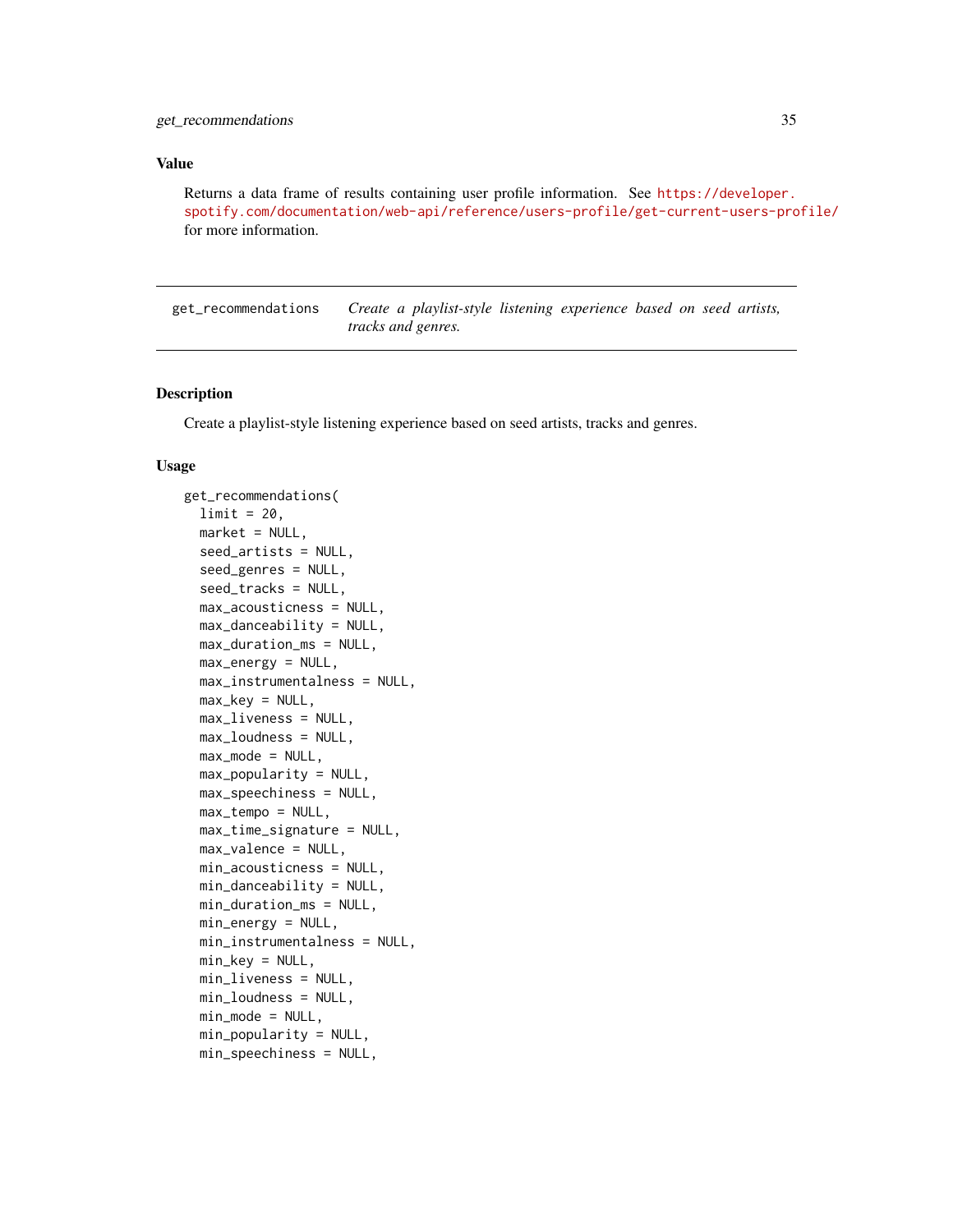```
min_tempo = NULL,
 min_time_signature = NULL,
 min_valence = NULL,
 target_acousticness = NULL,
  target_danceability = NULL,
  target_duration_ms = NULL,
  target_energy = NULL,
  target_instrumentalness = NULL,
  target_key = NULL,
  target_liveness = NULL,
  target_loudness = NULL,
  target_mode = NULL,
  target_popularity = NULL,
  target_speechiness = NULL,
  target_tempo = NULL,
  target_time_signature = NULL,
  target_valence = NULL,
  authorization = get_spotify_access_token(),
  include_seeds_in_response = FALSE
\mathcal{L}
```

| limit            | Optional. The target size of the list of recommended tracks. For seeds with un-<br>usually small pools or when highly restrictive filtering is applied, it may be im-<br>possible to generate the requested number of recommended tracks. Debugging<br>information for such cases is available in the response. Default: 20. Minimum:<br>1. Maximum: 100.                                                 |  |
|------------------|-----------------------------------------------------------------------------------------------------------------------------------------------------------------------------------------------------------------------------------------------------------------------------------------------------------------------------------------------------------------------------------------------------------|--|
| market           | Optional. An ISO 3166-1 alpha-2 country code or the string from_token. Pro-<br>vide this parameter if you want to apply Track Relinking. Because min_*, max_*<br>and target_* are applied to pools before relinking, the generated results may<br>not precisely match the filters applied. Original, non-relinked tracks are avail-<br>able via the linked_from attribute of the relinked track response. |  |
| seed_artists     | A character vector of Spotify IDs for seed artists. Up to 5 seed values may be<br>provided in any combination of seed_artists, seed_tracks and seed_genres.                                                                                                                                                                                                                                               |  |
| seed_genres      | A character vector of any genres in the set of available genre seeds. Up to 5 seed<br>values may be provided in any combination of seed_artists, seed_tracks<br>and seed_genres.                                                                                                                                                                                                                          |  |
| seed_tracks      | A character vector of Spotify IDs for a seed track. Up to 5 seed values may be<br>provided in any combination of seed_artists, seed_tracks and seed_genres.                                                                                                                                                                                                                                               |  |
| max_acousticness |                                                                                                                                                                                                                                                                                                                                                                                                           |  |
|                  | Optional. Numeric value between 0 and 1 indicating a hard ceiling on recom-<br>mended tracks' acousticness.                                                                                                                                                                                                                                                                                               |  |
| max_danceability |                                                                                                                                                                                                                                                                                                                                                                                                           |  |
|                  | Optional. Numeric value between 0 and 1 indicating a hard ceiling on recom-<br>mended tracks' danceability.                                                                                                                                                                                                                                                                                               |  |
|                  |                                                                                                                                                                                                                                                                                                                                                                                                           |  |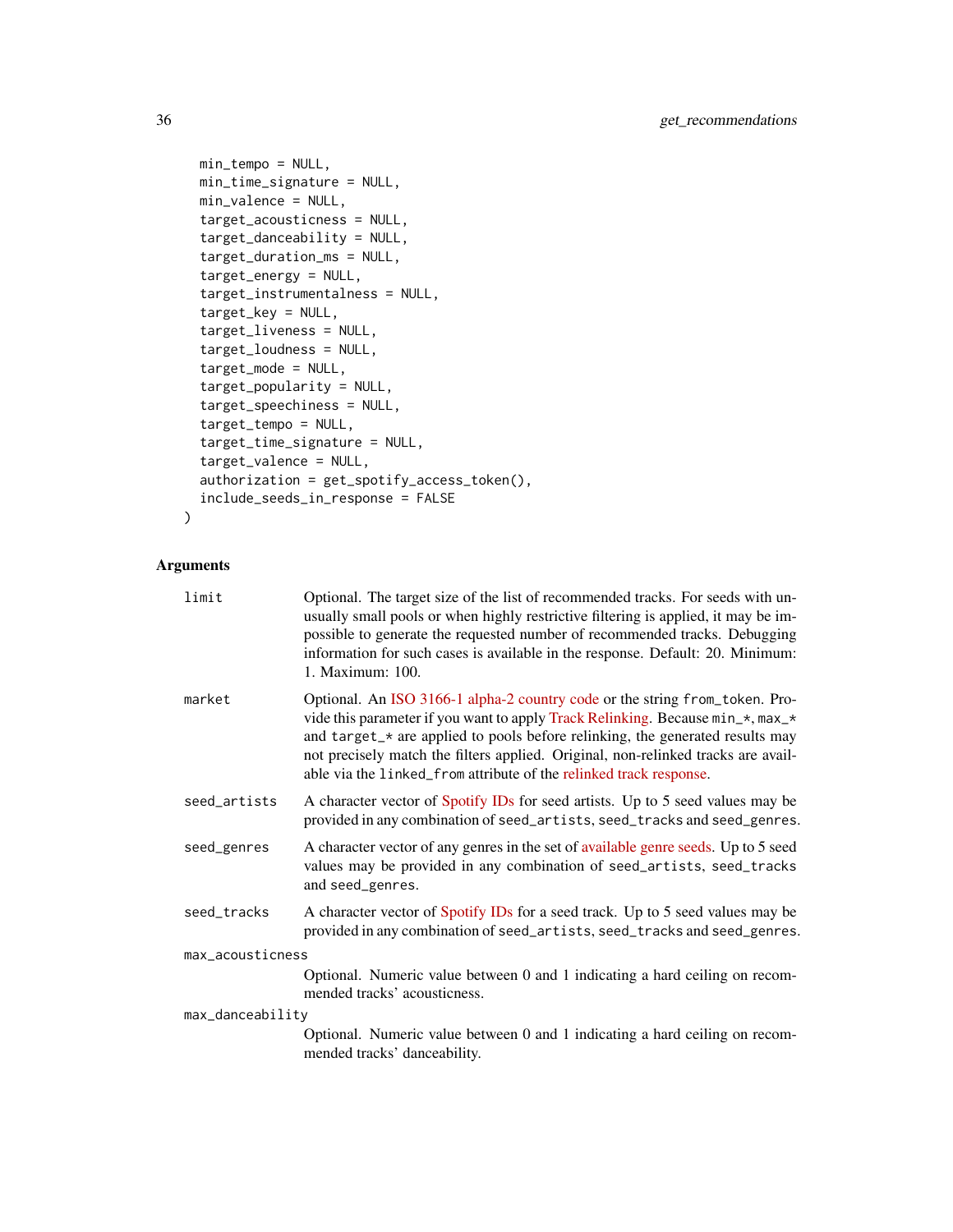| max_duration_ms      |                                                                                                                              |
|----------------------|------------------------------------------------------------------------------------------------------------------------------|
|                      | Optional. Integer indicating a hard ceiling on recommended tracks' duration in<br>milliseconds.                              |
| max_energy           | Optional. Numeric value between 0 and 1 indicating a hard ceiling on recom-<br>mended tracks' energy.                        |
| max_instrumentalness |                                                                                                                              |
|                      | Optional. Numeric value between 0 and 1 indicating a hard ceiling on recom-<br>mended tracks' instrumentalness.              |
| max_key              | Optional. Integer ranging from 1 to 12 indicating a hard ceiling on recom-<br>mended tracks' key.                            |
| max_liveness         | Optional. Numeric value between 0 and 1 indicating a hard ceiling on recom-<br>mended tracks' liveness.                      |
| max_loudness         | Optional. Numeric value between 0 and 1 indicating a hard ceiling on recom-<br>mended tracks' loudness.                      |
| max_mode             | Optional. Integer ranging from 0 to 1 indicating a hard ceiling on recommended<br>tracks' mode.                              |
|                      | max_popularity Optional. Integer ranging between 0 and 100 indicating a hard ceiling on rec-<br>ommended tracks' popularity. |
| max_speechiness      |                                                                                                                              |
|                      | Optional. Numeric value between 0 and 1 indicating a hard ceiling on recom-<br>mended tracks' speechiness.                   |
| max_tempo            | Optional. Numeric value indicating a hard ceiling on recommended tracks'<br>tempo.                                           |
| max_time_signature   |                                                                                                                              |
|                      | Optional. Integer indicating a hard ceiling on recommended tracks' time signa-<br>ture.                                      |
| max_valence          | Optional. Numeric value between 0 and 1 indicating a hard ceiling on recom-<br>mended tracks' valence.                       |
| min_acousticness     |                                                                                                                              |
|                      | Optional. Numeric value between 0 and 1 indicating a hard floor on recom-<br>mended tracks' acousticness.                    |
| min_danceability     |                                                                                                                              |
|                      | Optional. Numeric value between 0 and 1 indicating a hard floor on recom-<br>mended tracks' danceability.                    |
| min_duration_ms      |                                                                                                                              |
|                      | Optional. Integer indicating a hard floor on recommended tracks' duration in<br>milliseconds.                                |
| min_energy           | Optional. Numeric value between 0 and 1 indicating a hard floor on recom-<br>mended tracks' energy.                          |
| min_instrumentalness |                                                                                                                              |
|                      | Optional. Numeric value between 0 and 1 indicating a hard floor on recom-<br>mended tracks' instrumentalness.                |
| min_key              | Optional. Integer ranging from 1 to 12 indicating a hard floor on recommended<br>tracks' key.                                |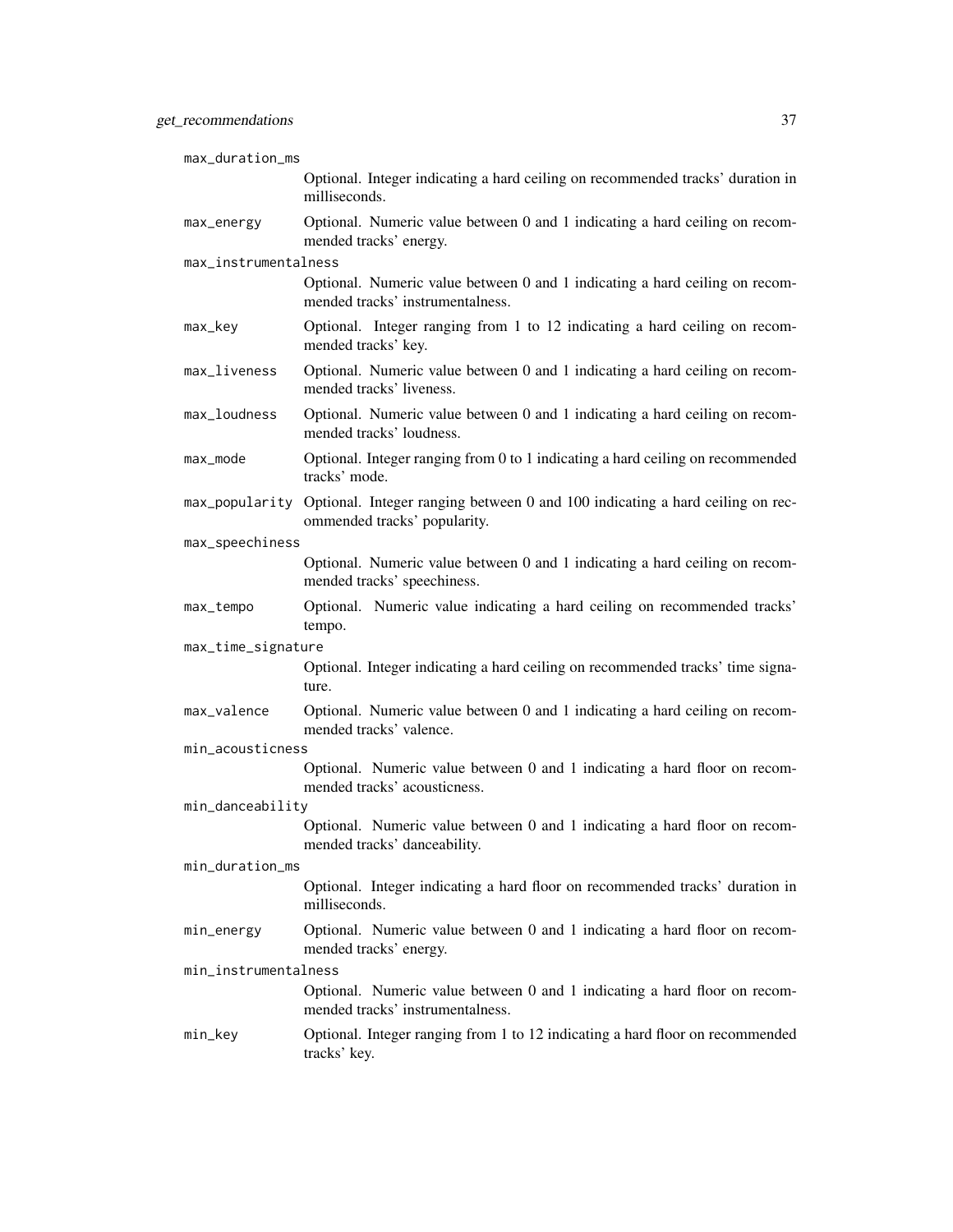- min\_liveness Optional. Numeric value between 0 and 1 indicating a hard floor on recommended tracks' liveness.
- min\_loudness Optional. Numeric value between 0 and 1 indicating a hard floor on recommended tracks' loudness.
- min\_mode Optional. Integer ranging from 0 to 1 indicating a hard floor on recommended tracks' mode.
- min\_popularity Optional. Integer ranging between 0 and 100 indicating a hard floor on recommended tracks' popularity.

#### min\_speechiness

Optional. Numeric value between 0 and 1 indicating a hard floor on recommended tracks' speechiness.

min\_tempo Optional. Numeric value indicating a hard floor on recommended tracks' tempo.

#### min\_time\_signature

Optional. Integer indicating a hard floor on recommended tracks' time signature.

- min\_valence Optional. Numeric value between 0 and 1 indicating a hard floor on recommended tracks' valence.
- target\_acousticness

Optional. Numeric value between 0 and 1 indicating a target value for recommended tracks' acousticness. Tracks with the attribute values nearest to the target values will be preferred. For example, you might request target\_energy = 0.6 and target\_danceability = 0.8. All target values will be weighed equally in ranking results.

#### target\_danceability

Optional. Numeric value between 0 and 1 indicating a target value for recommended tracks' danceability. Tracks with the attribute values nearest to the target values will be preferred. For example, you might request target\_energy = 0.6 and target\_danceability = 0.8. All target values will be weighed equally in ranking results.

target\_duration\_ms

Optional. Integer indicating a target value for recommended tracks' duration in milliseconds. Tracks with the attribute values nearest to the target values will be preferred. For example, you might request target\_energy = 0.6 and target\_danceability = 0.8. All target values will be weighed equally in ranking results.

target\_energy Optional. Numeric value between 0 and 1 indicating a target value for recommended tracks' energy. Tracks with the attribute values nearest to the target values will be preferred. For example, you might request target\_energy = 0.6 and target\_danceability = 0.8. All target values will be weighed equally in ranking results.

#### target\_instrumentalness

Optional. Numeric value between 0 and 1 indicating a target value for recommended tracks' instrumentalness. Tracks with the attribute values nearest to the target values will be preferred. For example, you might request target\_energy = 0.6 and target\_danceability = 0.8. All target values will be weighed equally in ranking results.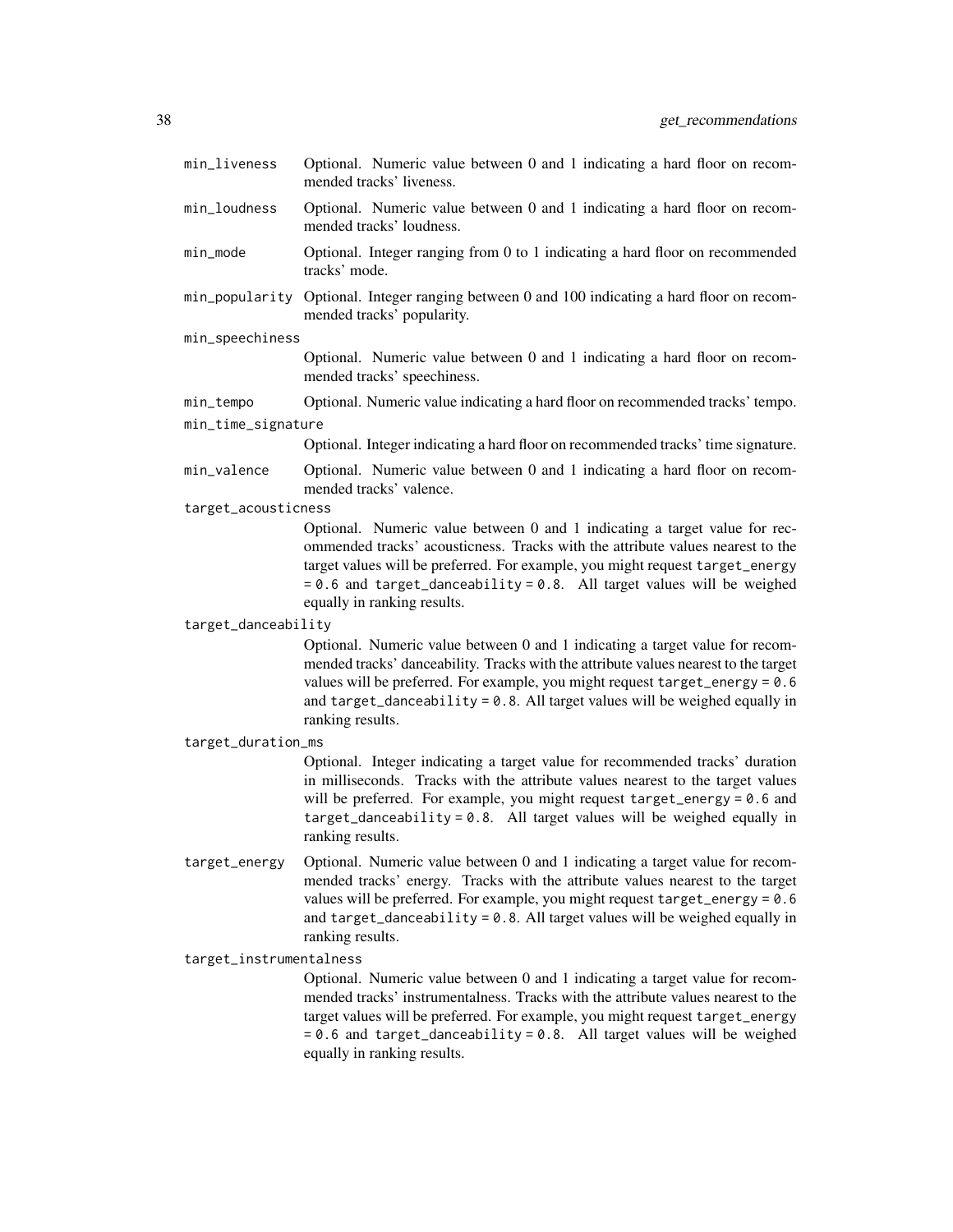target\_key Optional. Integer ranging from 1 to 12 indicating a target value for recommended tracks' key. Tracks with the attribute values nearest to the target values will be preferred. For example, you might request target\_energy = 0.6 and target\_danceability =  $0.8$ . All target values will be weighed equally in ranking results.

#### target\_liveness

Optional. Numeric value between 0 and 1 indicating a target value for recommended tracks' liveness. Tracks with the attribute values nearest to the target values will be preferred. For example, you might request  $target_{energy} = 0.6$ and target\_danceability =  $0.8$ . All target values will be weighed equally in ranking results.

#### target\_loudness

Optional. Numeric value between 0 and 1 indicating a target value for recommended tracks' loudness. Tracks with the attribute values nearest to the target values will be preferred. For example, you might request target\_energy = 0.6 and target\_danceability =  $0.8$ . All target values will be weighed equally in ranking results.

target\_mode Optional. Integer ranging from 0 to 1 indicating a target value for recommended tracks' mode. Tracks with the attribute values nearest to the target values will be preferred. For example, you might request target\_energy = 0.6 and target\_danceability = 0.8. All target values will be weighed equally in ranking results.

#### target\_popularity

Optional. Integer ranging between 0 and 100 indicating a target value for recommended tracks' popularity. Tracks with the attribute values nearest to the target values will be preferred. For example, you might request target\_energy = 0.6 and target\_danceability = 0.8. All target values will be weighed equally in ranking results.

#### target\_speechiness

Optional. Numeric value between 0 and 1 indicating a target value for recommended tracks' speechiness. Tracks with the attribute values nearest to the target values will be preferred. For example, you might request  $target_{energy} = 0.6$ and target\_danceability =  $0.8$ . All target values will be weighed equally in ranking results.

target\_tempo Optional. Numeric value indicating a target value for recommended tracks' tempo. Tracks with the attribute values nearest to the target values will be preferred. For example, you might request target\_energy = 0.6 and target\_danceability = 0.8. All target values will be weighed equally in ranking results.

#### target\_time\_signature

Optional. Integer indicating a target value for recommended tracks' time signature. Tracks with the attribute values nearest to the target values will be preferred. For example, you might request target\_energy = 0.6 and target\_danceability = 0.8. All target values will be weighed equally in ranking results.

# target\_valence Optional. Numeric value between 0 and 1 indicating a target value for recommended tracks' valence. Tracks with the attribute values nearest to the target values will be preferred. For example, you might request target\_energy = 0.6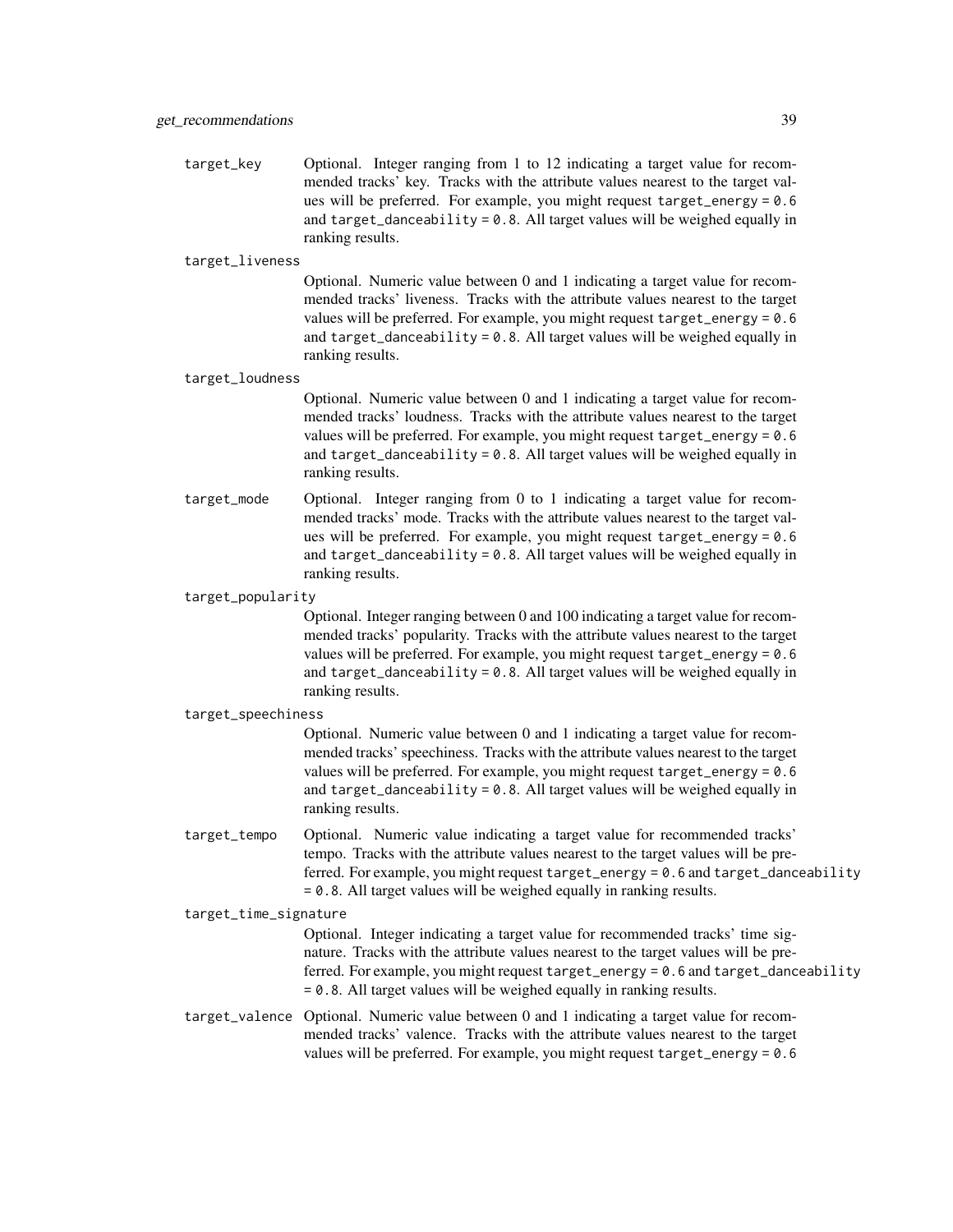<span id="page-39-0"></span>

| Required. A valid access token from the Spotify Accounts service. See the Web<br>authorization |  |
|------------------------------------------------------------------------------------------------|--|
| API authorization guide for more details. Defaults to spotifyr: : get_spotify_access_token()   |  |
| include_seeds_in_response                                                                      |  |
| Optional. Boolean for whether to include seed object in response. Defaults to<br>FALSE.        |  |

Returns a data frame of results recommendations. See the official [Spotify Web API documentation](https://developer.spotify.com/documentation/web-api/reference/browse/get-recommendations/) for more information.

### Examples

```
## Not run:
## Get new Swedish music
get_recommendations(country = 'SE')
```
## End(Not run)

get\_related\_artists *Get Spotify catalog information about artists similar to a given artist. Similarity is based on analysis of the Spotify community's listening history.*

# Description

Get Spotify catalog information about artists similar to a given artist. Similarity is based on analysis of the Spotify community's listening history.

#### Usage

```
get_related_artists(
  id,
  authorization = get_spotify_access_token(),
  include_meta_info = FALSE
)
```

| id                | The Spotify ID for the artist.                                                                                                                                                |
|-------------------|-------------------------------------------------------------------------------------------------------------------------------------------------------------------------------|
| authorization     | Required. A valid access token from the Spotify Accounts service. See the Web<br>API authorization guide for more details. Defaults to spotifyr: : get_spotify_access_token() |
| include_meta_info |                                                                                                                                                                               |
|                   | Optional. Boolean indicating whether to include full result, with meta informa-                                                                                               |
|                   | tion such as "total", and "limit". Defaults to FALSE.                                                                                                                         |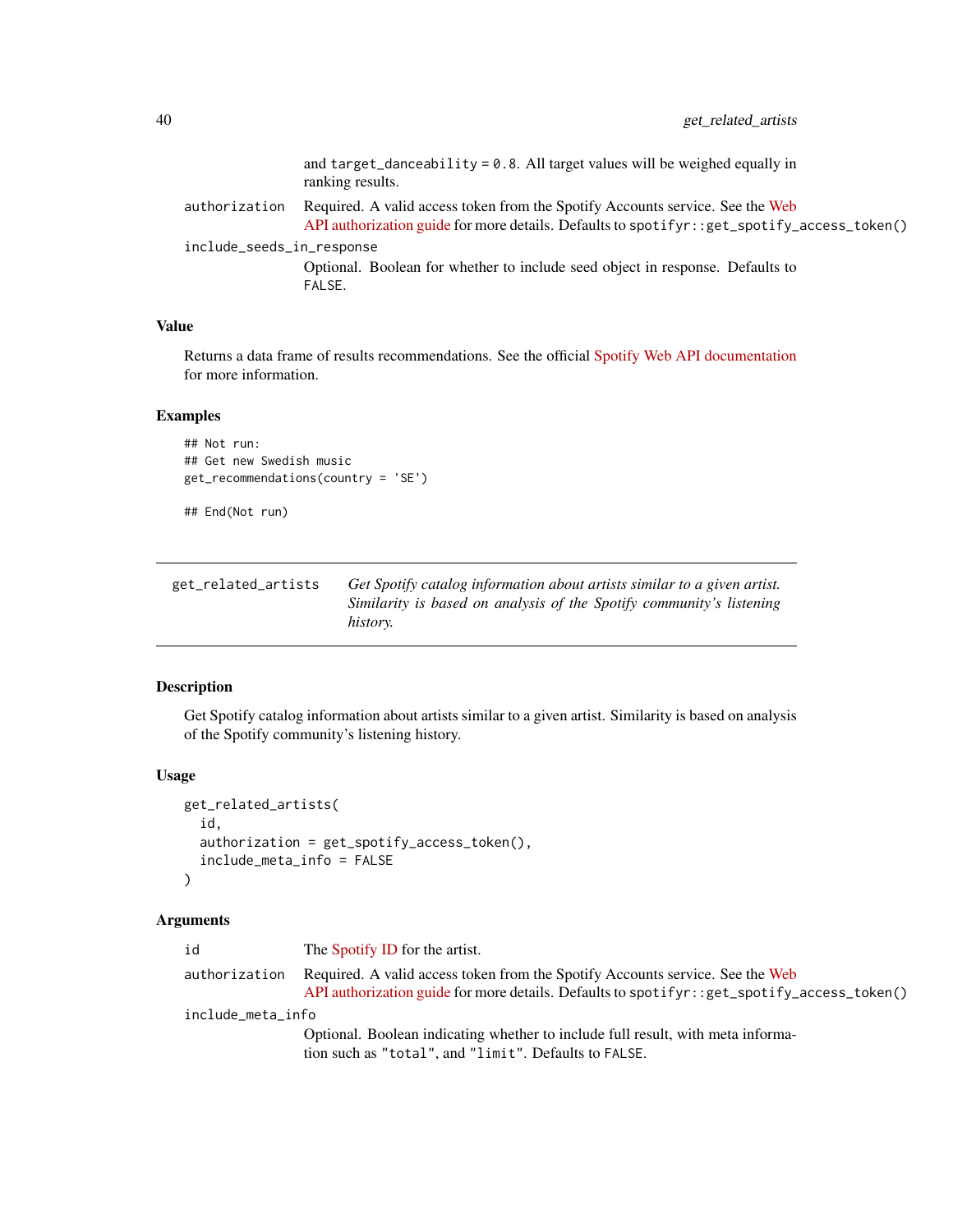```
Returns a data frame of results containing artist data. See https://developer.spotify.com/
documentation/web-api/reference/artists/get-several-artists/ for more information.
```

| get_show | Get Spotify catalog information for a single show identified by their |  |  |  |  |
|----------|-----------------------------------------------------------------------|--|--|--|--|
|          | <i>unique Spotify ID.</i>                                             |  |  |  |  |

### Description

Get Spotify catalog information for a single show identified by their unique Spotify ID.

# Usage

```
get_show(id, market = "US", authorization = get_spotify_access_token())
```
### Arguments

| id            | The Spotify ID for the show.                                                                                                                                                                                                                                                                                                                                                                                  |
|---------------|---------------------------------------------------------------------------------------------------------------------------------------------------------------------------------------------------------------------------------------------------------------------------------------------------------------------------------------------------------------------------------------------------------------|
| market        | Required.<br>An ISO 3166-1 alpha-2 country code or the string "from_token".<br>Supply this parameter to limit the response to one particular geographical mar-<br>ket. For example, for albums available in Sweden: market = "SE".<br>If not given, results will be returned for all markets and you are likely to get du-<br>plicate results per album, one for each market in which the album is available! |
| authorization | Required. A valid access token from the Spotify Accounts service. See the Web<br>API authorization Guide for more details. Defaults to spotifyr: : get_spotify_access_token()                                                                                                                                                                                                                                 |

### Value

Returns a data frame of results containing show data. See [https://developer.spotify.com/](https://developer.spotify.com/documentation/web-api/reference/shows/get-a-show/) [documentation/web-api/reference/shows/get-a-show/](https://developer.spotify.com/documentation/web-api/reference/shows/get-a-show/) for more information.

| get_shows | Get Spotify catalog information for a single show identified by their |
|-----------|-----------------------------------------------------------------------|
|           | <i>unique Spotify ID.</i>                                             |

# Description

Get Spotify catalog information for a single show identified by their unique Spotify ID.

#### Usage

```
get_shows(ids, market = "US", authorization = get_spotify_access_token())
```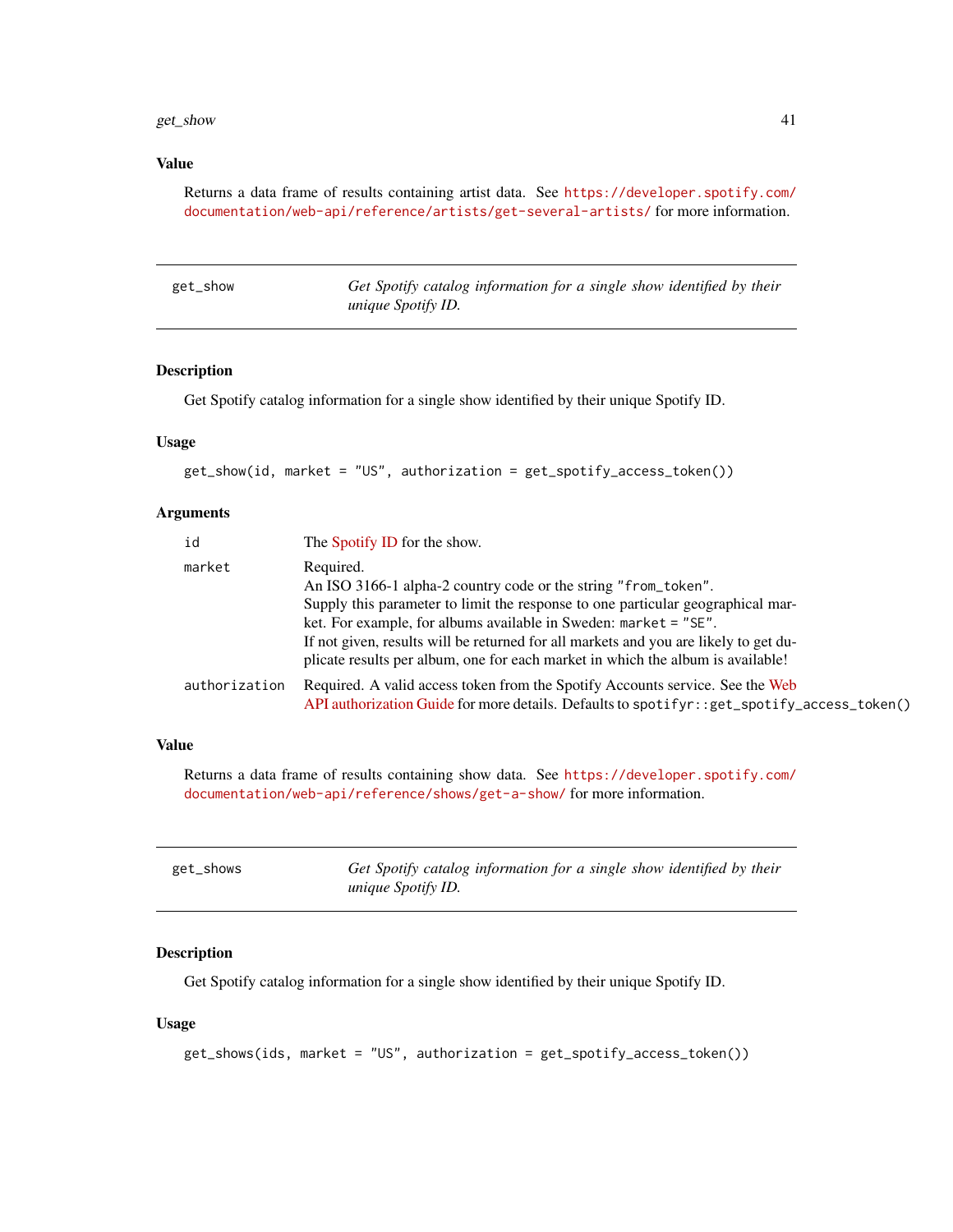# <span id="page-41-0"></span>Arguments

| ids           | Required. A comma-separated list of the Spotify IDs for the shows. Maximum:<br>50 IDs.                                                                                                                                                                                                                                                                                                                        |
|---------------|---------------------------------------------------------------------------------------------------------------------------------------------------------------------------------------------------------------------------------------------------------------------------------------------------------------------------------------------------------------------------------------------------------------|
| market        | Required.<br>An ISO 3166-1 alpha-2 country code or the string "from_token".<br>Supply this parameter to limit the response to one particular geographical mar-<br>ket. For example, for albums available in Sweden: market = "SE".<br>If not given, results will be returned for all markets and you are likely to get du-<br>plicate results per album, one for each market in which the album is available! |
| authorization | Required. A valid access token from the Spotify Accounts service. See the Web<br>API authorization Guide for more details. Defaults to spotifyr: : get_spotify_access_token()                                                                                                                                                                                                                                 |

# Value

Returns a data frame of results containing show data. See [https://developer.spotify.com/](https://developer.spotify.com/documentation/web-api/reference/shows/get-a-show/) [documentation/web-api/reference/shows/get-a-show/](https://developer.spotify.com/documentation/web-api/reference/shows/get-a-show/) for more information.

| get_shows_episodes | Get Spotify catalog information for a show's episodes identified by |
|--------------------|---------------------------------------------------------------------|
|                    | <i>their unique Spotify ID.</i>                                     |

# Description

Get Spotify catalog information for a show's episodes identified by their unique Spotify ID.

### Usage

```
get_shows_episodes(
 id,
 market = "US",authorization = get_spotify_access_token()
)
```

| id            | The Spotify ID for the show.                                                                 |
|---------------|----------------------------------------------------------------------------------------------|
| market        | Required.                                                                                    |
|               | An ISO 3166-1 alpha-2 country code or the string "from_token".                               |
|               | Supply this parameter to limit the response to one particular geographical mar-              |
|               | ket. For example, for albums available in Sweden: $m$ arket = "SE".                          |
|               | If not given, results will be returned for all markets and you are likely to get du-         |
|               | plicate results per album, one for each market in which the album is available!              |
| authorization | Required. A valid access token from the Spotify Accounts service. See the Web                |
|               | API authorization Guide for more details. Defaults to spotifyr: : get_spotify_access_token() |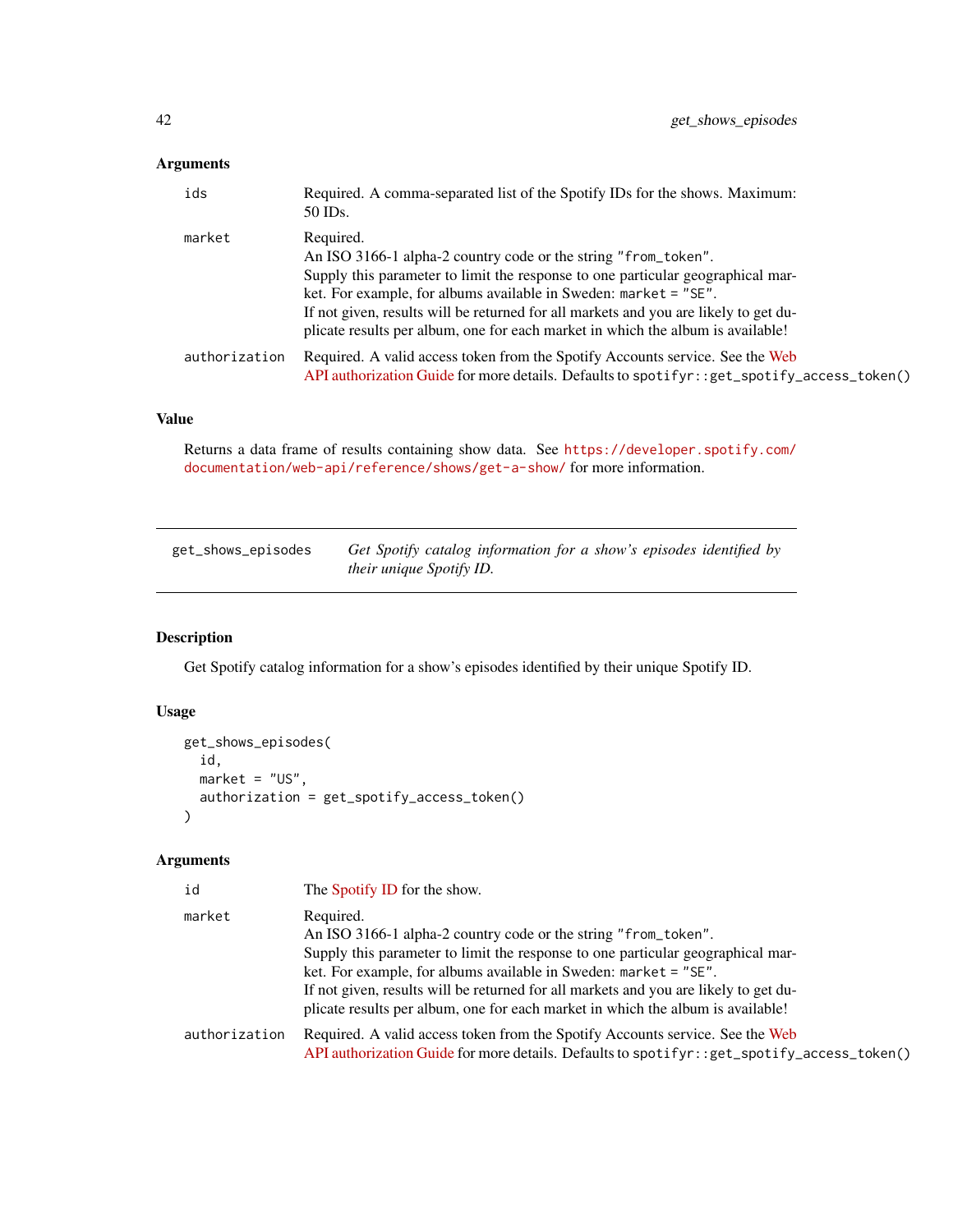<span id="page-42-0"></span>Returns a data frame of results containing the episode data for a show. See [https://developer.](https://developer.spotify.com/documentation/web-api/reference/shows/get-shows-episodes/) [spotify.com/documentation/web-api/reference/shows/get-shows-episodes/](https://developer.spotify.com/documentation/web-api/reference/shows/get-shows-episodes/) for more information.

get\_spotify\_access\_token

*Get Spotify Access Token*

# Description

This function creates a Spotify access token.

### Usage

```
get_spotify_access_token(
 client_id = Sys.getenv("SPOTIFY_CLIENT_ID"),
 client_secret = Sys.getenv("SPOTIFY_CLIENT_SECRET")
)
```
#### Arguments

| client id | Defaults to System Environment variable "SPOTIFY CLIENT ID"                   |
|-----------|-------------------------------------------------------------------------------|
|           | client_secret Defaults to System Environment variable "SPOTIFY CLIENT SECRET" |

# Value

Returns an environment with access token data.

### Examples

```
## Not run:
get_spotify_access_token()
```
## End(Not run)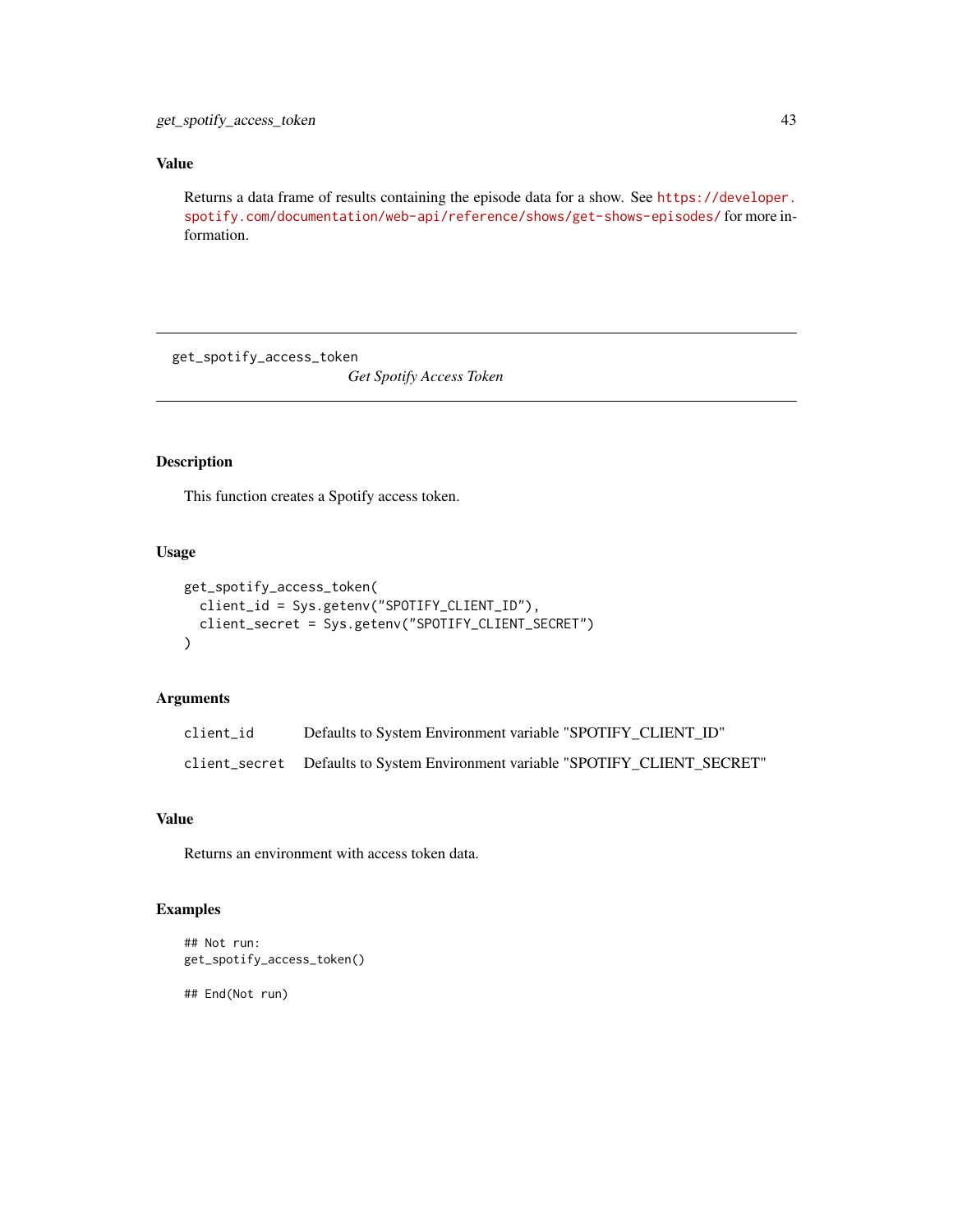<span id="page-43-0"></span>get\_spotify\_authorization\_code *Get Spotify authorization Code*

#### Description

This function creates a Spotify access token.

#### Usage

```
get_spotify_authorization_code(
 client_id = Sys.getenv("SPOTIFY_CLIENT_ID"),
 client_secret = Sys.getenv("SPOTIFY_CLIENT_SECRET"),
 scope = tinyspotifyr::scopes
)
```
# Arguments

| client id | Defaults to System Envioronment variable "SPOTIFY CLIENT ID"                                              |
|-----------|-----------------------------------------------------------------------------------------------------------|
|           | client_secret Defaults to System Envioronment variable "SPOTIFY CLIENT SECRET"                            |
| scope     | Space delimited string of spotify scopes, found here: https://developer.spotify.com/documentation/general |
|           | All scopes are selected by default                                                                        |

#### Value

Returns an environment with access token data.

#### Examples

```
## Not run:
get_spotify_authorization_code()
```
## End(Not run)

Get Spotify catalog information for a single track identified by its *unique Spotify ID.*

# Description

Get Spotify catalog information for a single track identified by its unique Spotify ID.

#### Usage

get\_track(id, market = NULL, authorization = get\_spotify\_access\_token())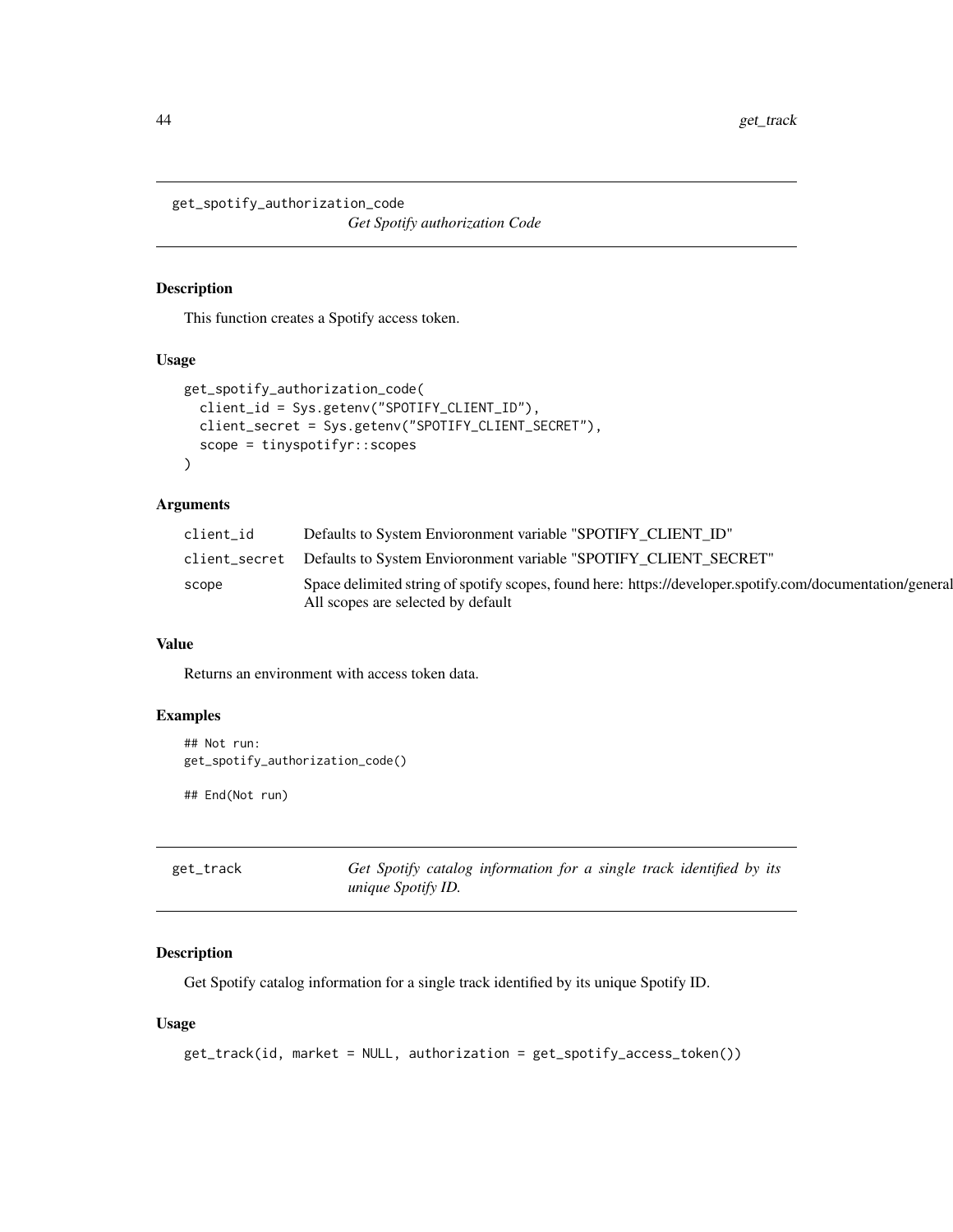# <span id="page-44-0"></span>get\_tracks 45

### Arguments

| id            | The Spotify ID for the track.                                                                                                                                                 |
|---------------|-------------------------------------------------------------------------------------------------------------------------------------------------------------------------------|
| market        | Optional.                                                                                                                                                                     |
|               | An ISO 3166-1 alpha-2 country code or the string "from_token". Provide this<br>parameter if you want to apply Track Relinking                                                 |
| authorization | Required. A valid access token from the Spotify Accounts service. See the Web<br>API authorization guide for more details. Defaults to spotifyr: : get_spotify_access_token() |

# Value

Returns a data frame of results containing track data. See [https://developer.spotify.com/](https://developer.spotify.com/documentation/web-api/reference/tracks/get-several-tracks/) [documentation/web-api/reference/tracks/get-several-tracks/](https://developer.spotify.com/documentation/web-api/reference/tracks/get-several-tracks/) for more information.

| get_tracks | Get Spotify catalog information for a single track identified by its |  |
|------------|----------------------------------------------------------------------|--|
|            | <i>unique Spotify ID.</i>                                            |  |

# Description

Get Spotify catalog information for a single track identified by its unique Spotify ID.

#### Usage

```
get_tracks(
  ids,
 market = NULL,
  authorization = get_spotify_access_token(),
  include_meta_info = FALSE
)
```
#### Arguments

| ids               | The Spotify ID for the track.                                                                                                                                                 |  |
|-------------------|-------------------------------------------------------------------------------------------------------------------------------------------------------------------------------|--|
| market            | Optional.<br>An ISO 3166-1 alpha-2 country code or the string "from_token". Provide this<br>parameter if you want to apply Track Relinking                                    |  |
| authorization     | Required. A valid access token from the Spotify Accounts service. See the Web<br>API authorization guide for more details. Defaults to spotifyr: : get_spotify_access_token() |  |
| include_meta_info |                                                                                                                                                                               |  |
|                   | Optional. Boolean indicating whether to include full result, with meta informa-<br>tion such as "total", and "limit". Defaults to FALSE.                                      |  |

# Value

Returns a data frame of results containing track data. See [https://developer.spotify.com/](https://developer.spotify.com/documentation/web-api/reference/tracks/get-several-tracks/) [documentation/web-api/reference/tracks/get-several-tracks/](https://developer.spotify.com/documentation/web-api/reference/tracks/get-several-tracks/) for more information.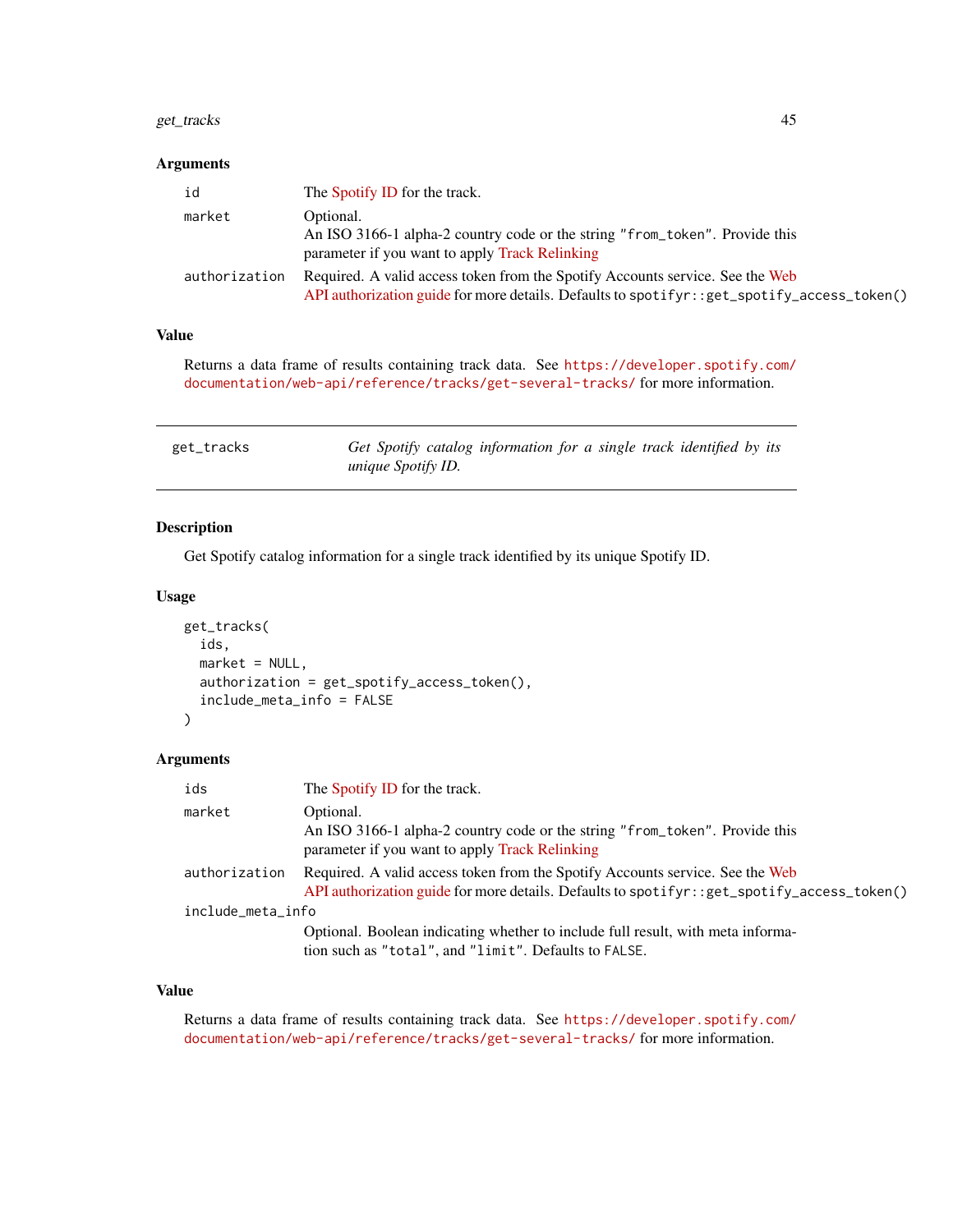```
get_track_audio_analysis
```
*Get a detailed audio analysis for a single track identified by its unique Spotify ID.*

### Description

Get a detailed audio analysis for a single track identified by its unique Spotify ID.

# Usage

```
get_track_audio_analysis(id, authorization = get_spotify_access_token())
```
# Arguments

| id            | The Spotify ID for the track.                                                              |
|---------------|--------------------------------------------------------------------------------------------|
| authorization | Required. A valid access token from the Spotify Accounts service. See the Web              |
|               | API authorization guide for more details. Defaults to spotifyr::get_spotify_access_token() |

### Value

Returns a data frame of results containing track audio analysis data. See [https://developer.](https://developer.spotify.com/documentation/web-api/reference/tracks/get-audio-analysis/) [spotify.com/documentation/web-api/reference/tracks/get-audio-analysis/](https://developer.spotify.com/documentation/web-api/reference/tracks/get-audio-analysis/) for more information.

```
get_track_audio_features
```
*Get audio feature information for a single track identified by its unique Spotify ID.*

#### Description

Get audio feature information for a single track identified by its unique Spotify ID.

### Usage

```
get_track_audio_features(ids, authorization = get_spotify_access_token())
```

| ids           | Required. A comma-separated list of the Spotify IDs of the tracks. Maximum:<br>100 IDs.      |
|---------------|----------------------------------------------------------------------------------------------|
| authorization | Required. A valid access token from the Spotify Accounts service. See the Web                |
|               | API authorization guide for more details. Defaults to spotifyr: : get_spotify_access_token() |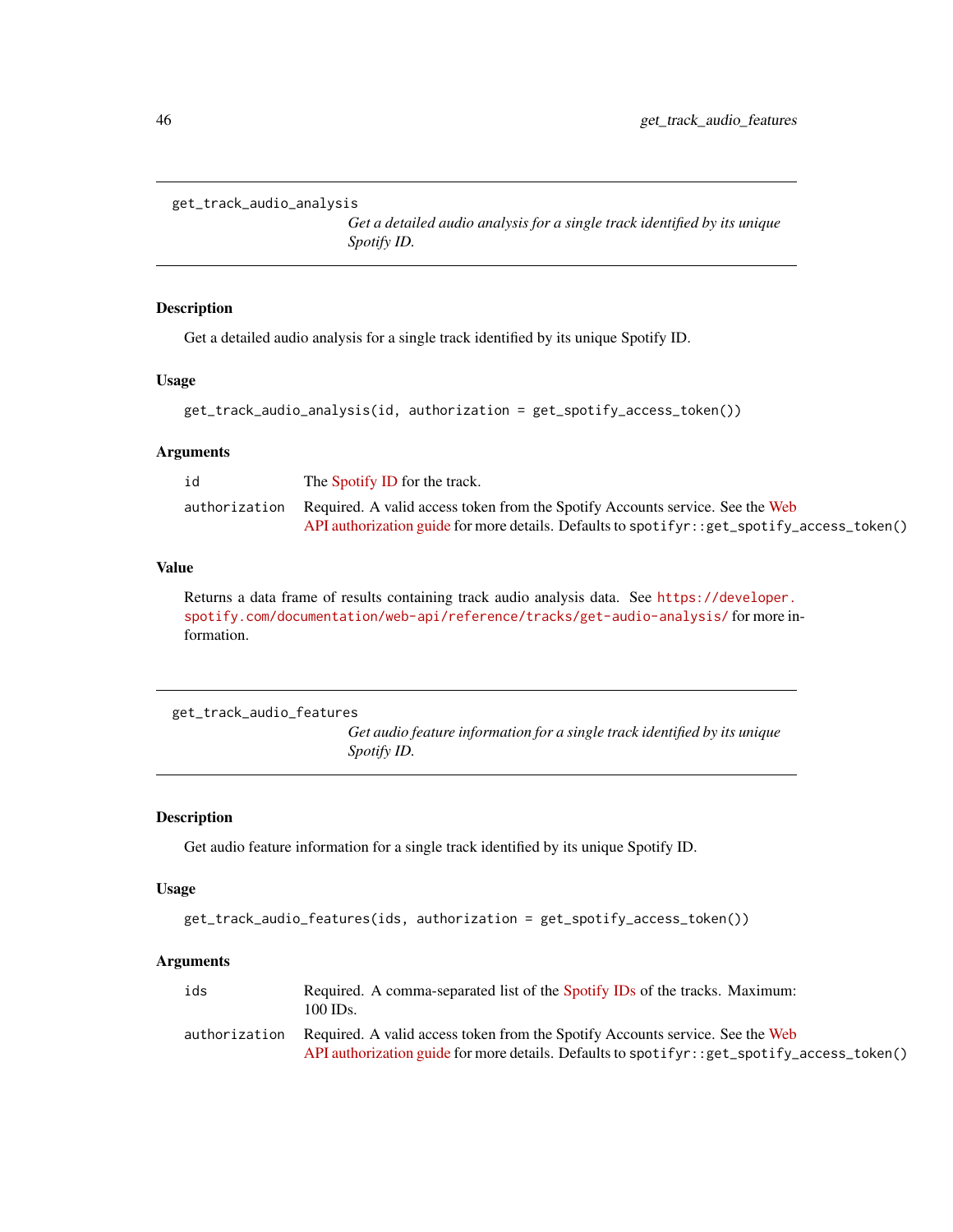<span id="page-46-0"></span>Returns a data frame of results containing track audio features data. See [https://developer.](https://developer.spotify.com/documentation/web-api/reference/tracks/get-several-audio-features/) [spotify.com/documentation/web-api/reference/tracks/get-several-audio-features/](https://developer.spotify.com/documentation/web-api/reference/tracks/get-several-audio-features/) for more information.

get\_user\_playlists *Get a list of the playlists owned or followed by a Spotify user.*

# Description

Get a list of the playlists owned or followed by a Spotify user.

# Usage

```
get_user_playlists(
 user_id,
 limit = 20,offset = 0,
 authorization = get_spotify_authorization_code(),
  include_meta_info = FALSE
)
```

| user_id           | Required. The user's Spotify user ID.                                                                                                                                                                                                                                                                                                                                                                                                                                                                                                                                                                                                                                                      |
|-------------------|--------------------------------------------------------------------------------------------------------------------------------------------------------------------------------------------------------------------------------------------------------------------------------------------------------------------------------------------------------------------------------------------------------------------------------------------------------------------------------------------------------------------------------------------------------------------------------------------------------------------------------------------------------------------------------------------|
| limit             | Optional.<br>Maximum number of playlists to return.<br>Default: 20<br>Minimum: 1<br>Maximum: 50                                                                                                                                                                                                                                                                                                                                                                                                                                                                                                                                                                                            |
| offset            | Optional.<br>The index of the first playlist to return.<br>Default: 0 (the first object). Maximum offset: 100,000. Use with limit to get<br>the next set of playlists.                                                                                                                                                                                                                                                                                                                                                                                                                                                                                                                     |
| authorization     | Required. A valid access token from the Spotify Accounts service. See the Web<br>API authorization Guide for more details. Defaults to spotifyr::get_spotify_authorization_code()<br>The access token must have been issued on behalf of the current user.<br>Private playlists are only retrievable for the current user and requires the playlist-read-private<br>scope to have been authorized by the user. Note that this scope alone will not<br>return collaborative playlists, even though they are always private.<br>Collaborative playlists are only retrievable for the current user and requires the<br>playlist-read-collaborative scope to have been authorized by the user. |
| include_meta_info |                                                                                                                                                                                                                                                                                                                                                                                                                                                                                                                                                                                                                                                                                            |
|                   | Optional. Boolean indicating whether to include full result, with meta informa-<br>tion such as "total", and "limit". Defaults to FALSE.                                                                                                                                                                                                                                                                                                                                                                                                                                                                                                                                                   |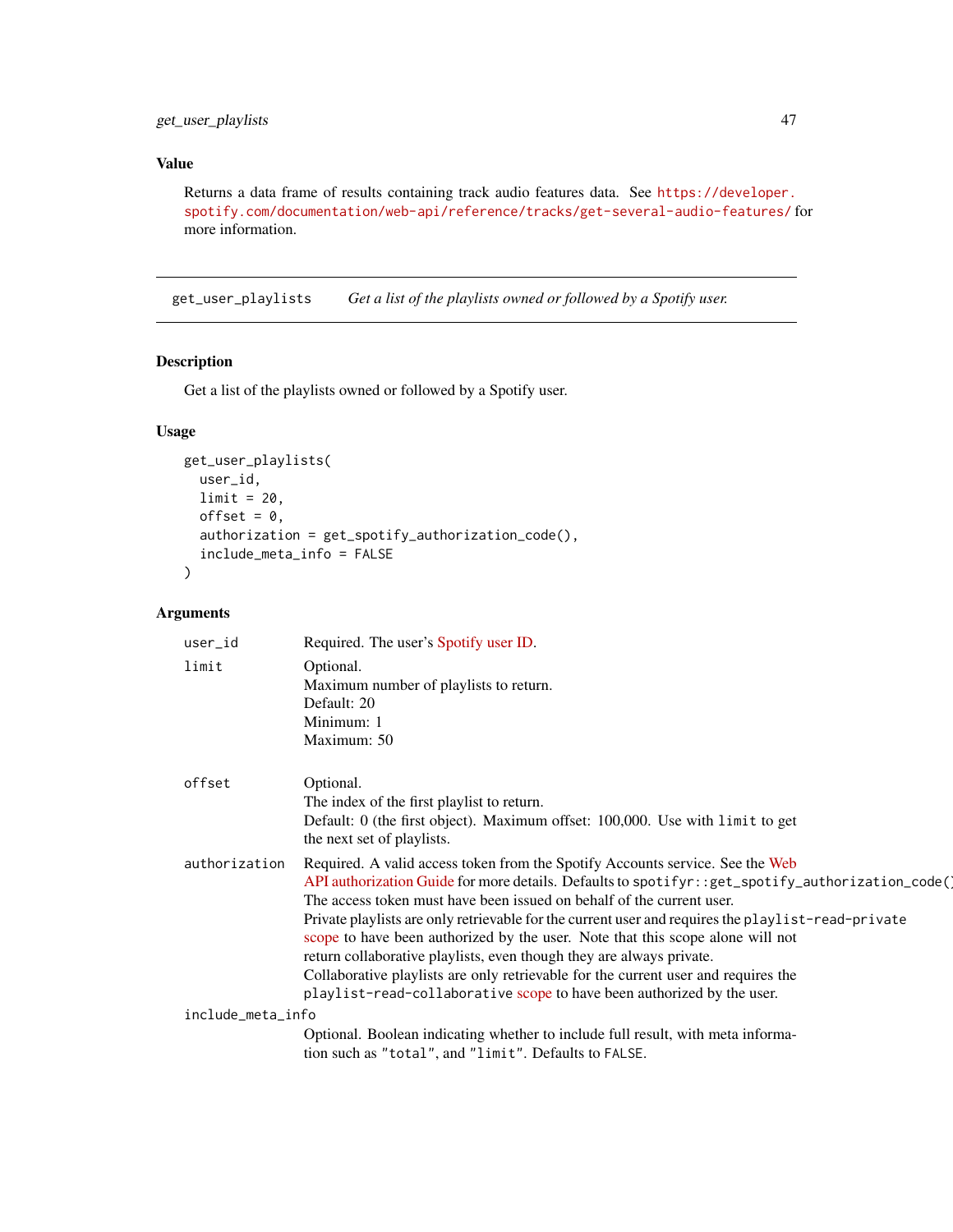<span id="page-47-0"></span>Returns a data frame of results containing user playlist information. See the official [Spotify Web](https://developer.spotify.com/documentation/web-api/reference/playlists/get-list-users-playlists/) [API documentation](https://developer.spotify.com/documentation/web-api/reference/playlists/get-list-users-playlists/) for more information.

get\_user\_profile *Get public profile information about a Spotify user.*

### Description

Get public profile information about a Spotify user.

#### Usage

```
get_user_profile(user_id, authorization = get_spotify_access_token())
```
### Arguments

| user id | Required. The user's Spotify user ID.                                                                                                                                                       |
|---------|---------------------------------------------------------------------------------------------------------------------------------------------------------------------------------------------|
|         | authorization Required. A valid access token from the Spotify Accounts service. See the Web<br>API authorization guide for more details. Defaults to spotifyr: : get_spotify_access_token() |
|         |                                                                                                                                                                                             |

### Value

Returns a data frame of results containing user profile information. See [https://developer.](https://developer.spotify.com/documentation/web-api/reference/users-profile/get-users-profile/) [spotify.com/documentation/web-api/reference/users-profile/get-users-profile/](https://developer.spotify.com/documentation/web-api/reference/users-profile/get-users-profile/) for more information.

is\_uri *Check if a string matches the pattern of a Spotify URI*

#### Description

Check if a string matches the pattern of a Spotify URI

### Usage

is\_uri(s)

# Arguments

s String to check

# Value

Returns a boolean.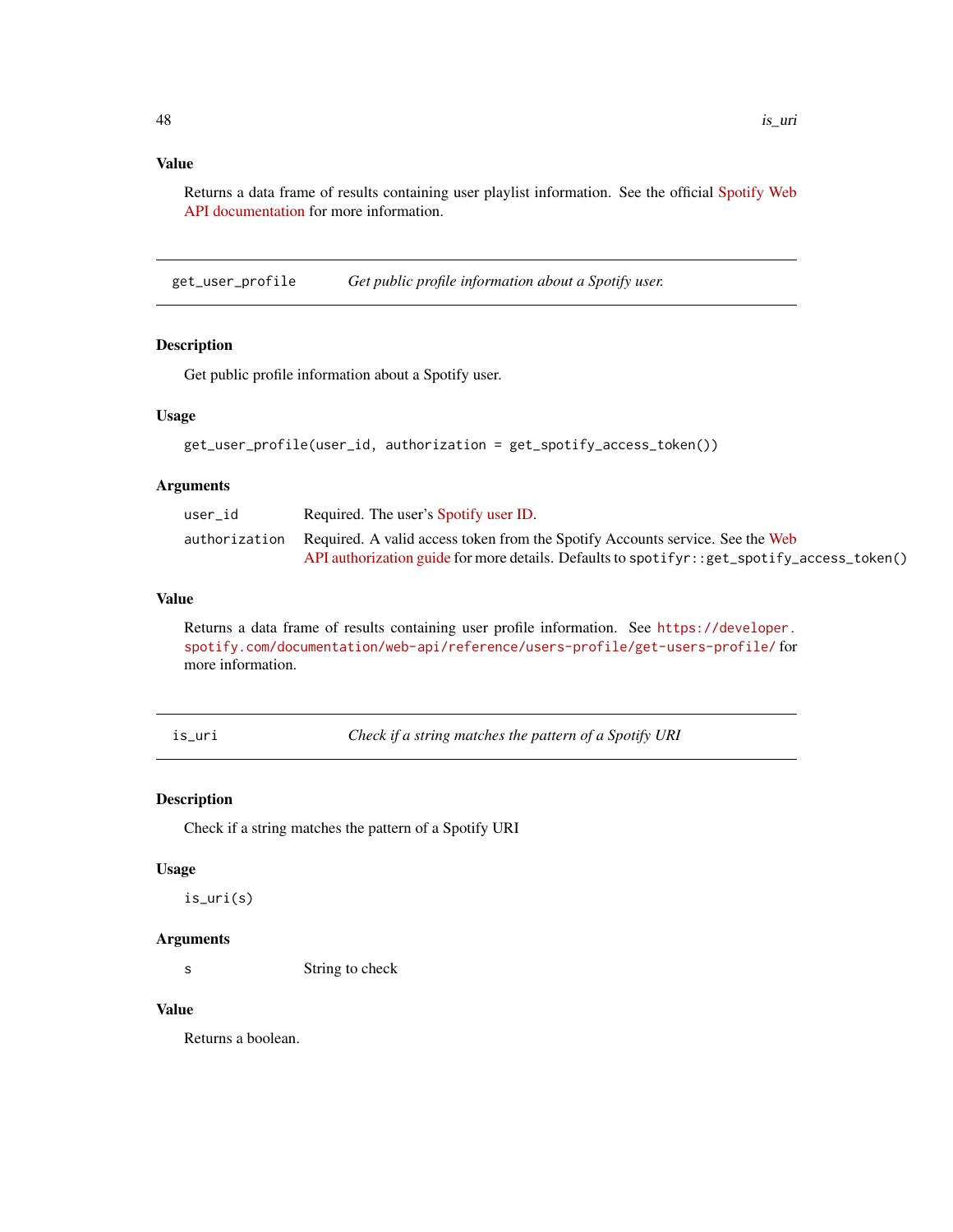<span id="page-48-0"></span>pause\_my\_playback *Pause playback on the user's account.*

# Description

Pause playback on the user's account.

# Usage

```
pause_my_playback(
  device_id = NULL,
  authorization = get_spotify_authorization_code()
\mathcal{L}
```
# Arguments

| device_id     | Optional. The id of the device this command is targeting. If not supplied, the<br>user's currently active device is the target.                                                                                                                                                                                                                                          |
|---------------|--------------------------------------------------------------------------------------------------------------------------------------------------------------------------------------------------------------------------------------------------------------------------------------------------------------------------------------------------------------------------|
| authorization | Required. A valid access token from the Spotify Accounts service. See the Web<br>API authorization Guide for more details. Defaults to spotifyr: : get_spotify_access_token().<br>The access token must have been issued on behalf of the current user.<br>The access token must have the user-modify-playback-state scope autho-<br>rized in order to control playback. |

#### Value

No return value.

pitch\_class\_lookup *Pitch class notation lookup*

# Description

Pitch class notation lookup

# Usage

pitch\_class\_lookup

### Format

An object of class character of length 12.

### Value

Returns a character vector.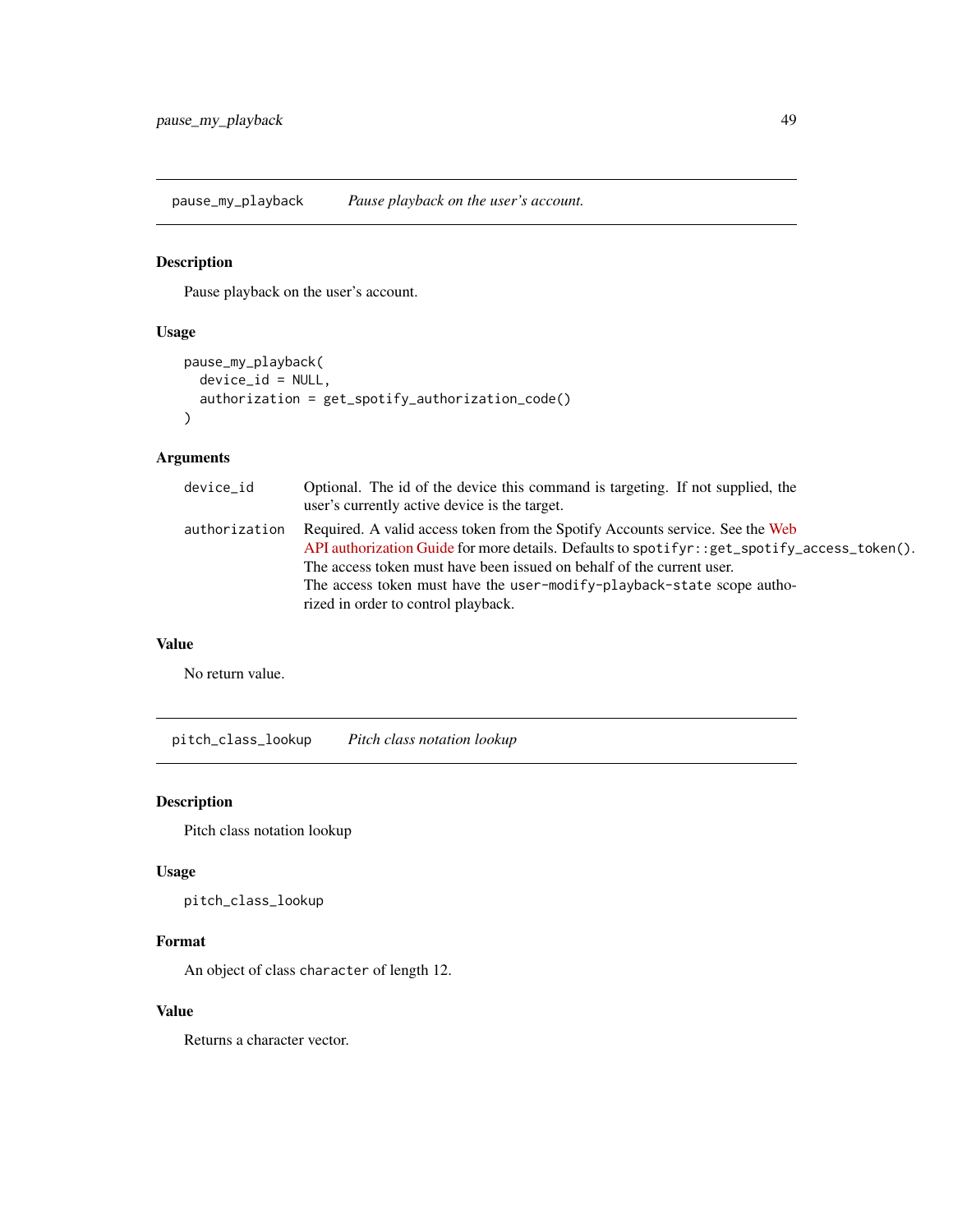```
remove_tracks_from_playlist
```
*Remove one or more tracks from a user's playlist.*

### Description

Remove one or more tracks from a user's playlist.

# Usage

```
remove_tracks_from_playlist(
  playlist_id,
  uris,
  authorization = get_spotify_authorization_code()
\mathcal{L}
```
# Arguments

| playlist_id   | Required. The Spotify ID for the playlist.                                                                                                                                                                                                                                                                                                                                                                                                                                                                                                           |
|---------------|------------------------------------------------------------------------------------------------------------------------------------------------------------------------------------------------------------------------------------------------------------------------------------------------------------------------------------------------------------------------------------------------------------------------------------------------------------------------------------------------------------------------------------------------------|
| uris          | Optional. A character vector of Spotify track URIs to add. For example<br>uris = "spotify:track:4iV5W9uYEdYUVa79Axb7Rh","spotify:track:1301WleyT98MSxVHPZCA6M"<br>A maximum of 100 tracks can be removed in one request.                                                                                                                                                                                                                                                                                                                             |
| authorization | Required. A valid access token from the Spotify Accounts service. See the Web<br>API authorization Guide for more details. Defaults to spotifyr::get_spotify_authorization_code()<br>The access token must have been issued on behalf of the current user.<br>Removing tracks to the current user's public playlists requires authorization of<br>the playlist-modify-public scope; removing tracks from the current user's<br>private playlist (including collaborative playlists) requires the playlist-modify-private<br>scope. See Using Scopes. |

#### Value

No return value. Tracks are removed from playlist.

reorder\_replace\_playlist\_items *Reorder or replace one or more items from a user's playlist.*

# Description

Reorder or replace one or more items from a user's playlist.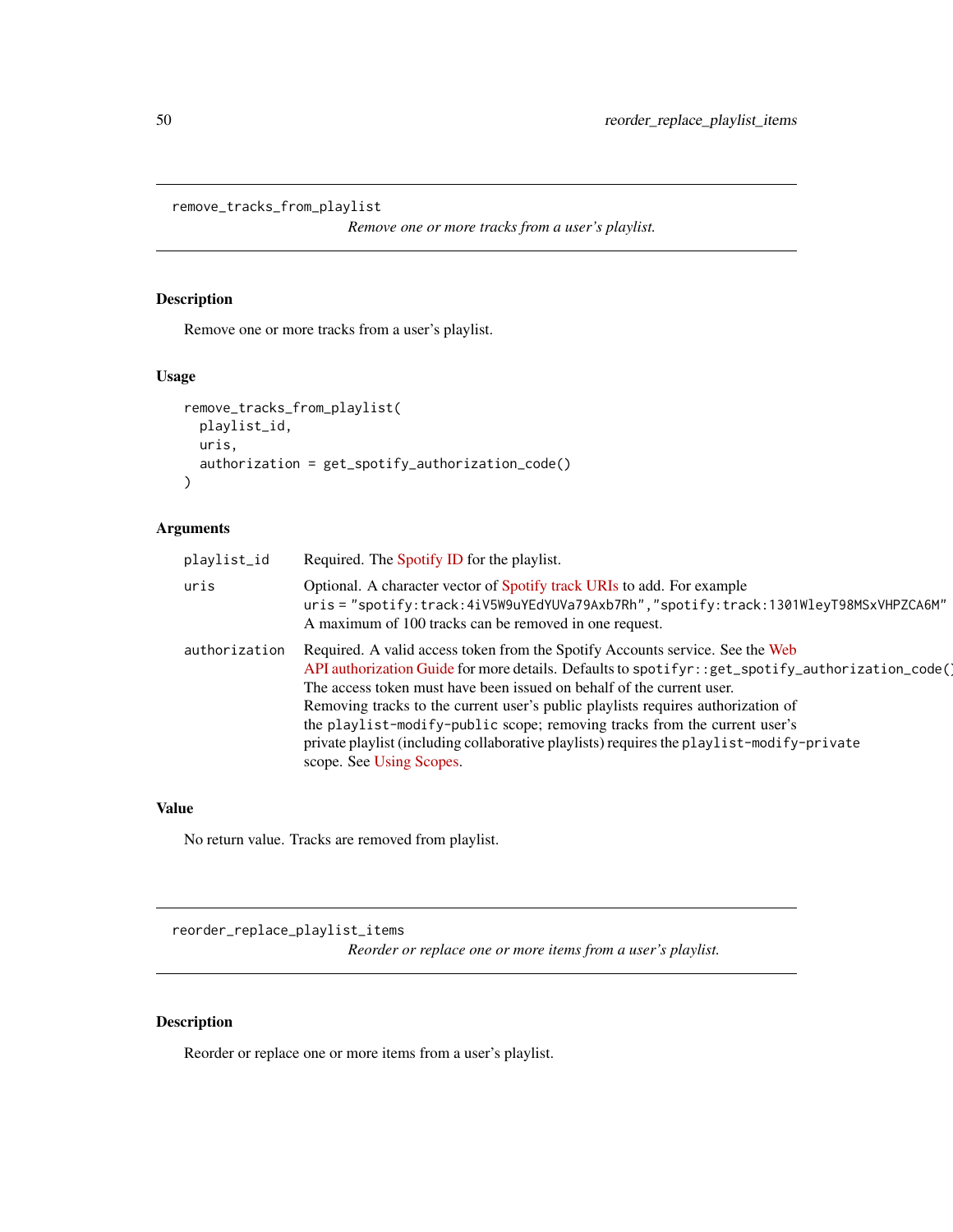<span id="page-50-0"></span>scopes 51

# Usage

```
reorder_replace_playlist_items(
 playlist_id,
 uris,
  authorization = get_spotify_authorization_code()
)
```
# Arguments

| playlist_id   | Required. The Spotify ID for the playlist.                                                                                                                                                                                                                                                                                                                                                                                                                                                                                                             |
|---------------|--------------------------------------------------------------------------------------------------------------------------------------------------------------------------------------------------------------------------------------------------------------------------------------------------------------------------------------------------------------------------------------------------------------------------------------------------------------------------------------------------------------------------------------------------------|
| uris          | Optional. A character vector of Spotify track URIs to add. For example<br>uris = "spotify:track:4iV5W9uYEdYUVa79Axb7Rh","spotify:track:1301WleyT98MSxVHPZCA6M"<br>A maximum of 100 tracks can be removed in one request.                                                                                                                                                                                                                                                                                                                               |
| authorization | Required. A valid access token from the Spotify Accounts service. See the Web<br>API authorization Guide for more details. Defaults to spotifyr: : get_spotify_authorization_code()<br>The access token must have been issued on behalf of the current user.<br>Removing tracks to the current user's public playlists requires authorization of<br>the playlist-modify-public scope; removing tracks from the current user's<br>private playlist (including collaborative playlists) requires the playlist-modify-private<br>scope. See Using Scopes. |

# Value

No return value. Tracks are added or reordered on playlist.

scopes *Valid scopes*

# Description

Vector of valid scopes for spotifyr::get\_authorization\_code()

# Usage

scopes

# Format

An object of class character of length 19.

# Value

Returns a character vector.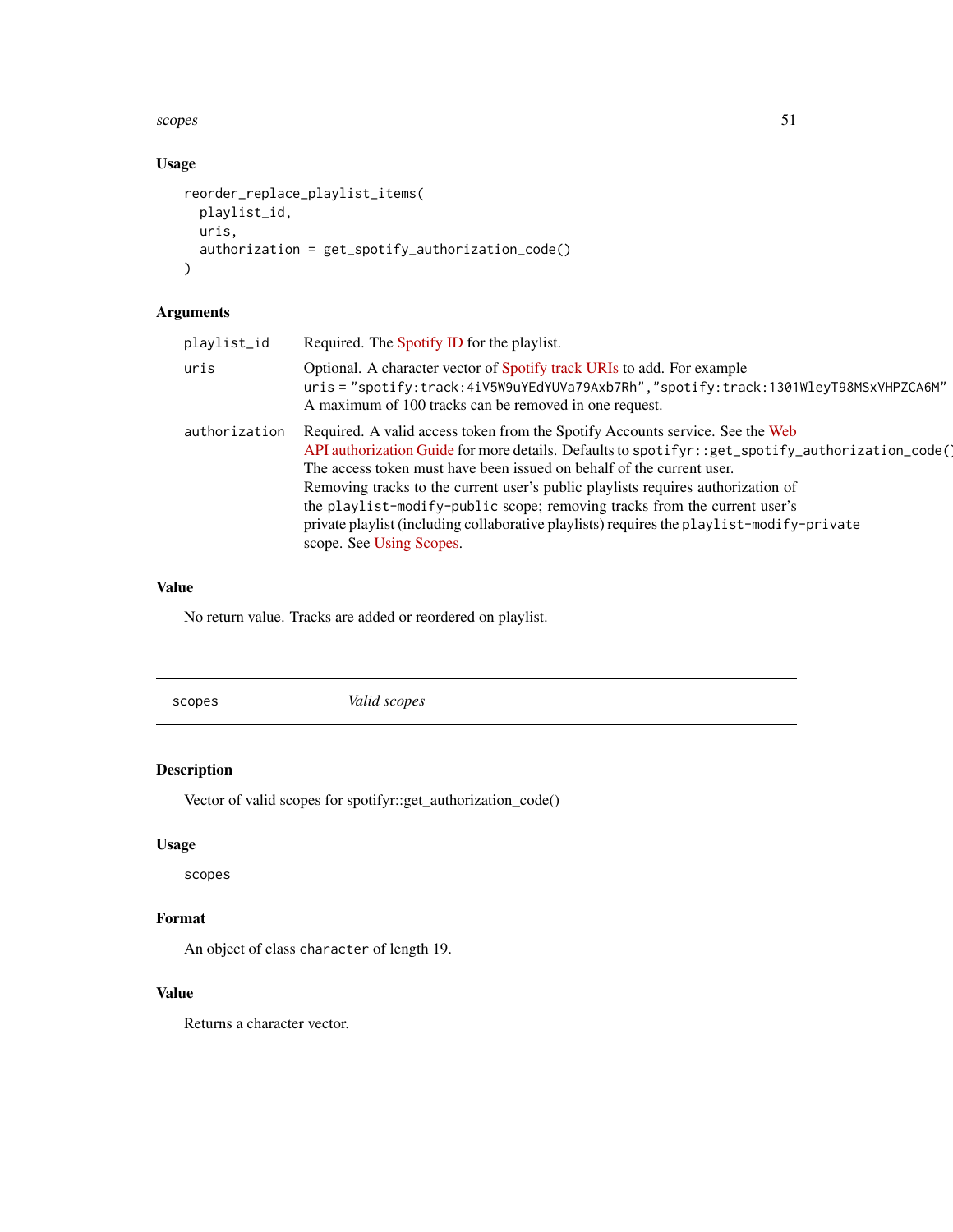<span id="page-51-0"></span>search\_spotify *Search for an item*

# Description

Get Spotify Catalog information about artists, albums, tracks or playlists that match a keyword string. For more information see the official [documentation.](https://developer.spotify.com/documentation/web-api/reference/#category-search)

# Usage

```
search_spotify(
 q,
 type = c("album", "artist", "playlist", "track"),
 market = NULL,
 limit = 20,
 offset = 0,
 include_external = NULL,
  authorization = get_spotify_access_token(),
 include_meta_info = FALSE
)
```

| q      | Required.<br>Search query keywords and optional field filters and operators.                                                                                                                                                                                                                                                                                                                                                       |
|--------|------------------------------------------------------------------------------------------------------------------------------------------------------------------------------------------------------------------------------------------------------------------------------------------------------------------------------------------------------------------------------------------------------------------------------------|
| type   | A character vector of item types to search across.<br>Valid types are album, artist, playlist, and track.<br>Search results include hits from all the specified item types.<br>For example: $q = "name:abacab"$ and type = $c("album", "track")$ returns both<br>albums and tracks with "abacab" included in their name.                                                                                                           |
| market | Optional.<br>An ISO 3166-1 alpha-2 country code or the string "from_token".<br>If a country code is specified, only artists, albums, and tracks with content that<br>is playable in that market is returned.<br>Note:                                                                                                                                                                                                              |
|        | - Playlist results are not affected by the market parameter.<br>- If market is set to "from_token", and a valid access token is specified in the<br>request header, only content playable in the country associated with the user<br>account, is returned.<br>- Users can view the country that is associated with their account in the account<br>settings. A user must grant access to the user-read-private scope prior to when |
|        | the access token is issued.                                                                                                                                                                                                                                                                                                                                                                                                        |
| limit  | Optional.<br>Maximum number of results to return.<br>Default: 20<br>Minimum: 1                                                                                                                                                                                                                                                                                                                                                     |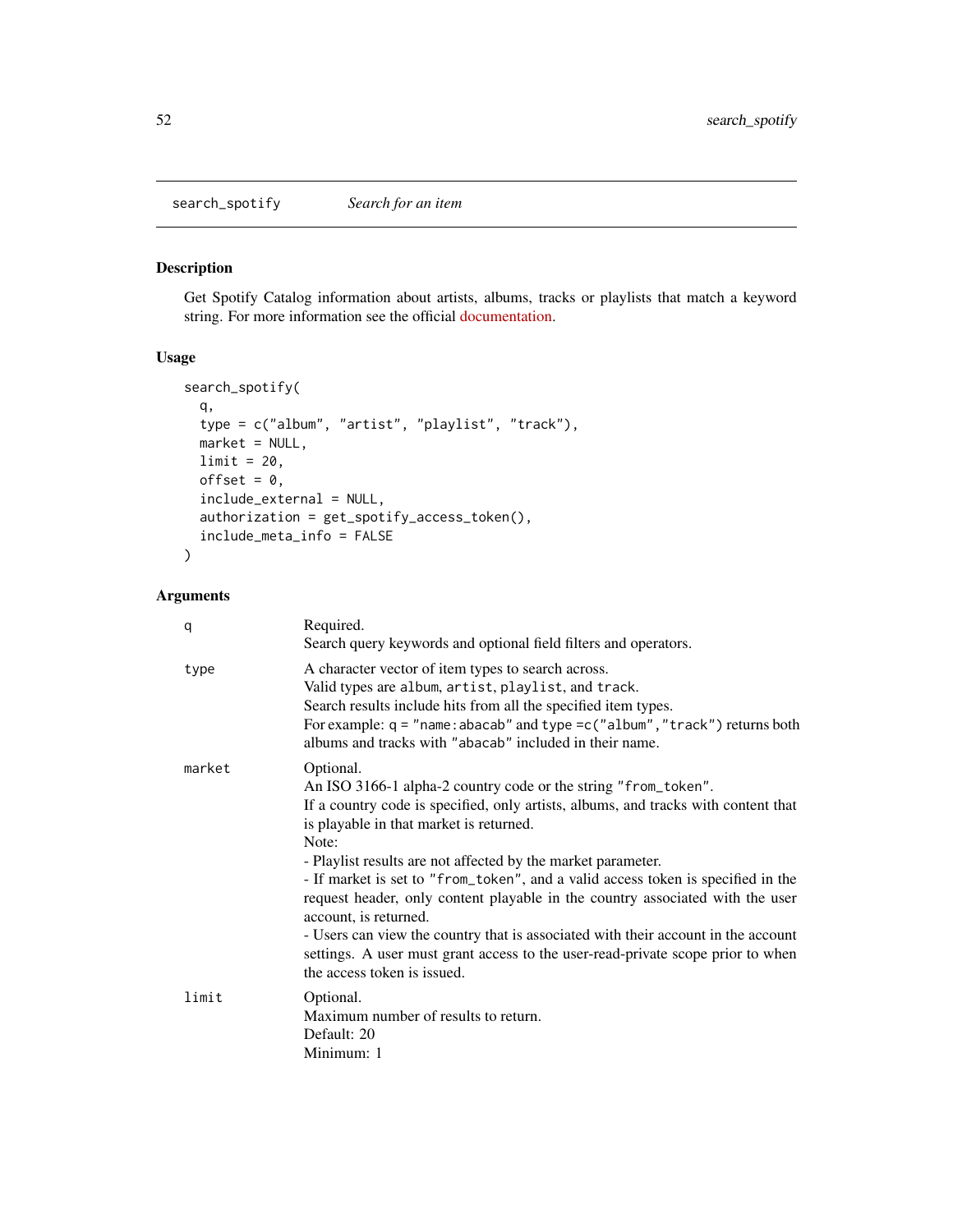<span id="page-52-0"></span>

|                   | Maximum: 50<br>Note: The limit is applied within each type, not on the total response.<br>For example, if the limit value is 3 and the type is $c("artist", "album"),$ the<br>response contains 3 artists and 3 albums.               |
|-------------------|---------------------------------------------------------------------------------------------------------------------------------------------------------------------------------------------------------------------------------------|
| offset            | Optional.<br>The index of the first result to return.<br>Default: 0 (the first result).<br>Maximum offset (including limit): 10,000.<br>Use with limit to get the next page of search results.                                        |
| include_external  | Optional.<br>Possible values: audio<br>If include_external = "audio" is specified the response will include any rel-<br>evant audio content that is hosted externally.<br>By default external content is filtered out from responses. |
| authorization     | Required. A valid access token from the Spotify Accounts service. See the Web<br>API authorization guide for more details. Defaults to spotifyr::get_spotify_access_token()                                                           |
| include_meta_info | Optional. Boolean indicating whether to include full result, with meta informa-<br>tion such as "total", and "limit". Defaults to FALSE.                                                                                              |

Returns a data frame of results containing search data.

# Examples

```
## Not run:
search_spotify('radiohead', 'artist')
```
## End(Not run)

seek\_to\_position *Seeks to the given position in the user's currently playing track.*

# Description

Seeks to the given position in the user's currently playing track.

# Usage

```
seek_to_position(
 position_ms,
 device_id = NULL,
 authorization = get_spotify_authorization_code()
)
```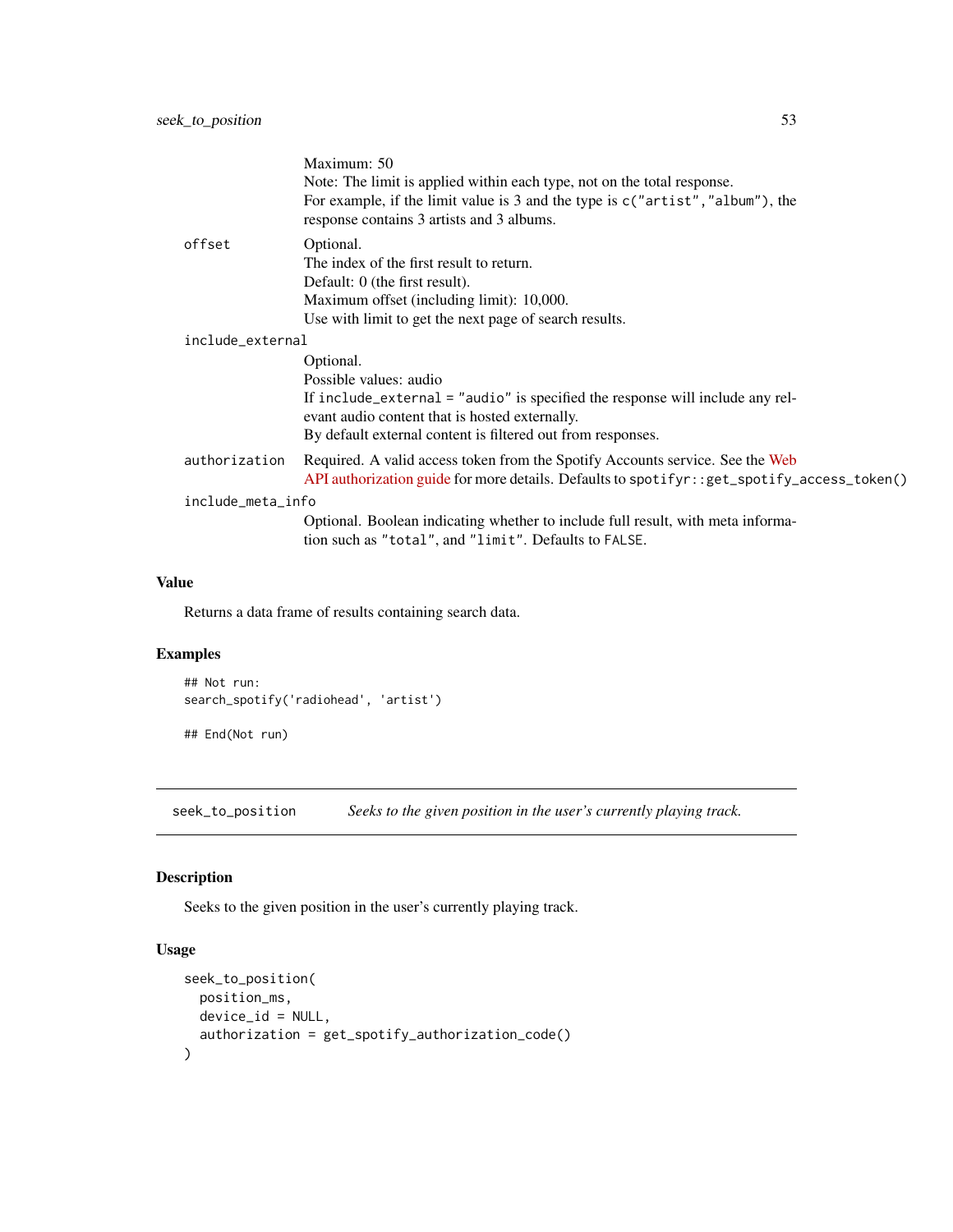# <span id="page-53-0"></span>Arguments

| position_ms   | Required. Integer indicating the position in milliseconds to seek to. Must be a<br>positive number. Passing in a position that is greater than the length of the track<br>will cause the player to start playing the next song.                                                                                                                                          |
|---------------|--------------------------------------------------------------------------------------------------------------------------------------------------------------------------------------------------------------------------------------------------------------------------------------------------------------------------------------------------------------------------|
| device_id     | Optional. The id of the device this command is targeting. If not supplied, the<br>user's currently active device is the target.                                                                                                                                                                                                                                          |
| authorization | Required. A valid access token from the Spotify Accounts service. See the Web<br>API authorization Guide for more details. Defaults to spotifyr: : get_spotify_access_token().<br>The access token must have been issued on behalf of the current user.<br>The access token must have the user-modify-playback-state scope autho-<br>rized in order to control playback. |

# Value

No return value.

| set_my_repeat_mode | Set the repeat mode for the user's playback. Options are repeat-track, |
|--------------------|------------------------------------------------------------------------|
|                    | repeat-context, and off.                                               |

# Description

Set the repeat mode for the user's playback. Options are repeat-track, repeat-context, and off.

# Usage

```
set_my_repeat_mode(
  state,
  device_id = NULL,
  authorization = get_spotify_authorization_code()
\mathcal{L}
```

| state         | Required.<br>"track", "context", or "off" "track" will repeat the current track.<br>"context" will repeat the current context.<br>"off" will turn repeat off                                                                                                                                                                                                             |
|---------------|--------------------------------------------------------------------------------------------------------------------------------------------------------------------------------------------------------------------------------------------------------------------------------------------------------------------------------------------------------------------------|
| device_id     | Optional. The id of the device this command is targeting. If not supplied, the<br>user's currently active device is the target.                                                                                                                                                                                                                                          |
| authorization | Required. A valid access token from the Spotify Accounts service. See the Web<br>API authorization Guide for more details. Defaults to spotifyr: : get_spotify_access_token().<br>The access token must have been issued on behalf of the current user.<br>The access token must have the user-modify-playback-state scope autho-<br>rized in order to control playback. |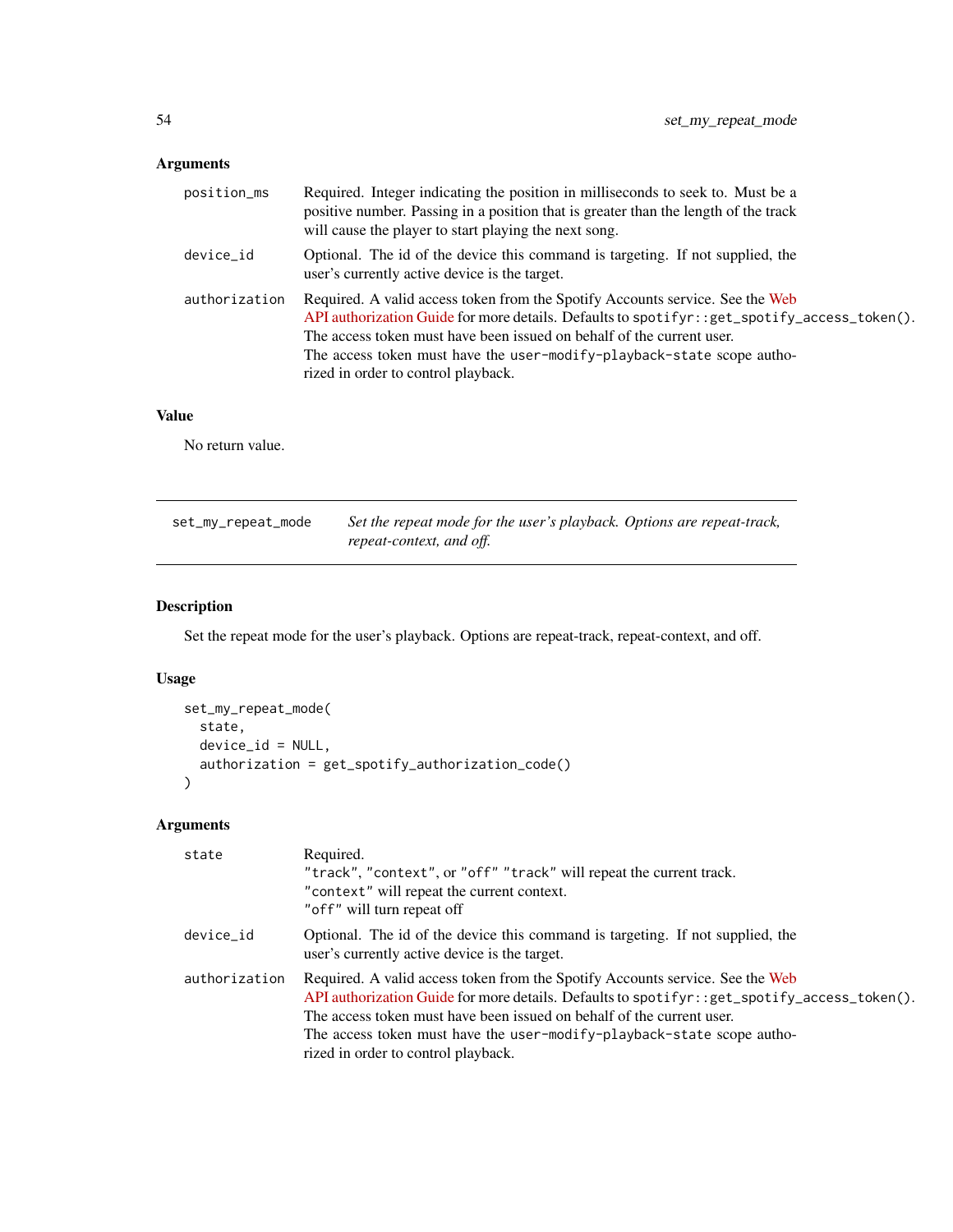<span id="page-54-0"></span>No return value.

set\_my\_volume *Set the volume for the user's current playback device.*

# Description

Set the volume for the user's current playback device.

#### Usage

```
set_my_volume(
  volume_percent,
  device_id = NULL,
 authorization = get_spotify_authorization_code()
)
```
# Arguments

|               | volume_percent Required. Integer. The volume to set. Must be a value from 0 to 100 inclusive.                                                                                                                                                                                                                                                                            |
|---------------|--------------------------------------------------------------------------------------------------------------------------------------------------------------------------------------------------------------------------------------------------------------------------------------------------------------------------------------------------------------------------|
| device_id     | Optional. The id of the device this command is targeting. If not supplied, the<br>user's currently active device is the target.                                                                                                                                                                                                                                          |
| authorization | Required. A valid access token from the Spotify Accounts service. See the Web<br>API authorization Guide for more details. Defaults to spotifyr: : get_spotify_access_token().<br>The access token must have been issued on behalf of the current user.<br>The access token must have the user-modify-playback-state scope autho-<br>rized in order to control playback. |

#### Value

No return value.

skip\_my\_playback *Skips to next track in the user's queue.*

# Description

Skips to next track in the user's queue.

# Usage

```
skip_my_playback(
 device_id = NULL,
 authorization = get_spotify_authorization_code()
)
```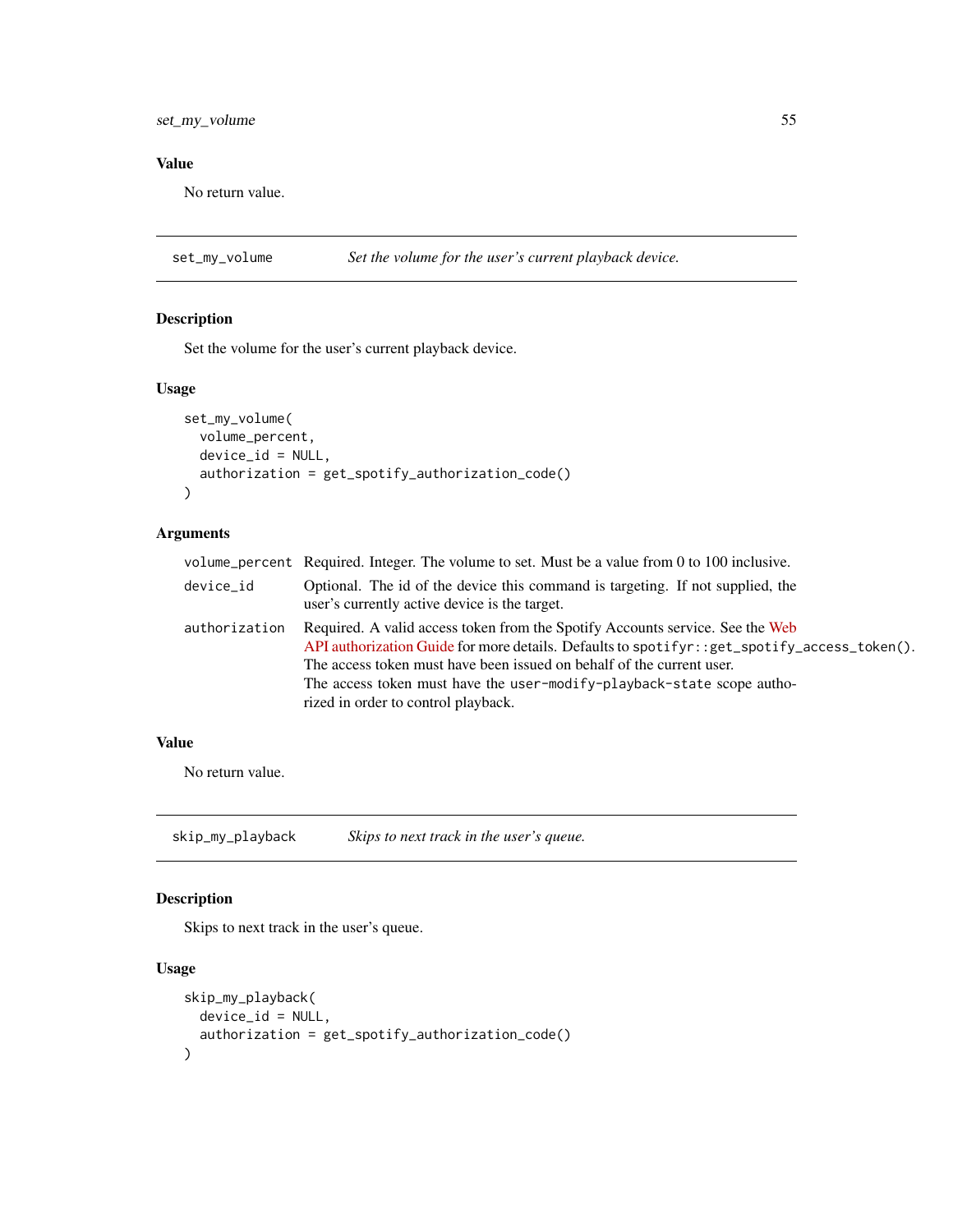# <span id="page-55-0"></span>Arguments

| device_id     | Optional. The id of the device this command is targeting. If not supplied, the<br>user's currently active device is the target.                                                                                                                                                                                                                                          |
|---------------|--------------------------------------------------------------------------------------------------------------------------------------------------------------------------------------------------------------------------------------------------------------------------------------------------------------------------------------------------------------------------|
| authorization | Required. A valid access token from the Spotify Accounts service. See the Web<br>API authorization Guide for more details. Defaults to spotifyr: : get_spotify_access_token().<br>The access token must have been issued on behalf of the current user.<br>The access token must have the user-modify-playback-state scope autho-<br>rized in order to control playback. |

# Value

No return value.

skip\_my\_playback\_previous

*Skips to previous track in the user's queue.*

# Description

Skips to previous track in the user's queue.

# Usage

```
skip_my_playback_previous(
  device_id = NULL,
  authorization = get_spotify_authorization_code()
\mathcal{L}
```
# Arguments

| device_id     | Optional. The id of the device this command is targeting. If not supplied, the<br>user's currently active device is the target.                                                                                                                                                                                                                                          |
|---------------|--------------------------------------------------------------------------------------------------------------------------------------------------------------------------------------------------------------------------------------------------------------------------------------------------------------------------------------------------------------------------|
| authorization | Required. A valid access token from the Spotify Accounts service. See the Web<br>API authorization Guide for more details. Defaults to spotifyr: : get_spotify_access_token().<br>The access token must have been issued on behalf of the current user.<br>The access token must have the user-modify-playback-state scope autho-<br>rized in order to control playback. |

# Value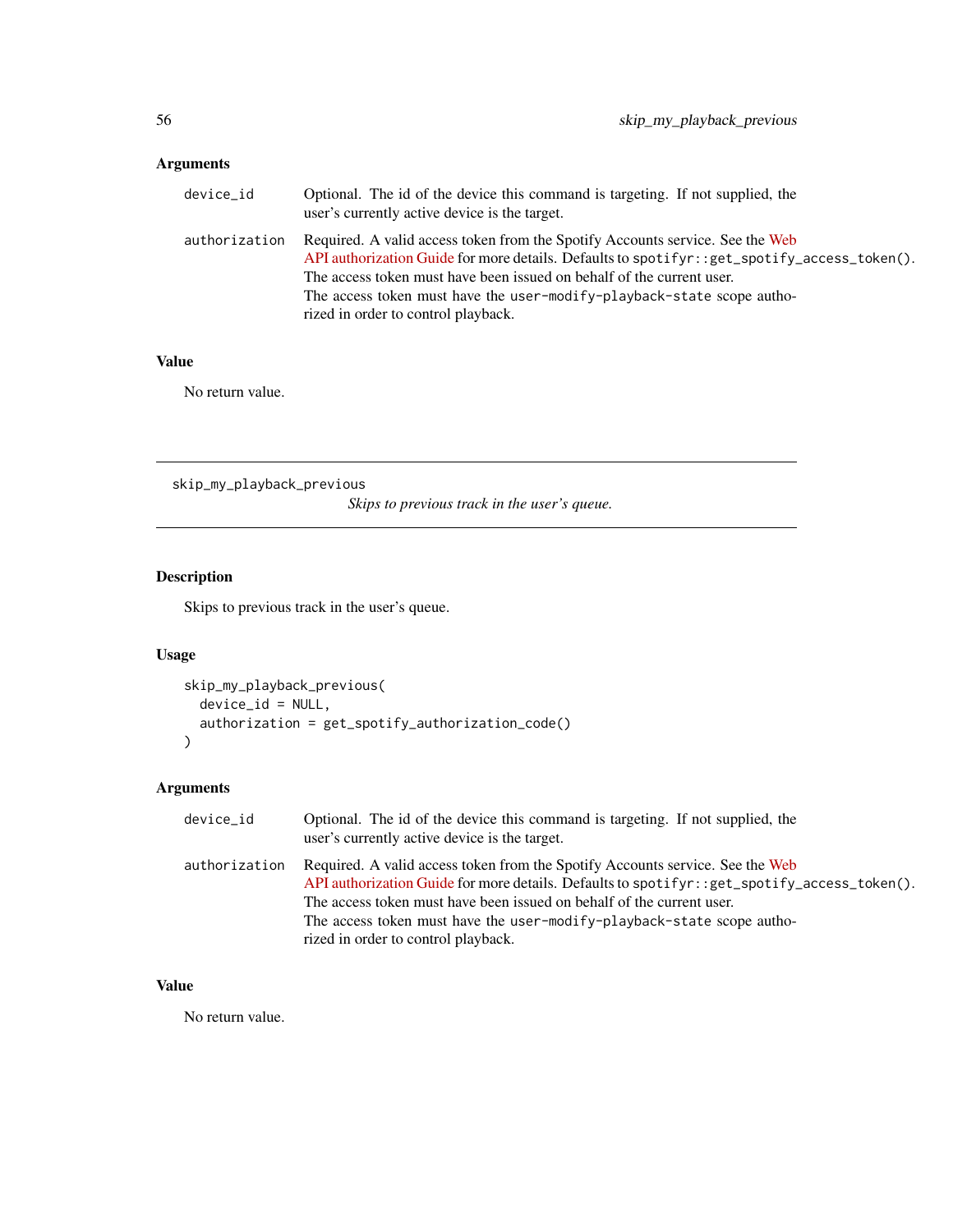<span id="page-56-0"></span>start\_my\_playback *Skips to previous track in the user's queue.*

# Description

Skips to previous track in the user's queue.

# Usage

```
start_my_playback(
 device_id = NULL,
 context_uri = NULL,
 uris = NULL,offset = NULL,
 position_ms = NULL,
 authorization = get_spotify_authorization_code()
)
```
# Arguments

| device_id     | Optional. The id of the device this command is targeting. If not supplied, the<br>user's currently active device is the target.                                                                                                                                                                                                                                                                                                                              |
|---------------|--------------------------------------------------------------------------------------------------------------------------------------------------------------------------------------------------------------------------------------------------------------------------------------------------------------------------------------------------------------------------------------------------------------------------------------------------------------|
| context_uri   | Optional. String of the Spotify URI of the context to play. Valid contexts are al-<br>bums, artists, playlists. Example context_uri = "spotify:album:1Je1IMUlBXcx1Fz0WE7oPT".                                                                                                                                                                                                                                                                                |
| uris          | Optional. A character vector of the Spotify track URIs to play. For example:<br>"uris": c("spotify:track:4iV5W9uYEdYUVa79Axb7Rh","spotify:track:1301WleyT98MSxVHPZCA                                                                                                                                                                                                                                                                                         |
| offset        | Optional. A named list indicating from where the context playback should start.<br>Only available when context_uri corresponds to an album or playlist object,<br>or when the uris parameter is used.<br>"position" is zero based and can't be negative. Example: "offset" = list ("position"<br>$= 5$ .<br>"uri" is a string representing the uri of the item to start at. Example: "offset"<br>$= list("uri" = "spotify: track: 1301WleyT98MSxVHPZCA6M").$ |
| position_ms   | Optional. Integer indicating from what position to start playback. Must be a<br>positive number. Passing in a position that is greater than the length of the track<br>will cause the player to start playing the next song.                                                                                                                                                                                                                                 |
| authorization | Required. A valid access token from the Spotify Accounts service. See the Web<br>API authorization Guide for more details. Defaults to spotifyr: : get_spotify_access_token().<br>The access token must have been issued on behalf of the current user.<br>The access token must have the user-modify-playback-state scope autho-<br>rized in order to control playback.                                                                                     |

# Value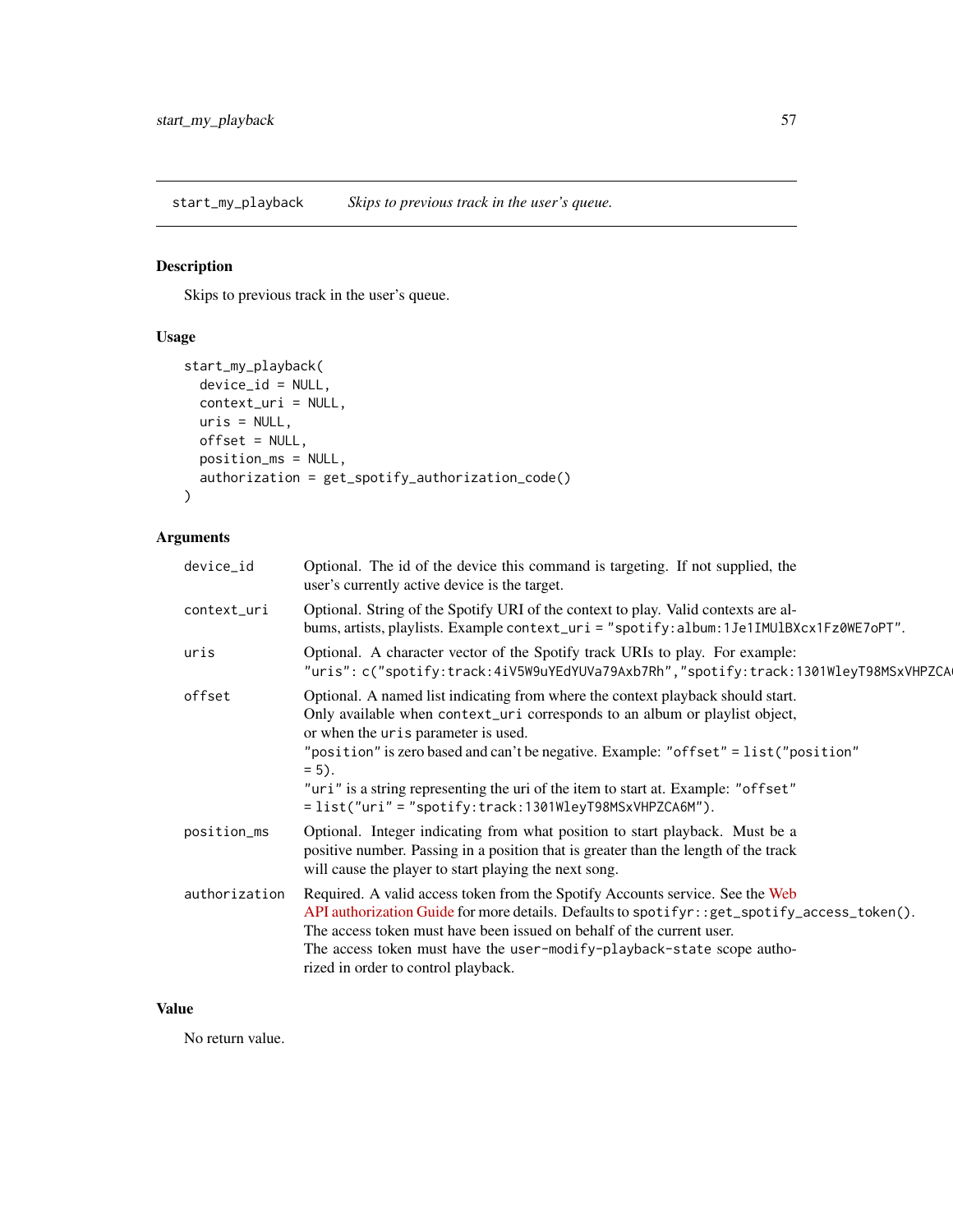<span id="page-57-0"></span>

# Description

A Quick and Easy Wrapper for Spotify's Web API

# Details

See the README on [GitHub](https://github.com/troyhernandez/tinyspotifyr#readme)

toggle\_my\_shuffle *Toggle shuffle on or off for user's playback.*

# Description

Toggle shuffle on or off for user's playback.

# Usage

```
toggle_my_shuffle(
  state,
 device_id = NULL,
  authorization = get_spotify_authorization_code()
)
```
# Arguments

| state         | Required.<br>TRUE: Shuffle user's playback<br>FALSE Do not shuffle user's playback                                                                                                                                                                                                                                                                                       |
|---------------|--------------------------------------------------------------------------------------------------------------------------------------------------------------------------------------------------------------------------------------------------------------------------------------------------------------------------------------------------------------------------|
| device_id     | Optional. The id of the device this command is targeting. If not supplied, the<br>user's currently active device is the target.                                                                                                                                                                                                                                          |
| authorization | Required. A valid access token from the Spotify Accounts service. See the Web<br>API authorization Guide for more details. Defaults to spotifyr: : get_spotify_access_token().<br>The access token must have been issued on behalf of the current user.<br>The access token must have the user-modify-playback-state scope autho-<br>rized in order to control playback. |

# Value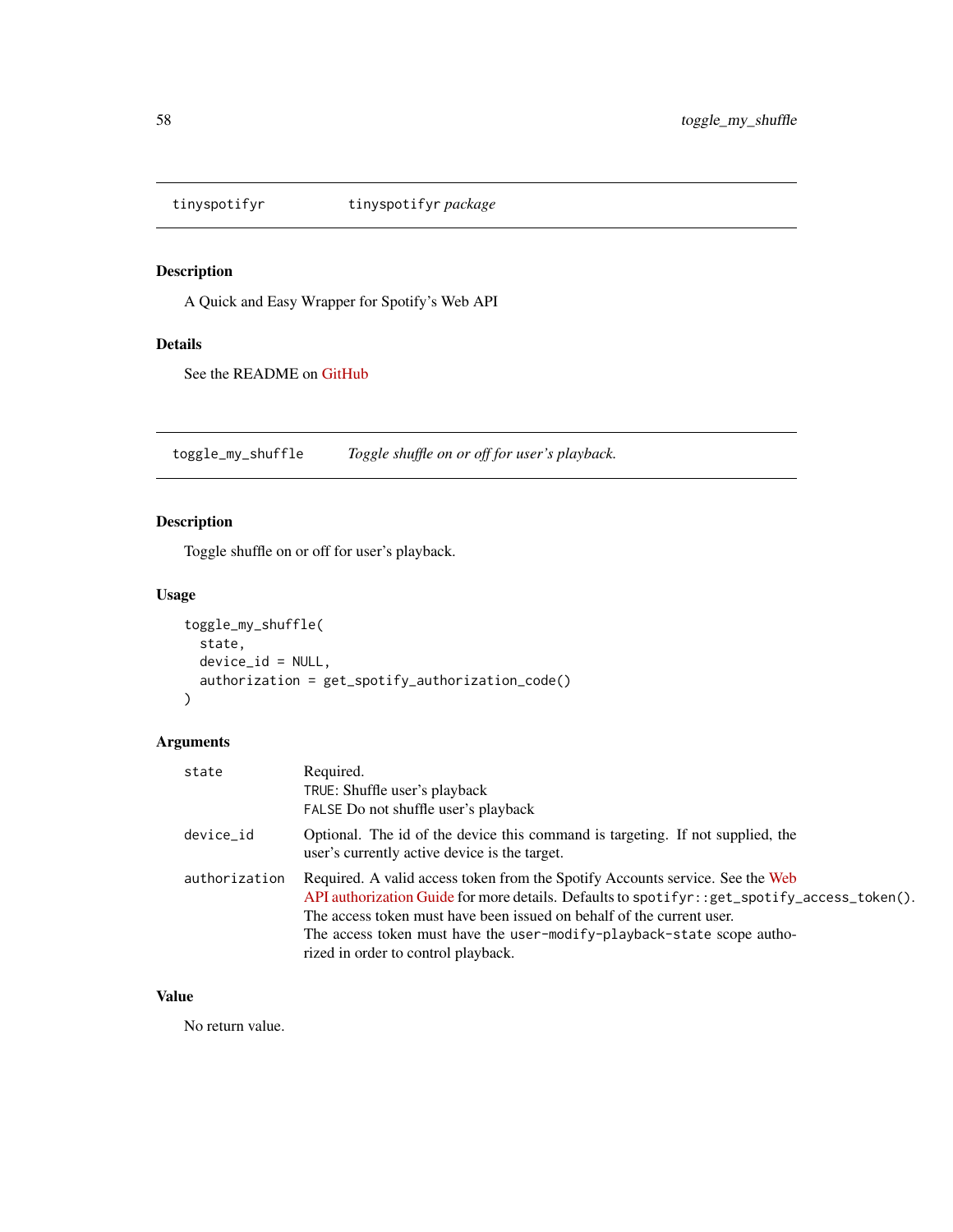<span id="page-58-0"></span>transfer\_my\_playback *Transfer playback to a new device and determine if it should start playing.*

# Description

Transfer playback to a new device and determine if it should start playing.

# Usage

```
transfer_my_playback(
  device_ids,
 play = FALSE,
  authorization = get_spotify_authorization_code()
)
```
# Arguments

| device_ids    | Required. A character vector containing the ID of the device this on which play-<br>back should be started/transferred. Note: only a single device id is currently<br>supported.                                                                                                                                                                                                                             |
|---------------|--------------------------------------------------------------------------------------------------------------------------------------------------------------------------------------------------------------------------------------------------------------------------------------------------------------------------------------------------------------------------------------------------------------|
| play          | Optional.<br>TRUE: Ensure playback happens on new device<br>FALSE (default): keep the current playback state<br>Note that a value of FALSE for the play parameter when also transferring to<br>another device_id will not pause playback. To ensure that playback is paused<br>on the new device you should send a pause command to the currently active<br>device before transferring to the new device_id. |
| authorization | Required. A valid access token from the Spotify Accounts service. See the Web<br>API authorization Guide for more details. Defaults to spotifyr: : get_spotify_access_token().<br>The access token must have been issued on behalf of the current user.<br>The access token must have the user-modify-playback-state scope autho-<br>rized in order to control playback.                                     |

# Value

No return value.

unfollow\_playlist *Remove the current user as a follower of a playlist.*

# Description

Remove the current user as a follower of a playlist.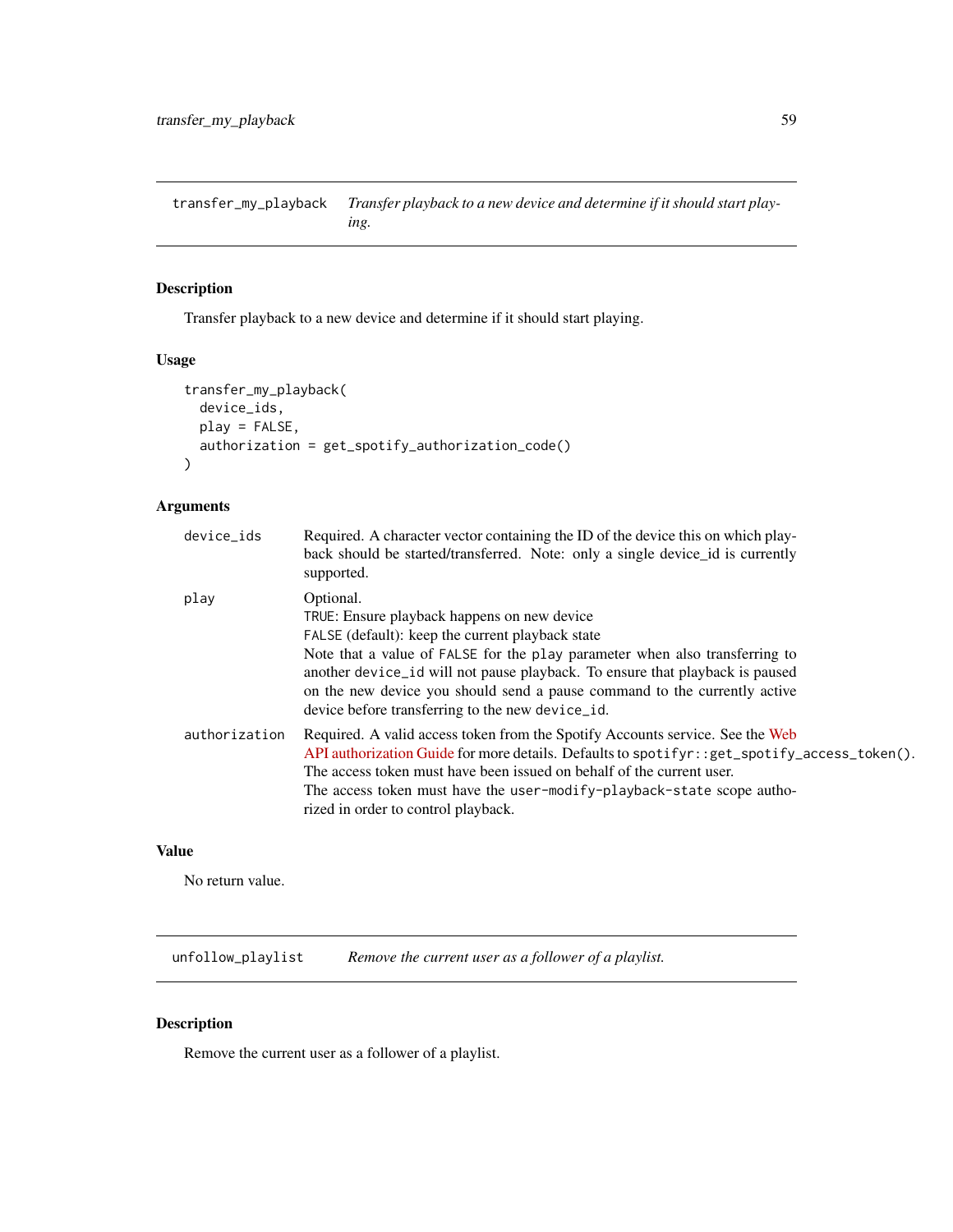<span id="page-59-0"></span>60 verify\_result

# Usage

```
unfollow_playlist(
 playlist_id,
 authorization = get_spotify_authorization_code()
)
```
# Arguments

| playlist_id   | Required. The Spotify ID of the playlist that is to be no longer followed.                                                                                                                                                                                                                                                                                                                                                                                                                                                                                                                                                                                                                                                                     |
|---------------|------------------------------------------------------------------------------------------------------------------------------------------------------------------------------------------------------------------------------------------------------------------------------------------------------------------------------------------------------------------------------------------------------------------------------------------------------------------------------------------------------------------------------------------------------------------------------------------------------------------------------------------------------------------------------------------------------------------------------------------------|
| authorization | Required. A valid access token from the Spotify Accounts service. See the Web<br>API authorization Guide for more details. Defaults to spotifyr: : get_spotify_authorization_code()<br>The access token must have been issued on behalf of the current user.<br>Unfollowing a publicly followed playlist for a user requires authorization of the<br>playlist-modify-public scope; unfollowing a privately followed playlist re-<br>quires the playlist-modify-private scope. See See Using Scopes.<br>Note that the scopes you provide relate only to whether the current user is fol-<br>lowing the playlist publicly or privately (i.e. showing others what they are fol-<br>lowing), not whether the playlist itself is public or private. |
|               |                                                                                                                                                                                                                                                                                                                                                                                                                                                                                                                                                                                                                                                                                                                                                |

# Value

No return value.

verify\_result *Verify API result*

# Description

Check API result for error codes

# Usage

```
verify_result(res)
```
# Arguments

res API result ot check

# Value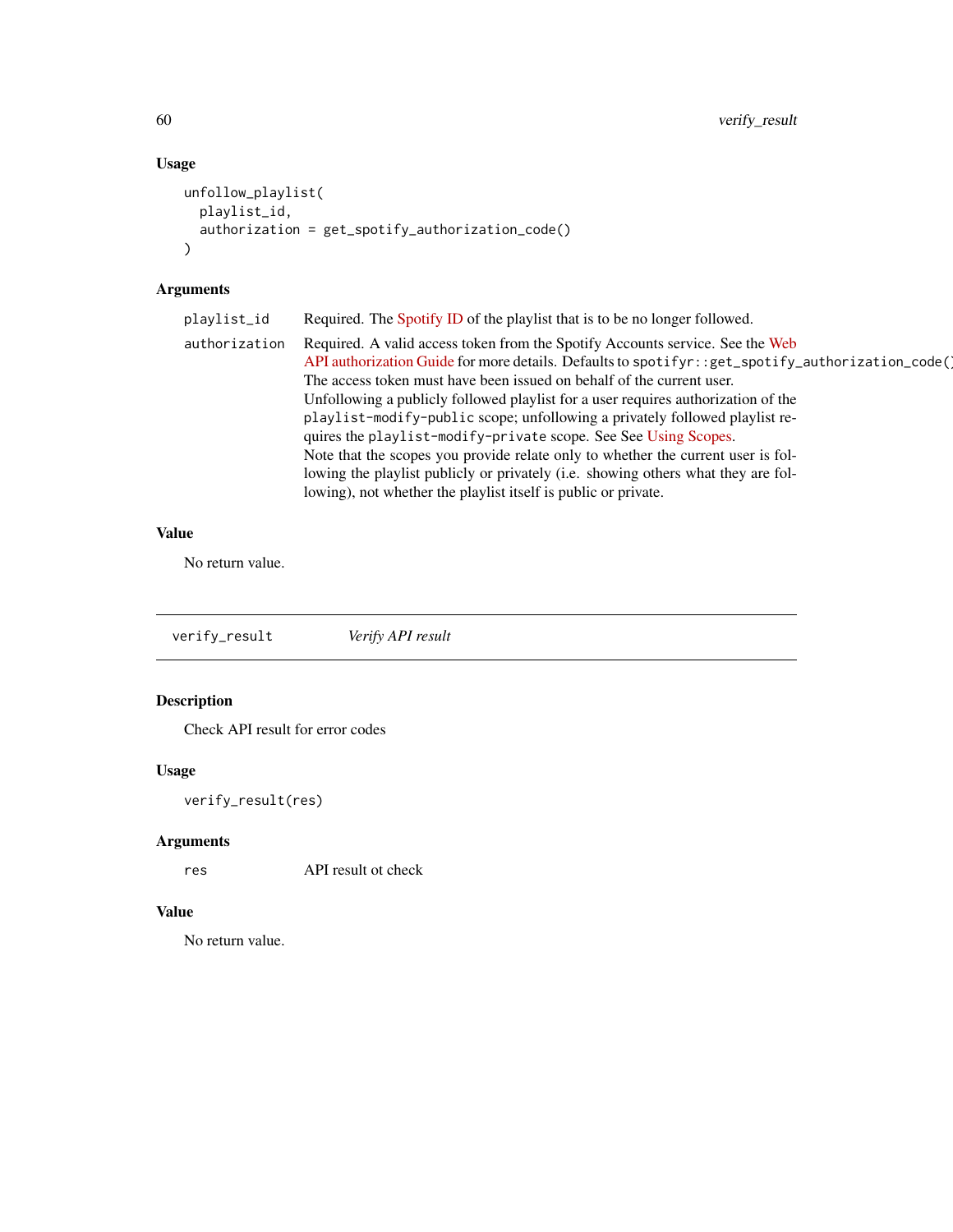# <span id="page-60-0"></span>**Index**

∗ auth get\_spotify\_access\_token, [43](#page-42-0) get\_spotify\_authorization\_code, [44](#page-43-0) ∗ datasets pitch\_class\_lookup, [49](#page-48-0) scopes, [51](#page-50-0) ∗ search search\_spotify, [52](#page-51-0) add\_items\_to\_playlist, [3](#page-2-0) add\_latest\_to\_playlist, [4](#page-3-0) add\_tracks\_to\_playlist, [5](#page-4-0) change\_playlist\_details, [6](#page-5-0) check\_me\_following, [7](#page-6-0) check\_users\_following, [8](#page-7-0) create\_playlist, [8](#page-7-0) follow\_artists\_or\_users, [9](#page-8-0) follow\_playlist, [10](#page-9-0) get\_album, [11](#page-10-0) get\_album\_tracks, [12](#page-11-0) get\_albums, [12](#page-11-0) get\_artist, [13](#page-12-0) get\_artist\_albums, [15](#page-14-0) get\_artist\_top\_tracks, [16](#page-15-0) get\_artists, [14](#page-13-0) get\_categories, [17](#page-16-0) get\_category, [17](#page-16-0) get\_category\_playlists, [18](#page-17-0) get\_featured\_playlists, [19](#page-18-0) get\_latest\_episode, [21](#page-20-0) get\_my\_current\_playback, [22](#page-21-0) get\_my\_currently\_playing, [21](#page-20-0) get\_my\_devices, [23](#page-22-0) get\_my\_followed\_artists, [23](#page-22-0) get\_my\_playlists, [24](#page-23-0) get\_my\_profile, [25](#page-24-0) get\_my\_recently\_played, [26](#page-25-0)

get\_my\_saved\_albums, [27](#page-26-0) get\_my\_saved\_tracks, [28](#page-27-0) get\_my\_top\_artists\_or\_tracks, [29](#page-28-0) get\_new\_releases, [30](#page-29-0) get\_playlist, [31](#page-30-0) get\_playlist\_cover\_image, [32](#page-31-0) get\_playlist\_items, [32](#page-31-0) get\_playlist\_tracks, [33](#page-32-0) get\_recommendations, [35](#page-34-0) get\_related\_artists, [40](#page-39-0) get\_show, [41](#page-40-0) get\_shows, [41](#page-40-0) get\_shows\_episodes, [42](#page-41-0) get\_spotify\_access\_token, [43](#page-42-0) get\_spotify\_authorization\_code, [44](#page-43-0) get\_track, [44](#page-43-0) get\_track\_audio\_analysis, [46](#page-45-0) get\_track\_audio\_features, [46](#page-45-0) get\_tracks, [45](#page-44-0) get\_user\_playlists, [47](#page-46-0) get\_user\_profile, [48](#page-47-0)

is\_uri, [48](#page-47-0)

```
pause_my_playback, 49
pitch_class_lookup, 49
```
remove\_tracks\_from\_playlist, [50](#page-49-0) reorder\_replace\_playlist\_items, [50](#page-49-0)

```
scopes, 51
search_spotify, 52
seek_to_position, 53
set_my_repeat_mode, 54
set_my_volume, 55
skip_my_playback, 55
skip_my_playback_previous, 56
start_my_playback, 57
```
tinyspotifyr, [58](#page-57-0) toggle\_my\_shuffle, [58](#page-57-0)